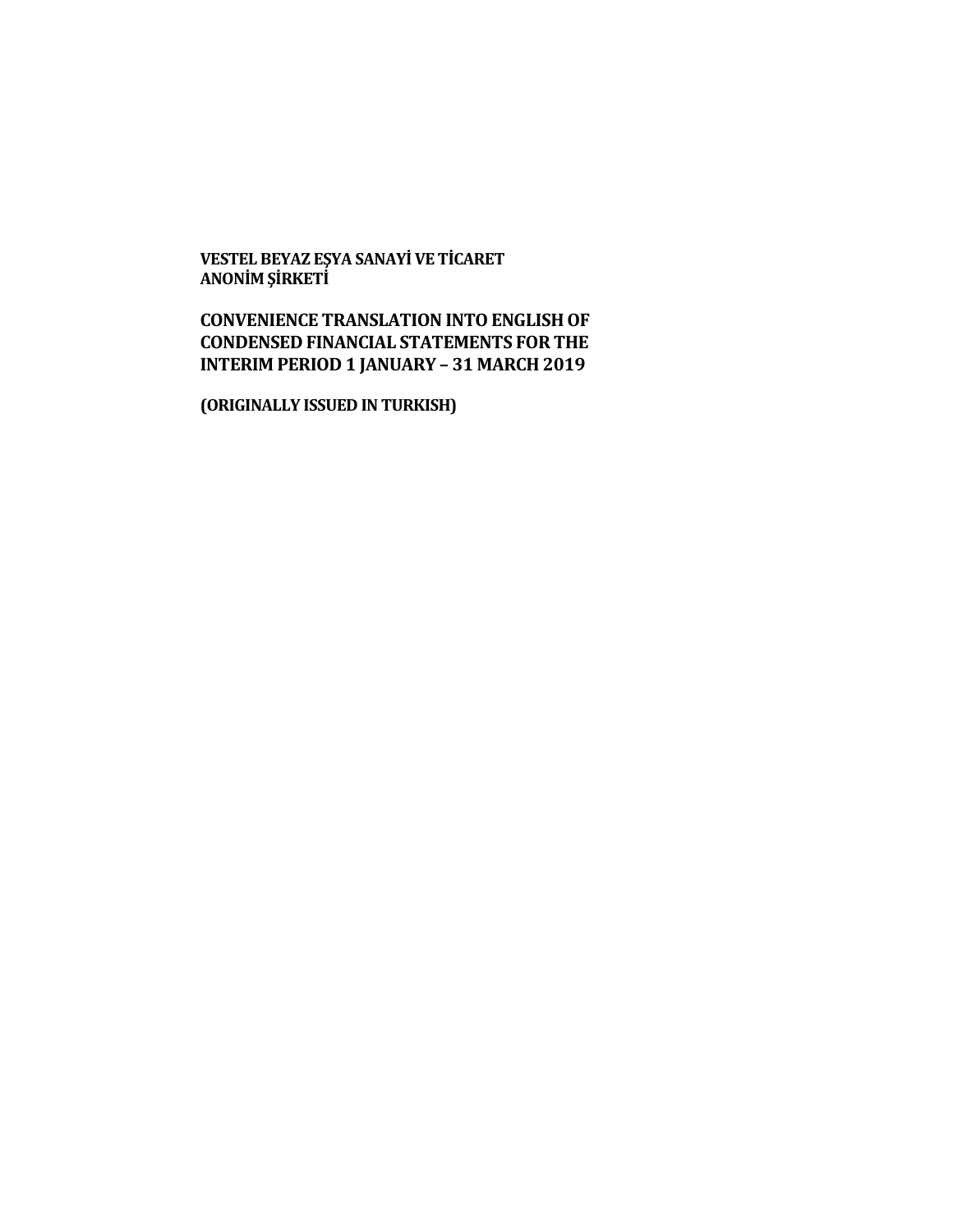| <b>CONTENTS</b>                                                 | <b>PAGE</b> |
|-----------------------------------------------------------------|-------------|
|                                                                 | $1 - 5$     |
| <b>CONDENSED INTERIM STATEMENTS OF PROFIT OR LOSS AND OTHER</b> |             |
|                                                                 |             |
|                                                                 |             |

| $9 - 11$ |
|----------|

## NOTES TO THE CONDENSED FINANCIAL STATEMENTS FOR THE INTERIM PERIOD 1 JANUARY -31 MARCH 2019

| NOTE <sub>1</sub>  |                                                                       |    |
|--------------------|-----------------------------------------------------------------------|----|
| NOTE <sub>2</sub>  |                                                                       |    |
| NOTE <sub>3</sub>  |                                                                       | 30 |
| NOTE <sub>4</sub>  |                                                                       |    |
| NOTE <sub>5</sub>  |                                                                       |    |
| NOTE <sub>6</sub>  |                                                                       |    |
| NOTE <sub>7</sub>  |                                                                       | 36 |
| NOTE 8             |                                                                       | 37 |
| NOTE <sub>9</sub>  |                                                                       |    |
| NOTE <sub>10</sub> |                                                                       | 39 |
| <b>NOTE 11</b>     |                                                                       |    |
| NOTE <sub>12</sub> |                                                                       |    |
| <b>NOTE 13</b>     |                                                                       |    |
| NOTE <sub>14</sub> |                                                                       |    |
| <b>NOTE 15</b>     |                                                                       | 45 |
| <b>NOTE 16</b>     |                                                                       |    |
| <b>NOTE 17</b>     |                                                                       | 47 |
| NOTE <sub>18</sub> |                                                                       |    |
| <b>NOTE 19</b>     |                                                                       | 51 |
| NOTE <sub>20</sub> |                                                                       | 51 |
| <b>NOTE 21</b>     | GENERAL ADMINISTRATIVE EXPENSES, MARKETING EXPENSES, RESEARCH         |    |
|                    |                                                                       | 52 |
| NOTE <sub>22</sub> |                                                                       | 53 |
| NOTE <sub>23</sub> |                                                                       |    |
| NOTE <sub>24</sub> | TAXES ON INCOME (INCLUDING DEFERRED TAX ASSETS AND LIABILITIES) 54-57 |    |
| <b>NOTE 25</b>     |                                                                       | 57 |
| <b>NOTE 26</b>     |                                                                       | 58 |
| <b>NOTE 27</b>     |                                                                       |    |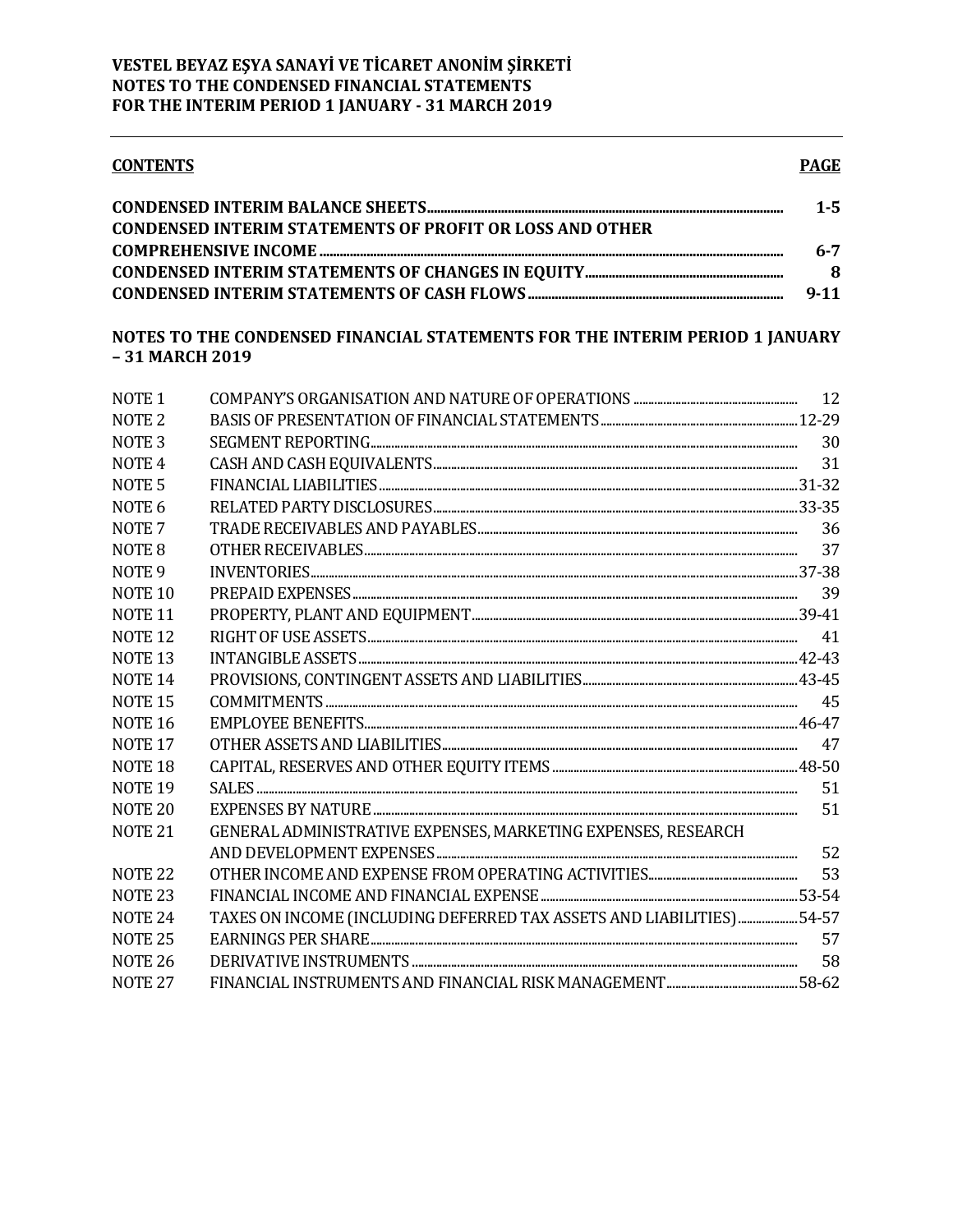|                                                 | <b>Footnotes</b> | <b>31 March 2019</b> | <b>Audited</b><br>31 December 2018 |
|-------------------------------------------------|------------------|----------------------|------------------------------------|
| <b>ASSETS</b>                                   |                  |                      |                                    |
| <b>CURRENT ASSETS</b>                           |                  |                      |                                    |
| Cash and Cash Equivalents                       | 4                | 86.027               | 120.847                            |
| <b>Trade Receivables</b>                        |                  | 1.125.388            | 1.480.213                          |
| Trade Receivables Due From Related Parties      | 6                | 1.123.821            | 1.476.111                          |
| Trade Receivables Due From Unrelated Parties    | 7                | 1.567                | 4.102                              |
| <b>Other Receivables</b>                        |                  | 1.160.422            | 867.676                            |
| Other Receivables Due From Related Parties      | 6                | 1.009.419            | 703.884                            |
| Other Receivables Due From Unrelated Parties    | 8                | 151.003              | 163.792                            |
| Derivative Financial Assets                     |                  | 11.590               | 2.028                              |
| Derivative Financial Assets Held for Trading    | 26               | 9.379                | 2.028                              |
| Derivative Financial Assets Held for Hedging    | 26               | 2.211                |                                    |
| Inventories                                     | 9                | 698.999              | 579.054                            |
| Prepayments                                     |                  | 11.083               | 12.623                             |
| <b>Prepayments to Unrelated Parties</b>         | 10               | 11.083               | 12.623                             |
| <b>Current Tax Assets</b>                       |                  | 306                  |                                    |
| <b>Other Current Assets</b>                     |                  | 4.672                | 830                                |
| Other Current Assets Due From Unrelated Parties | 17               | 4.672                | 830                                |
| <b>TOTAL CURRENT ASSETS</b>                     |                  | 3.098.487            | 3.063.271                          |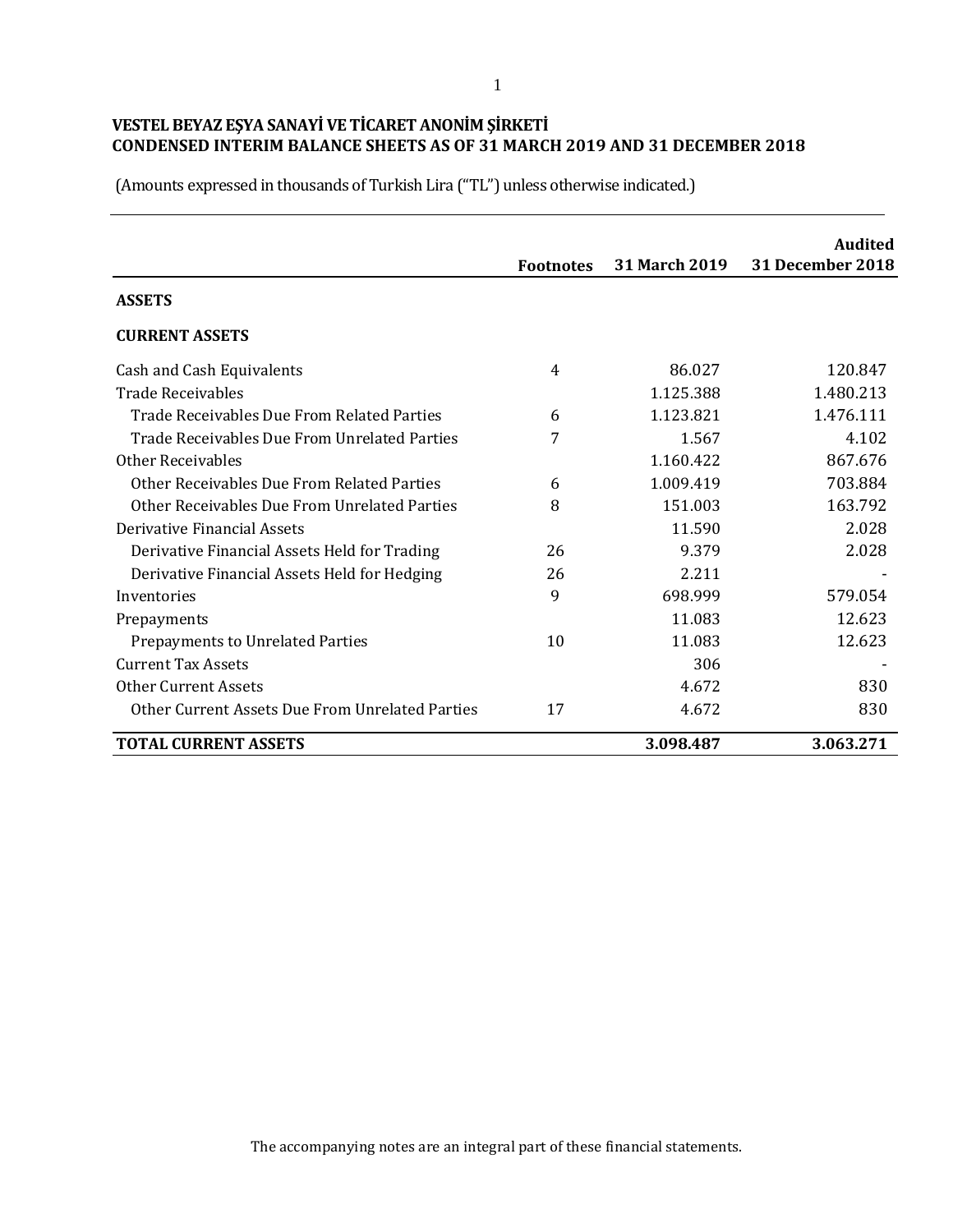|                                         | <b>Footnotes</b> | <b>31 March 2019</b> | Audited<br>31 December 2018 |
|-----------------------------------------|------------------|----------------------|-----------------------------|
| <b>NON-CURRENT ASSETS</b>               |                  |                      |                             |
| Property, Plant and Equipments          |                  | 1.454.805            | 1.435.364                   |
| <b>Land and Premises</b>                | 11               | 192.824              | 192.824                     |
| Land Improvements                       | 11               | 40.526               | 40.833                      |
| <b>Buildings</b>                        | 11               | 439.531              | 438.634                     |
| Machinery and Equipments                | 11               | 701.287              | 692.549                     |
| Vehicles                                | 11               | 224                  | 221                         |
| <b>Fixtures and Fittings</b>            | 11               | 27.246               | 27.102                      |
| Leasehold Improvements                  | 11               | 5.732                | 5.713                       |
| <b>Construction in Progress</b>         | 11               | 47.435               | 37.488                      |
| <b>Right of Use Assets</b>              | 12               | 68.667               |                             |
| Intangible Assets and Goodwill          |                  | 153.262              | 146.867                     |
| Other Rights                            | 13               | 67                   | 69                          |
| <b>Capitalized Development Costs</b>    | 13               | 143.696              | 137.167                     |
| Other Intangible Assets                 | 13               | 9.499                | 9.631                       |
| Prepayments                             |                  | 55.351               | 39.590                      |
| <b>Prepayments to Unrelated Parties</b> | 10               | 55.351               | 39.590                      |
| <b>TOTAL NON-CURRENT ASSETS</b>         |                  | 1.732.085            | 1.621.821                   |
| <b>TOTAL ASSETS</b>                     |                  | 4.830.572            | 4.685.092                   |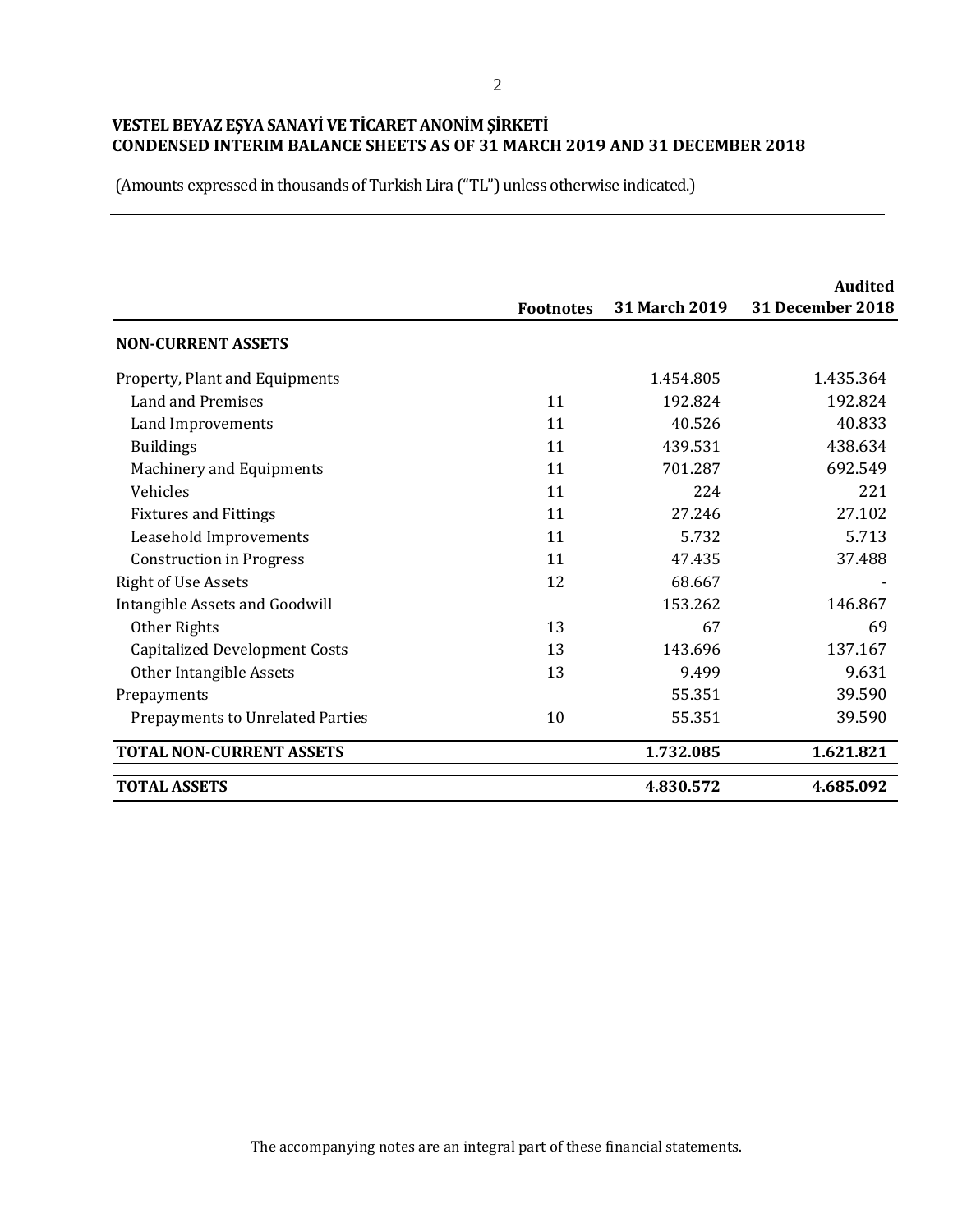|                                                       | <b>Footnotes</b> | 31 March 2019 | <b>Audited</b><br>31 December 2018 |
|-------------------------------------------------------|------------------|---------------|------------------------------------|
| <b>LIABILITIES</b>                                    |                  |               |                                    |
| <b>CURRENT LIABILITIES</b>                            |                  |               |                                    |
| <b>Current Borrowings</b>                             |                  | 709.474       | 366.515                            |
| <b>Current Borrowings from Related Parties</b>        |                  | 3.777         |                                    |
| Lease Liabilities                                     | 6                | 3.777         |                                    |
| <b>Current Borrowings From Unrelated Parties</b>      |                  | 705.697       | 366.515                            |
| <b>Bank Loans</b>                                     | 5                | 697.914       | 365.864                            |
| Lease Liabilities                                     | 5                | 7.783         | 651                                |
| <b>Current Portion of Non-current Borrowings</b>      |                  | 54.006        | 287.078                            |
| <b>Current Portion of Non-current Borrowings from</b> |                  |               |                                    |
| <b>Unrelated Parties</b>                              |                  | 54.006        | 287.078                            |
| <b>Bank Loans</b>                                     | 5                | 54.006        | 287.078                            |
| <b>Trade Payables</b>                                 |                  | 1.798.943     | 1.901.077                          |
| <b>Trade Payables to Related Parties</b>              | 6                | 55.864        | 50.250                             |
| <b>Trade Payables to Unrelated Parties</b>            | 7                | 1.743.079     | 1.850.827                          |
| <b>Employee Benefit Obligations</b>                   | 16               | 45.890        | 31.196                             |
| <b>Other Payables</b>                                 |                  | 121.425       | 130.423                            |
| Other Payables to Related Parties                     | 6                | 121.425       | 130.423                            |
| Derivative Financial Liabilities                      |                  | 2.527         | 20.129                             |
| Derivative Financial Liabilities Held for Trading     | 26               | 2.527         | 19.314                             |
| Derivative Financial Liabilities Held for Hedging     | 26               |               | 815                                |
| Current Tax Liabilities, Current                      | 24               | 541           | 716                                |
| <b>Current Provisions</b>                             |                  | 3.069         | 3.190                              |
| <b>Other Current Provisions</b>                       | 14               | 3.069         | 3.190                              |
| Other Current Liabilities                             |                  | 9.398         | 6.802                              |
| Other Current Liabilities to Unrelated Parties        | 17               | 9.398         | 6.802                              |
| <b>TOTAL CURRENT LIABILITIES</b>                      |                  | 2.745.273     | 2.747.126                          |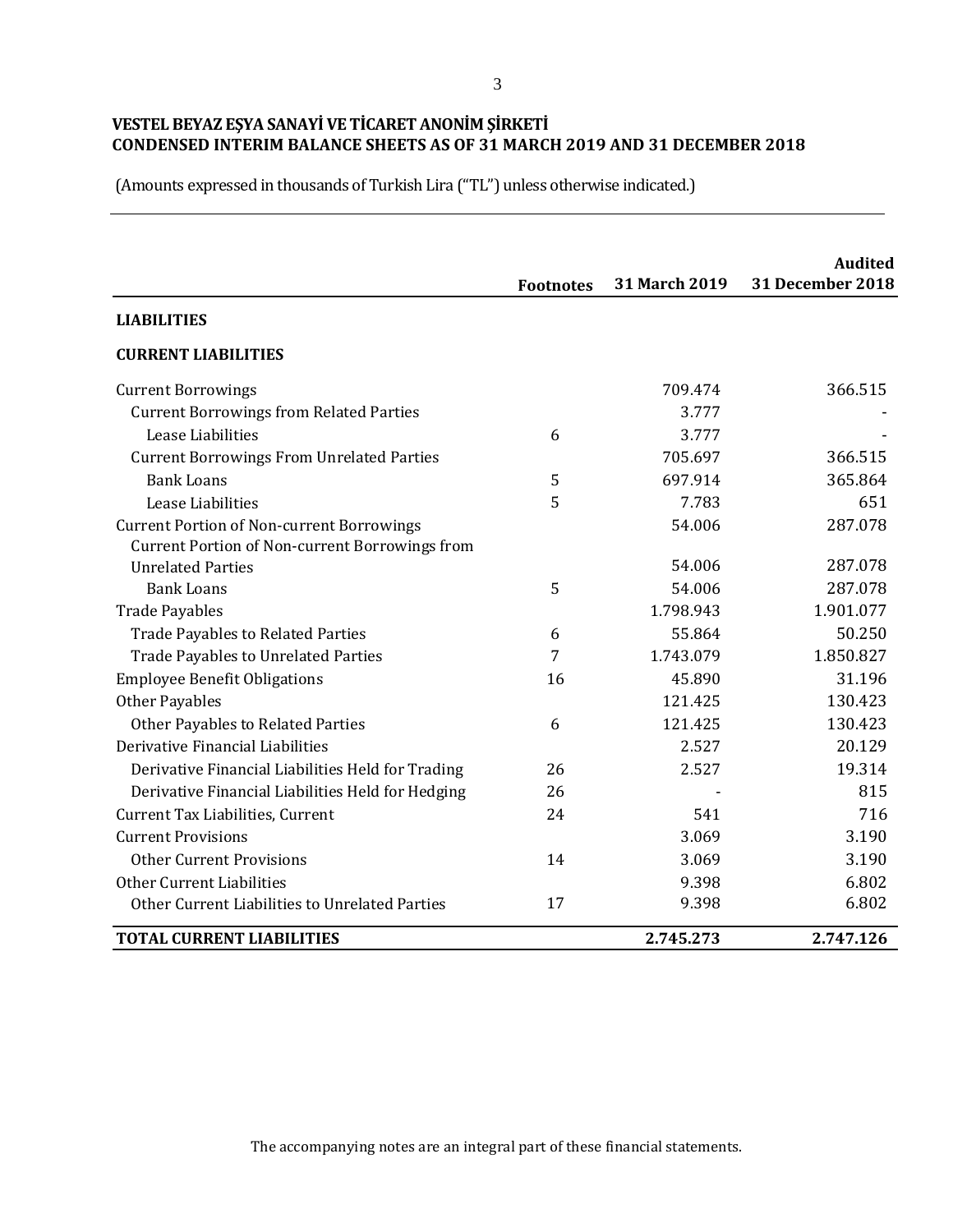|                                              | <b>Footnotes</b> | <b>31 March 2019</b> | <b>Audited</b><br>31 December 2018 |
|----------------------------------------------|------------------|----------------------|------------------------------------|
| <b>NON-CURRENT LIABILITIES</b>               |                  |                      |                                    |
| Long Term Borrowings                         |                  | 58.615               | 111                                |
| Long Term Borrowings From Related Parties    |                  | 36.614               |                                    |
| Lease Liabilities                            | 6                | 36.614               |                                    |
| Long Term Borrowings From Unrelated Parties  |                  | 22.001               | 111                                |
| Lease Liabilities                            | 5                | 22.001               | 111                                |
| <b>Trade Payables</b>                        |                  | 15.157               | 14.531                             |
| <b>Trade Payables to Unrelated Parties</b>   | 7                | 15.157               | 14.531                             |
| <b>Non-current Provisions</b>                |                  | 40.145               | 38.713                             |
| Non-current Provisions for Employee Benefits | 16               | 40.145               | 38.713                             |
| Deferred Tax Liabilities                     | 24               | 74.660               | 73.036                             |
| <b>TOTAL NON-CURRENT LIABILITIES</b>         |                  | 188.577              | 126.391                            |
| <b>TOTAL LIABILITIES</b>                     |                  | 2.933.850            | 2.873.517                          |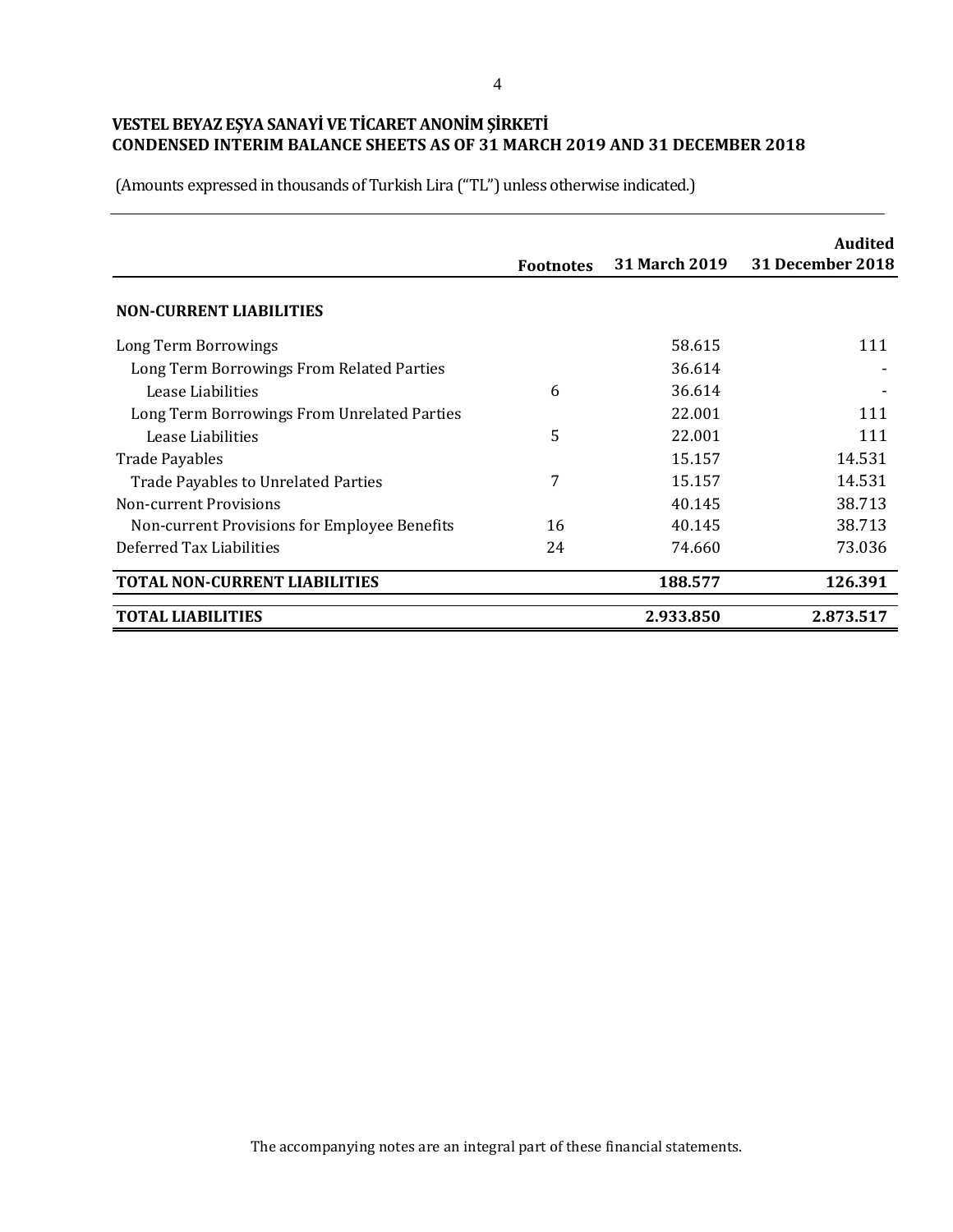(Amounts expressed in thousands of Turkish Lira ("TL") unless otherwise indicated.)

|                                                                          |                  |               | <b>Audited</b>          |
|--------------------------------------------------------------------------|------------------|---------------|-------------------------|
|                                                                          | <b>Footnotes</b> | 31 March 2019 | <b>31 December 2018</b> |
| <b>EQUITY</b>                                                            |                  |               |                         |
| <b>Equity Attributable to Owners of Parent</b>                           |                  | 1.896.722     | 1.811.575               |
| <b>Issued Capital</b>                                                    | 18               | 190.000       | 190.000                 |
| <b>Inflation Adjustments on Capital</b>                                  | 18               | 9.734         | 9.734                   |
| Share Premium (Discount)                                                 | 18               | 109.031       | 109.031                 |
| Other Accumulated Comprehensive Income (Loss) that                       |                  |               |                         |
| will not be Reclassified in Profit or Loss                               |                  | 407.658       | 409.958                 |
| Gains (Losses) on Revaluation and Remeasurement                          |                  | 407.658       | 409.958                 |
| Increases (Decreases) on Revaluation of Property,<br>Plant and Equipment |                  | 415.839       | 417.527                 |
| Gains (Losses) on Remeasurements of Defined                              |                  |               |                         |
| <b>Benefit Plans</b>                                                     |                  | (8.181)       | (7.569)                 |
| Other Accumulated Comprehensive Income (Loss) that                       |                  |               |                         |
| will be Reclassified in Profit or Loss                                   |                  | 1.724         | (636)                   |
| Gains (Losses) on Hedge                                                  |                  | 1.724         | (636)                   |
| Gains (Losses) on Cash Flow Hedges                                       |                  | 1.724         | (636)                   |
| Restricted Reserves Appropriated From Profits                            |                  | 118.206       | 118.206                 |
| <b>Legal Reserves</b>                                                    | 18               | 118.206       | 118.206                 |
| Prior Years' Profits or Losses                                           | 18               | 976.970       | 352.721                 |
| <b>Current Period Net Profit Or Loss</b>                                 |                  | 83.399        | 622.561                 |
| <b>TOTAL EQUITY</b>                                                      |                  | 1.896.722     | 1.811.575               |
| <b>TOTAL LIABILITIES AND EQUITY</b>                                      |                  | 4.830.572     | 4.685.092               |

Financial statements for the period 1 January – 31 March 2019 were approved by the Board of Directors of Vestel Beyaz Eşya Sanayi ve Ticaret A.Ş. on 30 April 2019.

The accompanying notes are an integral part of these financial statements.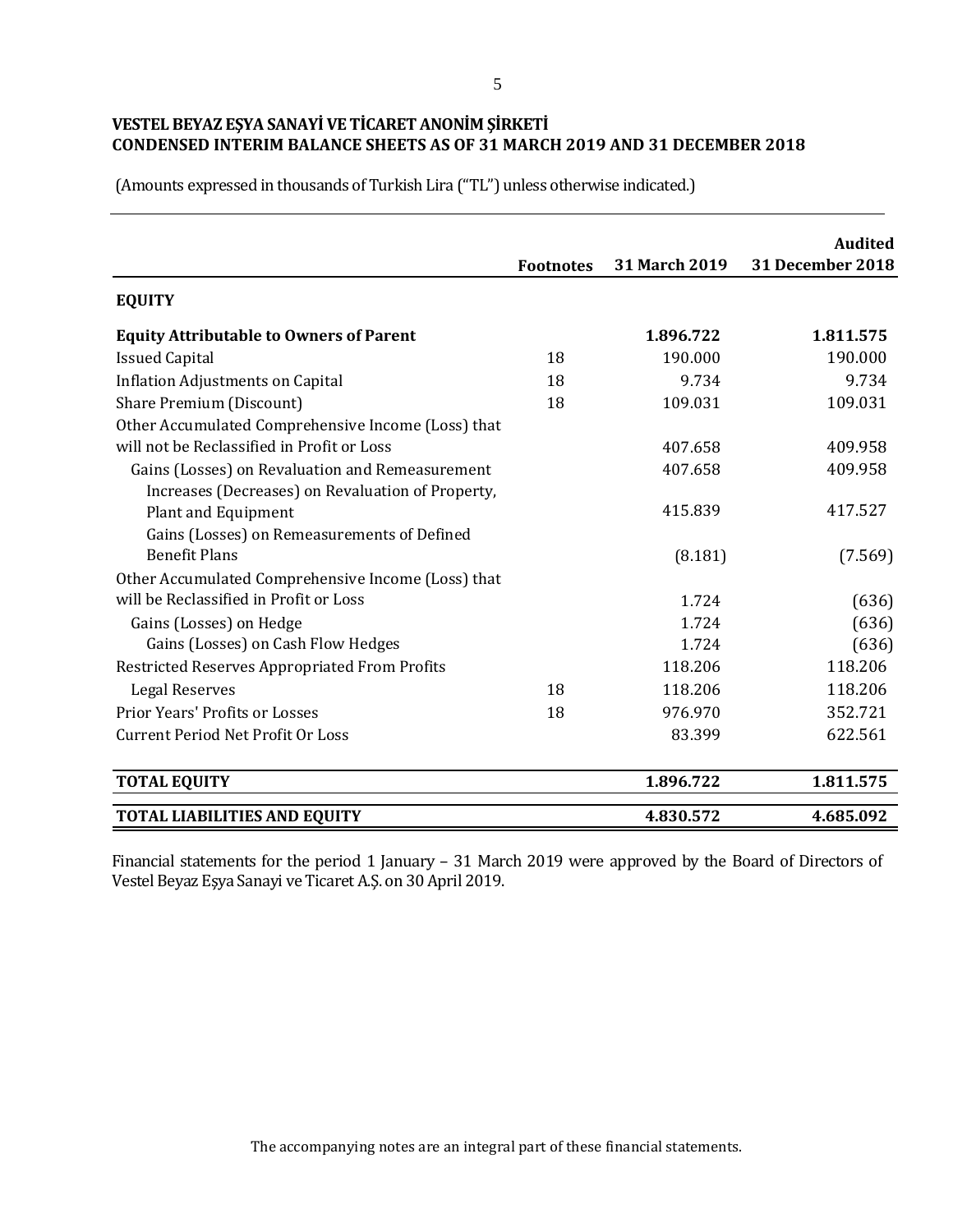## **VESTEL BEYAZ EŞYA SANAYİ VE TİCARET ANONİM ŞİRKETİ CONDENSED INTERIM STATEMENTS OF PROFIT OR LOSS AND OTHER COMPREHENSIVE INCOME FOR THE PERIODS 1 JANUARY - 31 MARCH 2019 AND 2018**

(Amounts expressed in thousands of Turkish Lira ("TL") unless otherwise indicated.)

|                                                       | <b>Footnotes</b> | 1 January -<br>31 March<br>2019 | 1 January -<br>31 March<br>2018 |
|-------------------------------------------------------|------------------|---------------------------------|---------------------------------|
| <b>PROFIT OR LOSS</b>                                 |                  |                                 |                                 |
| Revenue                                               | 19               | 1.385.110                       | 1.053.028                       |
| <b>Cost of Sales</b>                                  | 19               | (1.237.672)                     | (907.036)                       |
| <b>GROSS PROFIT (LOSS) FROM COMMERCIAL OPERATIONS</b> |                  | 147.438                         | 145.992                         |
| <b>GROSS PROFIT (LOSS)</b>                            |                  | 147.438                         | 145.992                         |
| <b>General Administrative Expenses</b>                | 21               | (14.071)                        | (12.013)                        |
| <b>Marketing Expenses</b>                             | 21               | (20.915)                        | (14.599)                        |
| <b>Research and Development Expense</b>               | 21               | (11.118)                        | (8.818)                         |
| Other Income from Operating Activities                | 22               | 114.735                         | 60.710                          |
| Other Expenses from Operating Activities              | 22               | (151.877)                       | (63.774)                        |
| PROFIT (LOSS) FROM OPERATING ACTIVITIES               |                  | 64.192                          | 107.498                         |
| PROFIT (LOSS) BEFORE FINANCING INCOME (EXPENSE)       |                  | 64.192                          | 107.498                         |
| Finance Income                                        | 23               | 120.842                         | 47.179                          |
| <b>Finance Costs</b>                                  | 23               | (99.983)                        | (71.224)                        |
| PROFIT (LOSS) FROM CONTINUING OPERATIONS, BEFORE      |                  |                                 |                                 |
| <b>TAX</b>                                            |                  | 85.051                          | 83.453                          |
| Tax (Expense) Income, Continuing Operations           |                  | (1.652)                         | 944                             |
| Current Period Tax (Expense) Income                   | 24               | (541)                           | (906)                           |
| Deferred Tax (Expense) Income                         | 24               | (1.111)                         | 1.850                           |
| PROFIT (LOSS) FROM CONTINUING OPERATIONS              |                  | 83.399                          | 84.397                          |
| <b>PROFIT (LOSS)</b>                                  |                  | 83.399                          | 84.397                          |
| <b>Earnings Per Share with a TL 1 of Par Value</b>    | 25               | 0,44                            | 0,44                            |

The accompanying notes are an integral part of these financial statements.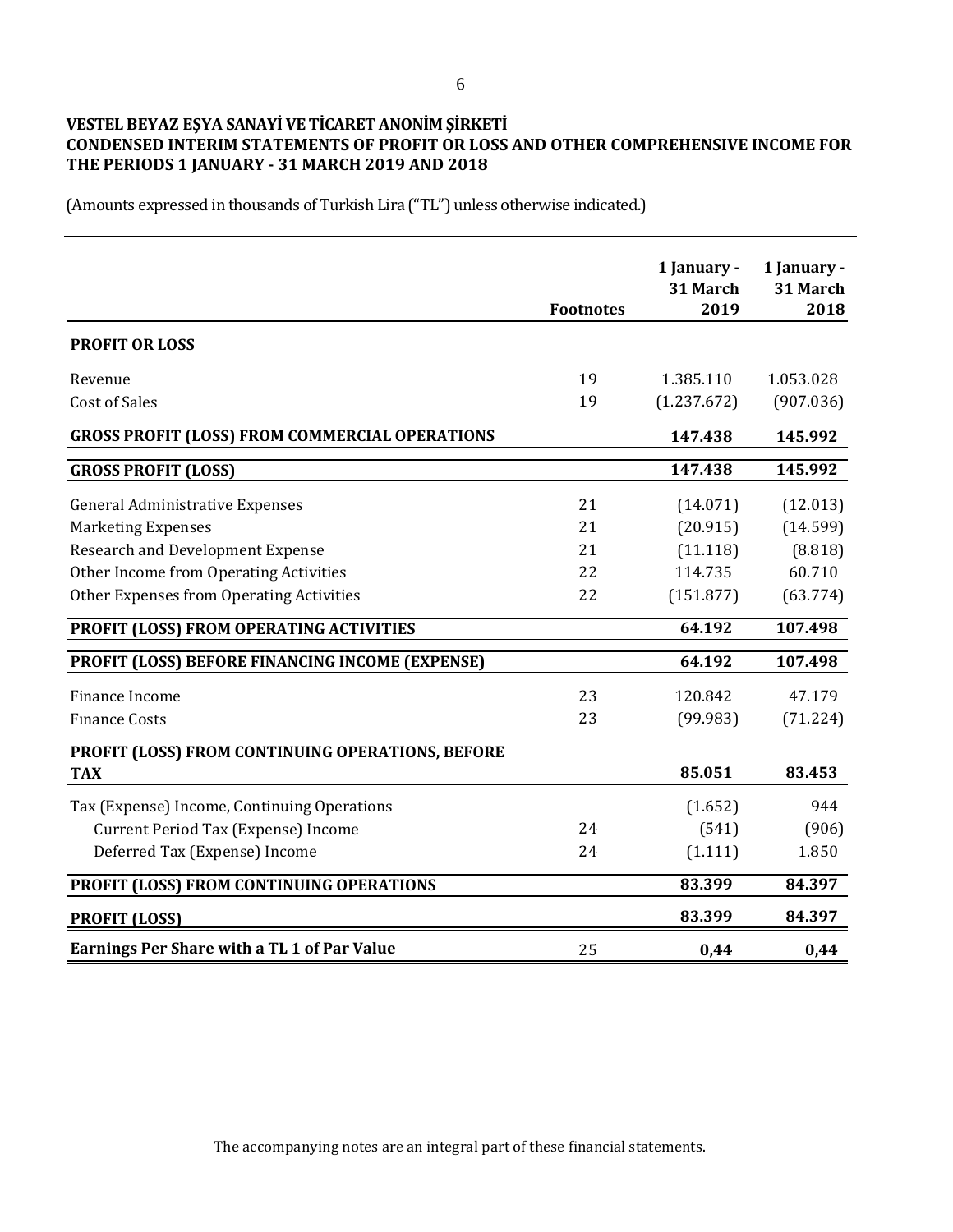## **VESTEL BEYAZ EŞYA SANAYİ VE TİCARET ANONİM ŞİRKETİ CONDENSED INTERIM STATEMENTS OF PROFIT OR LOSS AND OTHER COMPREHENSIVE INCOME FOR THE PERIODS 1 JANUARY - 31 MARCH 2019 AND 2018**

|                                                             | 1 January - | 1 January - |
|-------------------------------------------------------------|-------------|-------------|
|                                                             | 31 March    | 31 March    |
|                                                             | 2019        | 2018        |
| <b>OTHER COMPREHENSIVE INCOME</b>                           |             |             |
| Other Comprehensive Income that will not be Reclassified to |             |             |
| Profit or Loss                                              | (612)       | (275)       |
| Gains (Losses) on Remeasurements of                         |             |             |
| Defined Benefit Plans                                       | (765)       | (344)       |
| Taxes Relating to Components of                             |             |             |
| Other Comprehensive Income                                  |             |             |
| that will not be Reclassified to Profit or Loss             | 153         | 69          |
| Taxes Relating to Remeasurements of                         |             |             |
| Defined Benefit Plans                                       | 153         | 69          |
| Other Comprehensive Income that will be                     |             |             |
| Reclassified to Profit or Loss                              | 2.360       | (10.634)    |
| Other Comprehensive Income (Loss)                           |             |             |
| Related with Cash Flow Hedges                               | 3.026       | (13.632)    |
| Gains (Losses) on Cash Flow Hedges                          | 3.026       | (13.632)    |
| Taxes Relating to Components of Other Comprehensive Income  |             |             |
| that will be Reclassified to Profit or Loss                 | (666)       | 2.998       |
| Taxes Relating to Cash Flow Hedges                          | (666)       | 2.998       |
| <b>OTHER COMPREHENSIVE INCOME (LOSS)</b>                    | 1.748       | (10.909)    |
| <b>TOTAL COMPREHENSIVE INCOME (LOSS)</b>                    | 85.147      | 73.488      |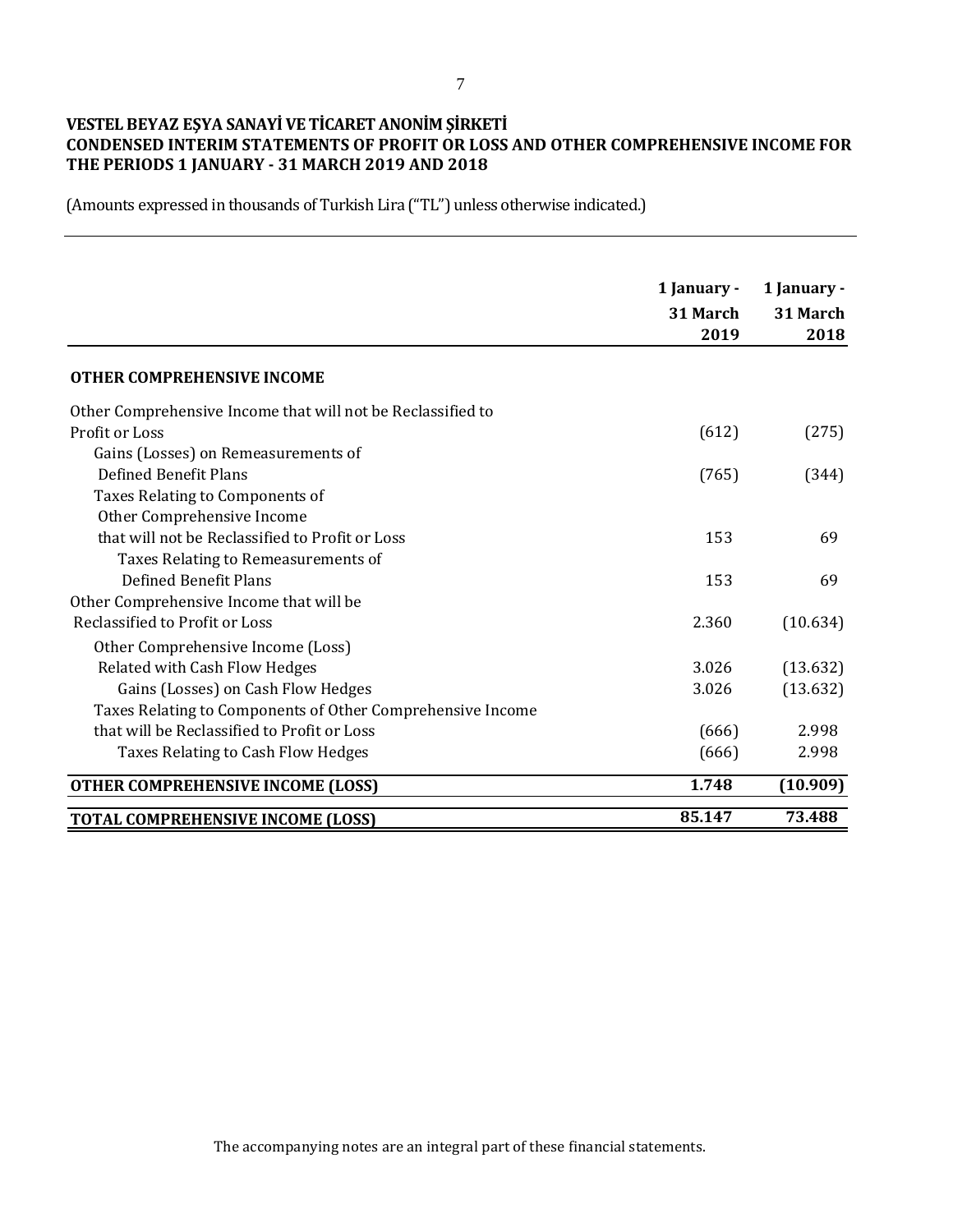# **VESTEL BEYAZ EŞYA SANAYİ VE TİCARET ANONİM ŞİRKETİ CONDENSED INTERIM STATEMENTS OF CHANGES IN SHAREHOLDERS' EQUITY FOR THE PERIODS 1 JANUARY - 31 MARCH 2019 AND 2018**

|                                                  |         |                                                       |                  |                  |                                  |                                 | <b>Other</b>                                        |                          |                                     |                                           |                                 |                                          |                        |                 |                              |           |
|--------------------------------------------------|---------|-------------------------------------------------------|------------------|------------------|----------------------------------|---------------------------------|-----------------------------------------------------|--------------------------|-------------------------------------|-------------------------------------------|---------------------------------|------------------------------------------|------------------------|-----------------|------------------------------|-----------|
|                                                  |         |                                                       |                  | <b>Increases</b> | Gains                            |                                 | Accumulated                                         |                          |                                     | <b>Other</b>                              |                                 |                                          |                        |                 |                              |           |
|                                                  |         |                                                       |                  | (Decreases)      | (Losses) on                      | Gains                           | Compre-                                             |                          |                                     | Accumulated                               |                                 |                                          |                        |                 |                              |           |
|                                                  |         |                                                       |                  | on               | Remeasure-                       | (Losses) on                     | hensive                                             |                          |                                     | Compre-                                   |                                 |                                          |                        |                 |                              |           |
|                                                  |         |                                                       |                  | Revaluation      | ments of                         | <b>Revaluations</b> Income that |                                                     |                          | <b>Reserve Of</b>                   | hensive Income Restricted<br>that will be |                                 |                                          |                        |                 | <b>Equity</b>                |           |
|                                                  | Issued  | Inflation<br><b>Adjustments Premiums or Plant and</b> | Share            | of Property,     | <b>Defined</b><br><b>Benefit</b> | and                             | will not be<br>Remeasurem Reclassified in Cash Flow |                          | <b>Gains</b> or<br><b>Losses</b> on | <b>Reclassified in</b>                    | <b>Reserves</b><br>Appropriated | <b>Prior Years'</b><br><b>Profits or</b> | Net Profit or Retained |                 | attributable to<br>owners of |           |
|                                                  | Capital | on Capital                                            | <b>Discounts</b> | Equipment        | Plans                            | ents                            | <b>Profit or Loss</b>                               | <b>Hedges</b>            | Hedge                               | <b>Profit or Loss</b>                     | <b>From Profits</b>             | <b>Losses</b>                            | Loss                   | <b>Earnings</b> | parent                       | Equity    |
| <b>Previous Period</b>                           |         |                                                       |                  |                  |                                  |                                 |                                                     |                          |                                     |                                           |                                 |                                          |                        |                 |                              |           |
| 1 January - 31 March 2018                        |         |                                                       |                  |                  |                                  |                                 |                                                     |                          |                                     |                                           |                                 |                                          |                        |                 |                              |           |
| <b>Equity at Beginning of Period</b>             | 190.000 | 9.734                                                 | 109.031          |                  | (6.203)                          | (6.203)                         | (6.203)                                             | (1.352)                  | (1.352)                             | (1.352)                                   | 111.627                         | 304.066                                  | 295.234                | 599.300         | 1.012.137                    | 1.012.137 |
| Transfers                                        |         |                                                       |                  |                  |                                  | $\sim$                          |                                                     |                          | $\overline{\phantom{a}}$            | $\overline{\phantom{a}}$                  | (16.471)                        | 311.705                                  | (295.234)              | 16.471          |                              |           |
| Total Comprehensive Income (Loss)                |         |                                                       |                  |                  | (275)                            | (275)                           | (275)                                               | (10.634)                 | (10.634)                            | (10.634)                                  |                                 |                                          | 84.397                 | 84.397          | 73.488                       | 73.488    |
| Profit (Loss)                                    |         |                                                       |                  |                  |                                  |                                 |                                                     |                          |                                     |                                           |                                 |                                          | 84.397                 | 84.397          | 84.397                       | 84.397    |
| Other Comprehensive Income                       |         |                                                       |                  |                  |                                  |                                 |                                                     |                          |                                     |                                           |                                 |                                          |                        |                 |                              |           |
| (Loss)                                           |         |                                                       |                  |                  | (275)                            | (275)                           | (275)                                               | (10.634)                 | (10.634)                            | (10.634)                                  |                                 |                                          |                        |                 | (10.909)                     | (10.909)  |
| Dividends Paid                                   |         |                                                       |                  |                  |                                  |                                 |                                                     |                          |                                     |                                           |                                 |                                          |                        |                 |                              |           |
| <b>Equity at End of Period</b>                   | 190.000 | 9.734                                                 | 109.031          |                  | (6.478)                          | (6.478)                         | (6.478)                                             | (11.986)                 | (11.986)                            | (11.986)                                  | 95.156                          | 615.771                                  | 84.397                 | 700.168         | 1.085.625                    | 1.085.625 |
|                                                  |         |                                                       |                  |                  |                                  |                                 |                                                     |                          |                                     |                                           |                                 |                                          |                        |                 |                              |           |
| <b>Current Period</b>                            |         |                                                       |                  |                  |                                  |                                 |                                                     |                          |                                     |                                           |                                 |                                          |                        |                 |                              |           |
| 1 January - 31 March 2019                        |         |                                                       |                  |                  |                                  |                                 |                                                     |                          |                                     |                                           |                                 |                                          |                        |                 |                              |           |
| <b>Equity at Beginning of Period</b>             | 190.000 | 9.734                                                 | 109.031          | 417.527          | (7.569)                          | 409.958                         | 409.958                                             | (636)                    | (636)                               | (636)                                     | 118.206                         | 352.721                                  | 622.561                | 975.282         | 1.811.575                    | 1.811.575 |
| Transfers                                        |         |                                                       |                  |                  | $\sim$                           | $\sim$                          |                                                     | $\overline{\phantom{a}}$ | $\sim$                              | $\overline{\phantom{a}}$                  | $\overline{\phantom{a}}$        | 622.561                                  | (622.561)              |                 |                              |           |
| Total Comprehensive Income (Loss)                |         |                                                       |                  | (1.688)          | (612)                            | (2.300)                         | (2.300)                                             | 2.360                    | 2.360                               | 2.360                                     | $\overline{\phantom{a}}$        | 1.688                                    | 83.399                 | 85.087          | 85.147                       | 85.147    |
| Profit (Loss)                                    |         |                                                       |                  | (1.688)          | $\sim$                           | (1.688)                         | (1.688)                                             | $\overline{\phantom{a}}$ | $\overline{\phantom{a}}$            |                                           |                                 | 1.688                                    | 83.399                 | 85.087          | 83.399                       | 83.399    |
|                                                  |         |                                                       |                  |                  |                                  |                                 |                                                     |                          |                                     |                                           |                                 |                                          |                        |                 |                              |           |
| Other Comprehensive Income                       |         |                                                       |                  |                  | (612)                            | (612)                           | (612)                                               | 2.360                    | 2.360                               | 2.360                                     |                                 |                                          |                        |                 | 1.748                        | 1.748     |
| (Loss)                                           |         |                                                       |                  |                  |                                  |                                 |                                                     |                          |                                     |                                           |                                 |                                          |                        |                 |                              |           |
| Dividends Paid<br><b>Equity at End of Period</b> | 190.000 | 9.734                                                 | 109.031          | 415.839          | (8.181)                          | 407.658                         | 407.658                                             | 1.724                    | 1.724                               | 1.724                                     | 118.206                         | 976.970                                  | 83.399                 | 1.060.369       | 1.896.722                    | 1.896.722 |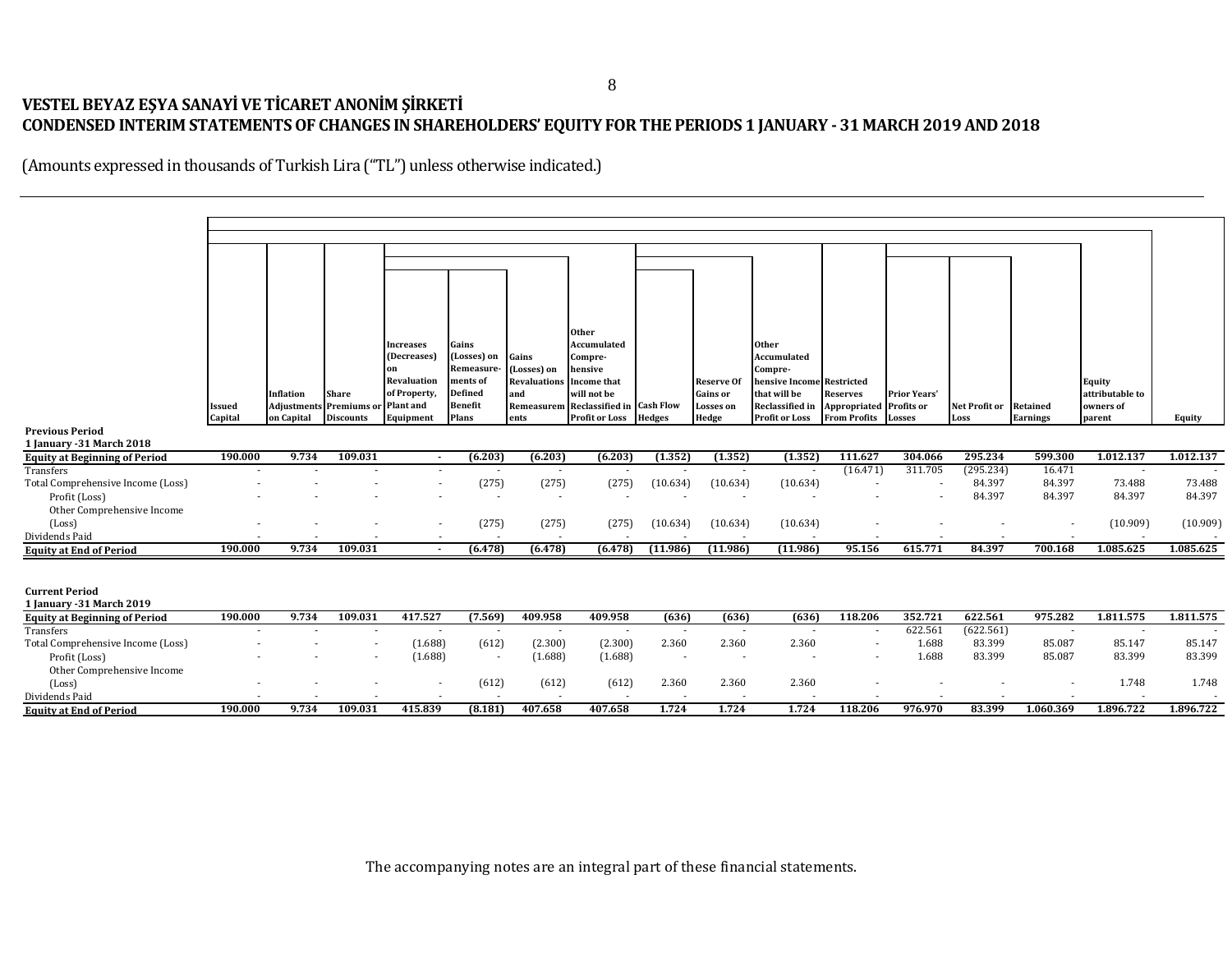9

# **VESTEL BEYAZ EŞYA SANAYİ VE TİCARET ANONİM ŞİRKETİ CONDENSED INTERIM STATEMENTS OF CASH FLOWS FOR THE PERIODS 1 JANUARY - 31 MARCH 2019 AND 2018**

|                                                           | <b>Footnotes</b> | 1 January -<br>31 March<br>2019 | 1 January -<br>31 March<br>2018 |
|-----------------------------------------------------------|------------------|---------------------------------|---------------------------------|
| <b>CASH FLOWS FROM (USED IN) OPERATING ACTIVITIES</b>     |                  | 253.466                         | 196.672                         |
| Profit (Loss)                                             |                  | 83.399                          | 84.397                          |
| Profit (Loss) from Continuing Operations                  |                  | 83.399                          | 84.397                          |
| <b>Adjustments to Reconcile Profit (Loss)</b>             |                  | 26.416                          | 59.771                          |
| Adjustments for Depreciation and Amortisation Expense     | 11               | 60.318                          | 35.670                          |
| Adjustments for Impairment Loss (Reversal of Impairment   |                  |                                 |                                 |
| Loss)                                                     |                  | (752)                           | (255)                           |
| Adjustments for Impairment Loss (Reversal of              |                  |                                 |                                 |
| Impairment Loss) of Inventories                           | 9                | (752)                           | (255)                           |
| <b>Adjustments for Provisions</b>                         |                  | 2.012                           | 2.085                           |
| Adjustments for (Reversal of) Provisions Related with     |                  |                                 |                                 |
| <b>Employee Benefits</b>                                  | 16               | 2.133                           | 2.085                           |
| Adjustments for (Reversal of) Lawsuit and/or Penalty      |                  |                                 |                                 |
| Provisions                                                | 14               | (121)                           |                                 |
| Adjustments for Interest (Income) Expenses                |                  | (43.691)                        | (12.767)                        |
| Adjustments for Interest Income                           | 23               | (61.277)                        | (24.016)                        |
| Adjustments for Interest Expense                          | 23               | 17.586                          | 11.249                          |
| Adjustments for Unrealised Foreign Exchange Losses        |                  |                                 |                                 |
| (Gains)                                                   |                  | 47.844                          | 43.403                          |
| Adjustments for Fair Value Losses (Gains)                 |                  | (24.138)                        | (5.898)                         |
| Adjustments for Fair Value (Gains) Losses on Derivative   |                  |                                 |                                 |
| <b>Financial Instruments</b>                              |                  | (24.138)                        | (5.898)                         |
| Adjustments for Tax (Income) Expenses                     |                  | 1.652                           | (944)                           |
| Adjustments for Losses (Gains) on Disposal of Non-Current |                  |                                 |                                 |
| Assets                                                    |                  | (108)                           | (79)                            |
| Adjustments for Losses (Gains) Arised From Sale of        |                  |                                 |                                 |
| <b>Tangible Assets</b>                                    |                  | (108)                           | (79)                            |
| Other Adjustments to Reconcile Profit (Loss)              | 4                | (16.721)                        | (1.444)                         |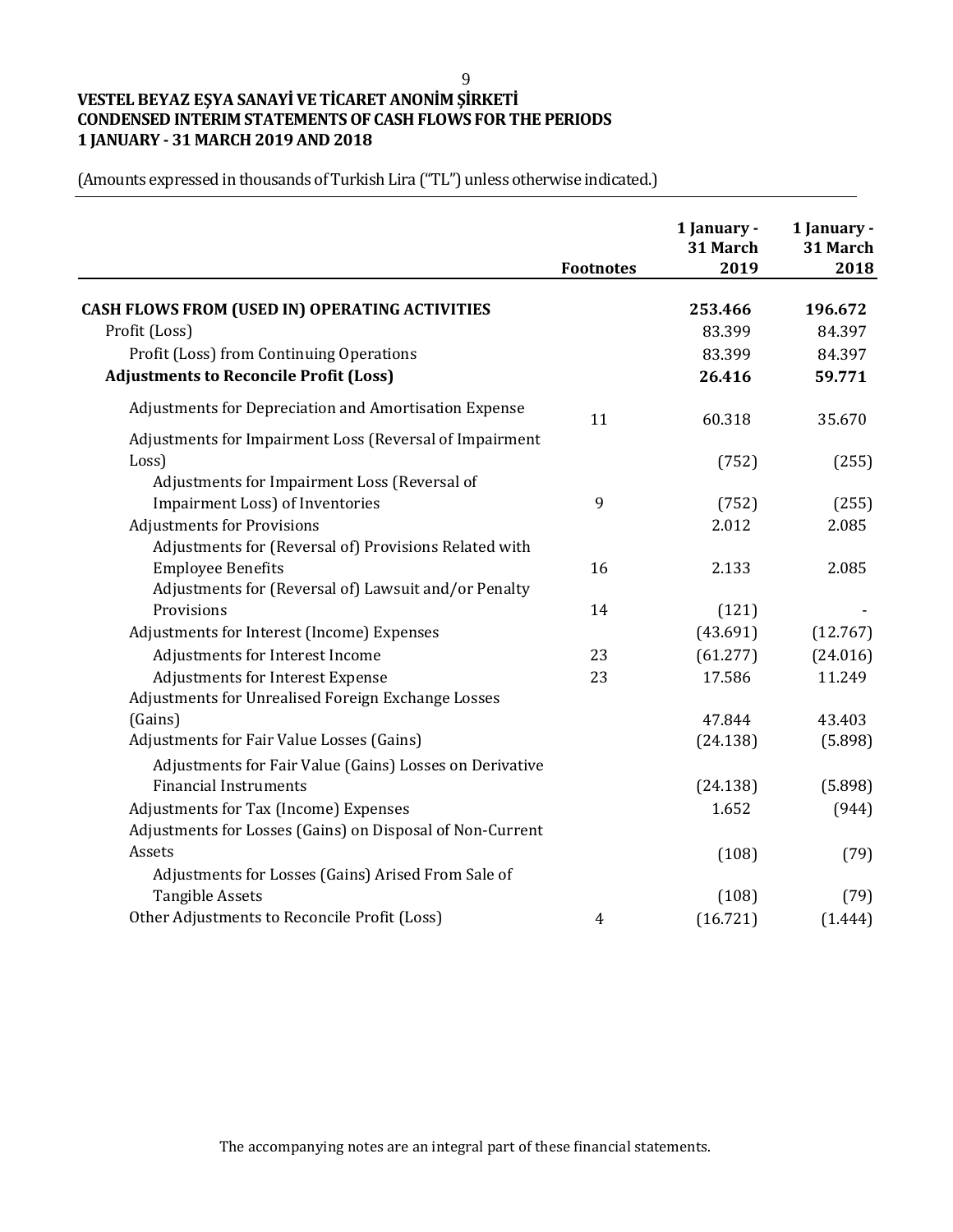10

# **VESTEL BEYAZ EŞYA SANAYİ VE TİCARET ANONİM ŞİRKETİ CONDENSED INTERIM STATEMENTS OF CASH FLOWS FOR THE PERIODS 1 JANUARY - 31 MARCH 2019 AND 2018**

|                                                          | <b>Footnotes</b> | 1 January -<br>31 March<br>2019 | 1 January -<br>31 March<br>2018 |
|----------------------------------------------------------|------------------|---------------------------------|---------------------------------|
| <b>Changes in Working Capital</b>                        |                  | 146.140                         | 54.330                          |
| Adjustments for Decrease (Increase) in Trade Accounts    |                  |                                 |                                 |
| Receivable                                               |                  | 354.825                         | (60.005)                        |
| Decrease (Increase) in Trade Accounts Receivables from   |                  |                                 |                                 |
| <b>Related Parties</b>                                   | 6                | 352.290                         | (60.591)                        |
| Decrease (Increase) in Trade Accounts Receivables from   |                  |                                 |                                 |
| <b>Unrelated Parties</b>                                 | 7                | 2.535                           | 586                             |
|                                                          |                  |                                 |                                 |
| Adjustments for Decrease (Increase) in Other Receivables |                  |                                 |                                 |
| <b>Related with Operations</b>                           |                  | 12.789                          | (7.332)                         |
| Decrease (Increase) in Other Unrelated Party Receivables |                  |                                 |                                 |
| <b>Related with Operations</b>                           | 8                | 12.789                          | (7.332)                         |
| Adjustments for Decrease (Increase) in Inventories       | 9                | (119.193)                       | (123.072)                       |
| Decrease (Increase) in Prepaid Expenses                  | 10               | (14.221)                        | 11.130                          |
| Adjustments for Increase (Decrease) in Trade Accounts    |                  | (101.508)                       | 222.240                         |
| Increase (Decrease) in Trade Accounts Payables to        |                  |                                 |                                 |
| <b>Related Parties</b>                                   | 6                | 5.614                           | 10.305                          |
| Increase (Decrease) in Trade Accounts Payables to        |                  |                                 |                                 |
| <b>Unrelated Parties</b>                                 | 7                | (107.122)                       | 211.935                         |
| Increase (Decrease) in Employee Benefit Liabilities      | 16               | 14.694                          | 4.147                           |
| Other Adjustments for Other Increase (Decrease) in       |                  |                                 |                                 |
| <b>Working Capital</b>                                   |                  | (1.246)                         | 7.222                           |
| Decrease (Increase) in Other Assets Related with         |                  |                                 |                                 |
| Operations                                               | 17               | (3.842)                         | 2.527                           |
| Increase (Decrease) in Other Payables Related with       |                  |                                 |                                 |
| Operations                                               | 17               | 2.596                           | 4.695                           |
| <b>Cash Flows from (used in) Operations</b>              |                  | 255.955                         | 198.498                         |
| Payments Related with Provisions for Employee Benefits   | 16               | (1.466)                         | (1.643)                         |
| Income Taxes refund (Paid)                               | 24               | (1.023)                         | (183)                           |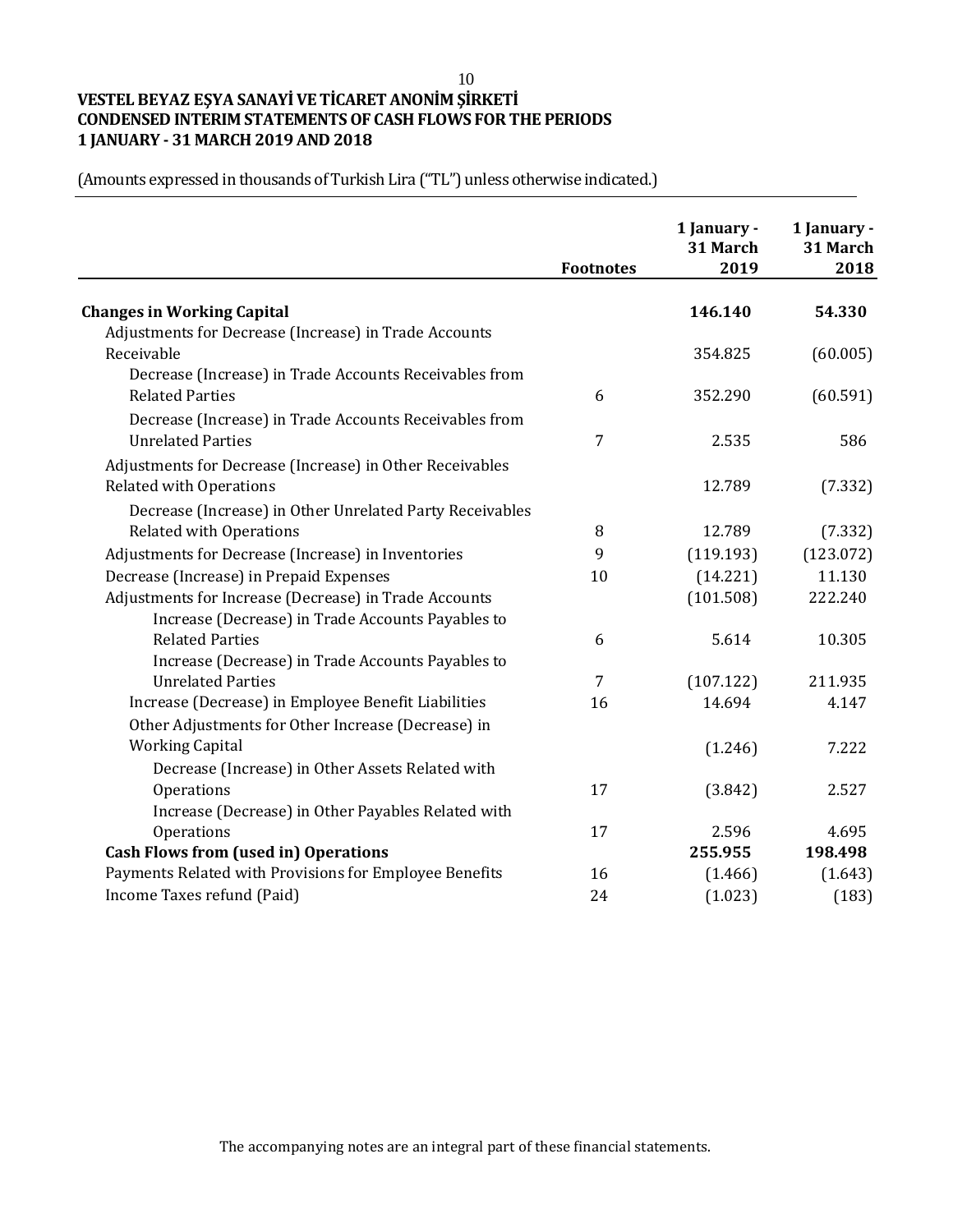11

# **VESTEL BEYAZ EŞYA SANAYİ VE TİCARET ANONİM ŞİRKETİ CONDENSED INTERIM STATEMENTS OF CASH FLOWS FOR THE PERIODS 1 JANUARY - 31 MARCH 2019 AND 2018**

| (Amounts expressed in thousands of Turkish Lira ("TL") unless otherwise indicated.) |  |
|-------------------------------------------------------------------------------------|--|
|-------------------------------------------------------------------------------------|--|

|                                                              | <b>Footnotes</b> | 1 January -<br>31 March<br>2019 | 1 January -<br>31 March<br>2018 |
|--------------------------------------------------------------|------------------|---------------------------------|---------------------------------|
|                                                              |                  |                                 |                                 |
| CASH FLOWS FROM (USED IN) INVESTING ACTIVITIES               |                  | (388.412)                       | (139.738)                       |
| Proceeds from Sales of Property, Plant, Equipment and        |                  |                                 |                                 |
| <b>Intangible Assets</b>                                     |                  | 228                             | 101                             |
| Proceeds from Sales of Property, Plant and Equipment         |                  | 228                             | 101                             |
| Purchase of Property, Plant, Equipment and Intangible Assets |                  | (83.105)                        | (155.197)                       |
| Purchase of Property, Plant and Equipment                    | 11               | (70.602)                        | (144.530)                       |
| <b>Purchase of Intangible Assets</b>                         | 13               | (12.503)                        | (10.667)                        |
| Cash Advances and Loans Made to Other Parties                |                  | (305.535)                       | 15.358                          |
| Cash Advances and Loans Made to Related Parties              | 6                | (305.535)                       | 15.358                          |
| CASH FLOWS FROM (USED IN) FINANCING ACTIVITIES               |                  | 83.405                          | 6.234                           |
| <b>Proceeds from Borrowings</b>                              |                  | 545.400                         | 156.251                         |
| <b>Proceeds from Loans</b>                                   |                  | 545.519                         | 156.320                         |
| Proceeds from Other Financial Borrowings                     |                  | (119)                           | (69)                            |
| <b>Repayments of Borrowings</b>                              |                  | (462.222)                       | (128.140)                       |
| Loan Repayments                                              |                  | (462.222)                       | (128.140)                       |
| Decrease in Other Payables to Related Parties                |                  | (34.759)                        | (33.593)                        |
| Payments of Lease Liabilities                                |                  | (5.338)                         |                                 |
| <b>Interest Paid</b>                                         |                  | (20.953)                        | (12.300)                        |
| <b>Interest Received</b>                                     |                  | 61.277                          | 24.016                          |
| NET INCREASE (DECREASE) IN CASH AND CASH                     |                  |                                 |                                 |
| <b>EQUIVALENTS BEFORE EFFECT OF EXCHANGE RATE CHANGES</b>    |                  | (51.541)                        | 63.168                          |
| NET INCREASE (DECREASE) IN CASH AND                          |                  |                                 |                                 |
| <b>CASH EQUIVALENTS</b>                                      |                  | (51.541)                        | 63.168                          |
| CASH AND CASH EQUIVALENTS AT THE BEGINNING OF THE            |                  |                                 |                                 |
| <b>PERIOD</b>                                                | 4                | 103.283                         | 65.190                          |
| CASH AND CASH EQUIVALENTS AT THE END OF THE PERIOD           |                  | 51.742                          | 128.358                         |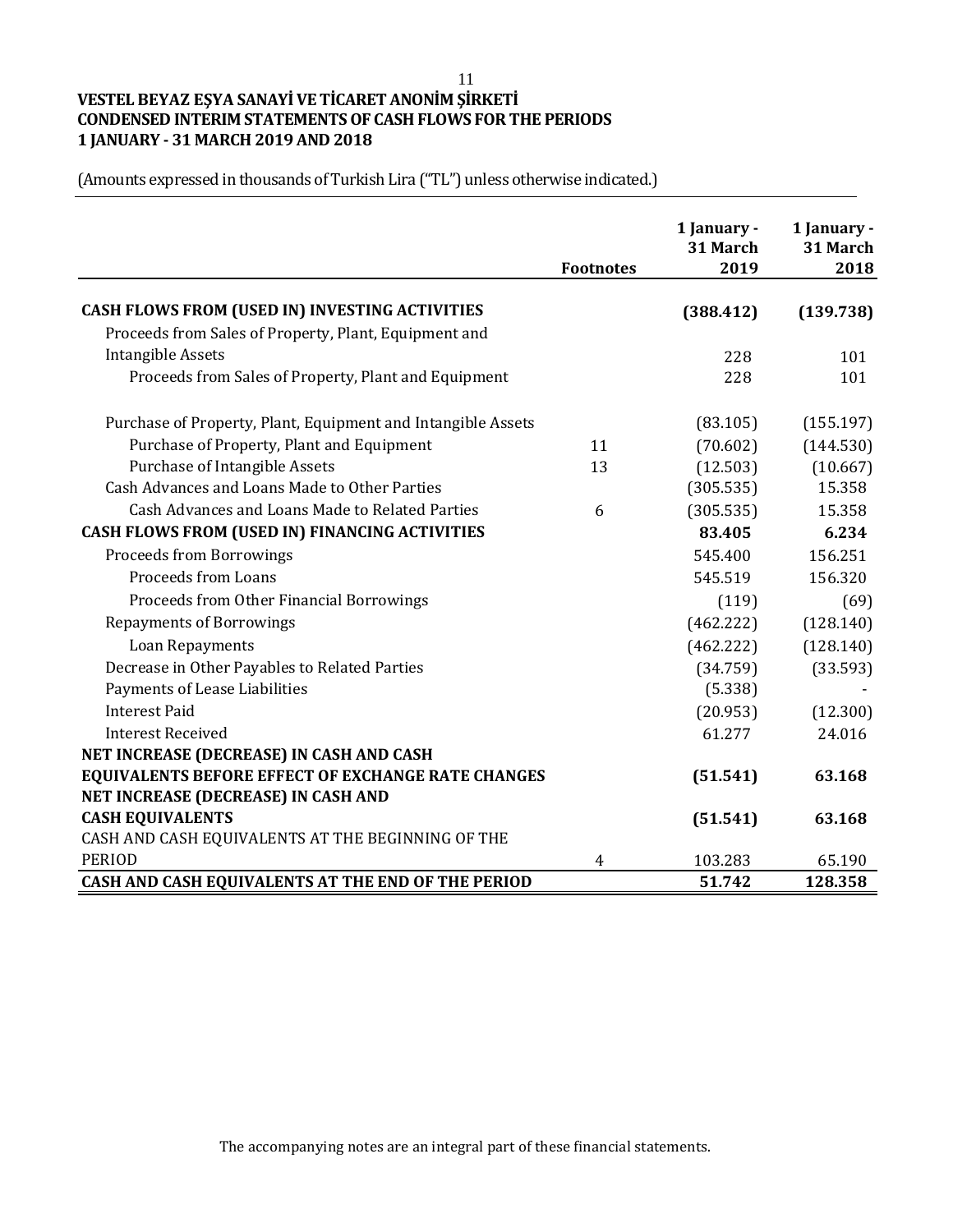(Amounts expressed in thousands of Turkish Lira ("TL") unless otherwise indicated.)

#### **NOTE 1 – COMPANY'S ORGANISATION AND NATURE OF OPERATIONS**

Vestel Beyaz Eşya Sanayi ve Ticaret A.Ş. (the "Company" or "Vestel Beyaz Eşya") was incorporated in 1997 under the Turkish Commercial Code and its head office is located at Levent 199, Büyükdere Caddesi No: 199, 34394 Şişli / İstanbul.

The Company started its operations in 1999 and produces refrigerators, room air conditioning units, washing machines, cookers, dishwashers and water heaters. The Company's production facilities occupy 412.000 square meters of enclosed area located in Manisa Organized Industrial Zone on total area of 483.000 square meters.

The Company is a member of Vestel Group of Companies which are under the control of the Zorlu Family. The Company performs its foreign sales and domestic sales via Vestel Ticaret A.Ş. which is also a member of Vestel Group of Companies.

The Company is registered to Capital Market Board and its shares have been quoted to Borsa Istanbul ("BİST") since 21 April 2006.

As of 31 March 2019, the number of personnel employed was 7.746 (31December 2018: 7.401).

As of balance sheet dates, the shareholders of the Company and their percentage shareholdings were as follows:

|                                          | Shareholding % |
|------------------------------------------|----------------|
|                                          |                |
| Vestel Elektronik Sanayi ve Ticaret A.S. | 95,18          |
| Other shareholders                       | 4,82           |

As of 31 March 2019, 59.800.000 shares of the Company have been quoted at the Borsa Istanbul ("BİST") (31,5 % of its share capital; 31 December 2018: 31,5 %).

**100,00**

## **NOTE 2 – BASIS OF PRESENTATION OF FINANCIAL STATEMENTS**

#### **2.1 Basis of presentation**

#### **2.1.1 Statement of compliance**

The accompanying financial statements are prepared in accordance with the Communiqué Serial II, No: 14.1, "Principals of Financial Reporting in Capital Markets" published in the Official Gazette numbered 28676 on 13 June 2013. According to the article 5 of the Communiqué, financial statements are prepared in accordance with Turkish Accounting Standards / Turkish Financial Reporting Standards ("IAS" / "IFRS") and its addendum and interpretations ("IFRIC") issued by the Public Oversight Accounting and Auditing Standards Authority ("POAASA") Turkish Accounting Standards Board.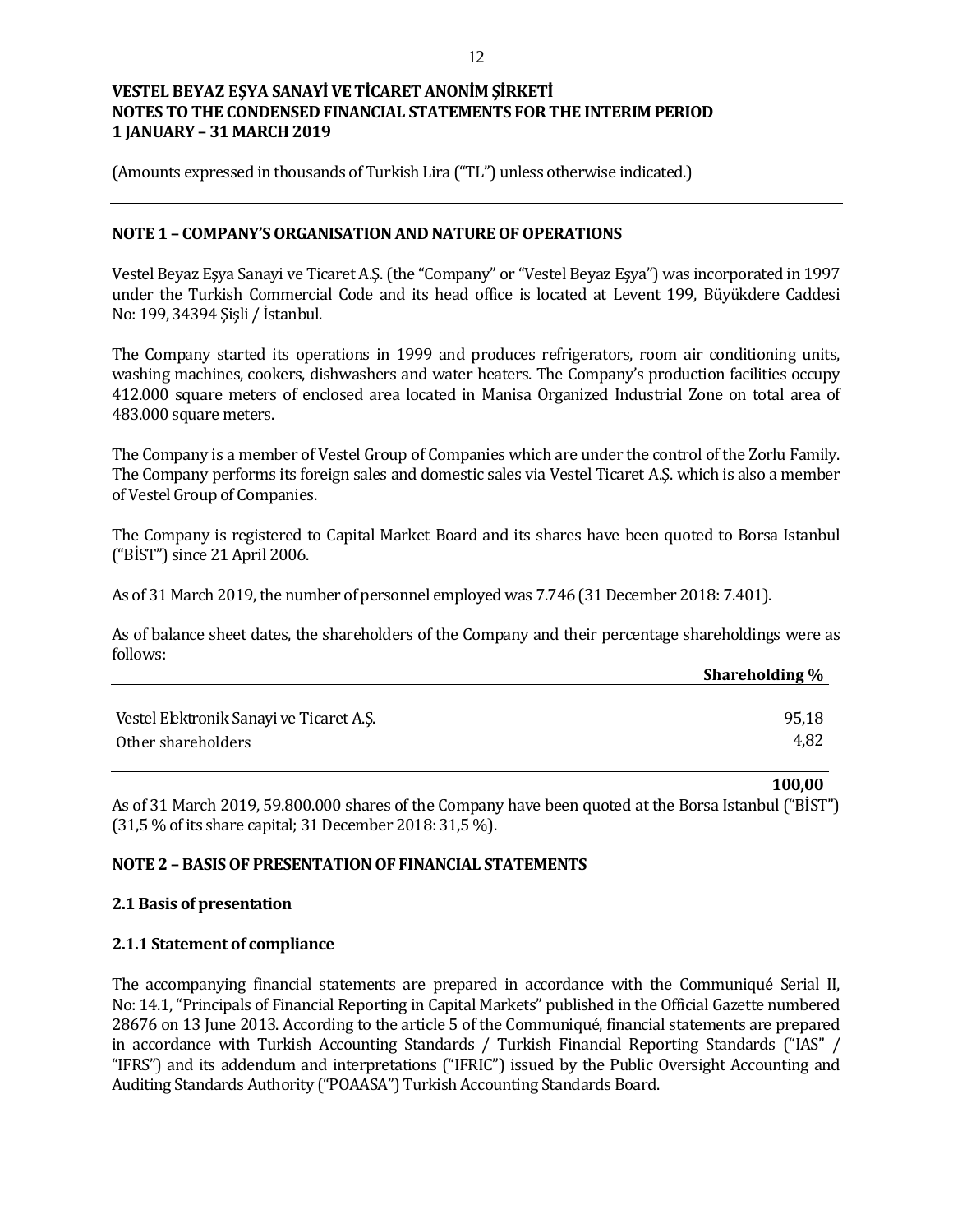(Amounts expressed in thousands of Turkish Lira ("TL") unless otherwise indicated.)

### **NOTE 2 – BASIS OF PRESENTATION OF FINANCIAL STATEMENTS (Cont'd)**

The Company prepared its condensed interim financial statements for the period ended 31 March 2019 in accordance with ("IAS") 34 "Interim Financial Reporting" in the framework of the Communiqué Serial II, No: 14.1, and its related announcement. The condensed interim financial statements and its accompanying notes are presented in compliance with the format recommended by CMB including its mandatory information.

In compliance with the IAS 34, entities have preference in presenting their interim financial statements whether full set or condensed. In this framework, the Company preferred to present its interim financial statements in condensed.

The Company's condensed interim financial statements do not include all disclosure and notes that should be included at year-end financial statements. Therefore the condensed interim financial statements should be examined together with 31 December 2018 financial statements.

The Company maintains its accounting records and prepares its statutory financial statements in accordance with the Turkish Commercial Code ("TCC"), tax legislation and the uniform chart of accounts issued by the Ministry of Finance. The financial statements, except for the financial assets and liabilities presented with their fair values, are maintained under historical cost conversion in TL. These financial statements are based on the statutory records which are maintained under historical cost conversion, with the required adjustments and reclassifications reflected for the purpose of fair presentation in accordance with the IAS/IFRS.

With the decision 11/367 taken on 17 March 2005, the CMB announced that, effective from 1 January 2005, the application of inflation accounting is no longer required for the companies operating in Turkey and preparing their financial statements in accordance with CMB Financial Reporting Standards. Accordingly, IAS 29, "Financial Reporting in Hyperinflationary Economies" issued by the IASB, has not been applied in the financial statements for the accounting year commencing from 1 January 2005.

#### **2.2 Comparative information and restatement of prior period financial statements**

Financial statements of the Company have been prepared comparatively with the preceding financial period, in order to enable determination of trends in financial position and performance. Comparative figures are reclassified, where necessary, to conform to changes in presentation in the financial statements.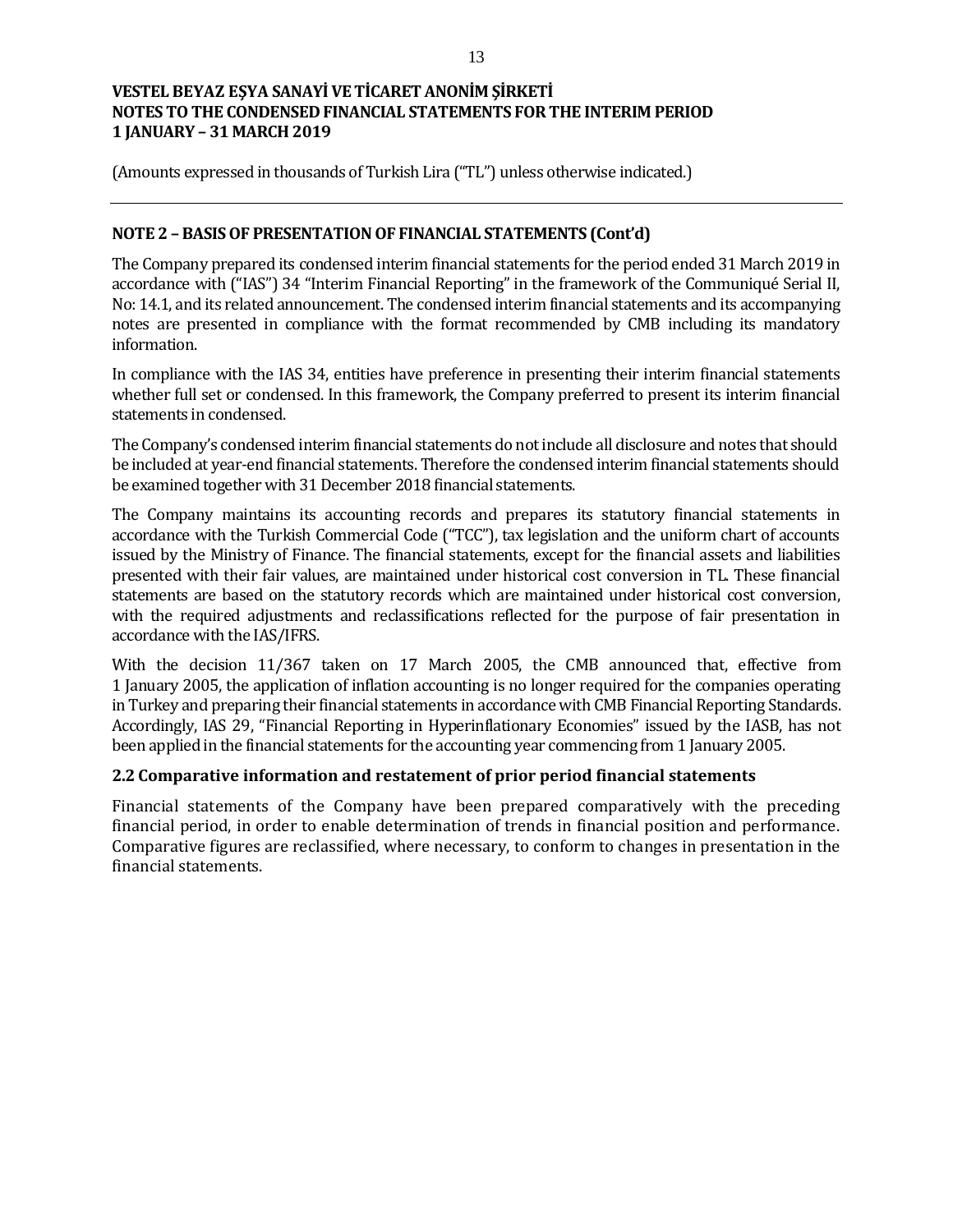(Amounts expressed in thousands of Turkish Lira ("TL") unless otherwise indicated.)

#### **NOTE 2 – BASIS OF PRESENTATION OF FINANCIAL STATEMENTS (Cont'd)**

Disclosures related to impacts of IFRS 9 and IFRS 15 adoption:

Impact of changes in IFRS 9 and IFRS 15 on financial statements as of 31 March 2018 as follows:

#### **Impact on financial statements as of 31 March 2018**

|                                                         | <b>Amounts before</b><br>the adoption | Impact of the<br>adoption $(*)$ | <b>Amounts after</b><br>the adoption |
|---------------------------------------------------------|---------------------------------------|---------------------------------|--------------------------------------|
| <b>Profit or Loss and Other Comprehensive</b><br>Income |                                       |                                 |                                      |
| <b>Sales</b>                                            | 1.040.822                             | 12.206                          | 1.053.028                            |
| Cost of Sales                                           | (901.465)                             | (5.571)                         | (907.036)                            |
| Other Incomes from Operating Activities                 | 72.916                                | (12.206)                        | 60.710                               |
| Other Expenses from Operating Activities                | (69.345)                              | 5.571                           | (63.774)                             |

(\*) Impact of adjustments on forward purchases and sales

#### Transition to IFRS 16 "Leases":

The Company has applied IFRS 16 "Leases" standard as of 1 January 2019. The Company has accounted the effect of transition based on the simplified approach, therefore, prior year financial statements are not restated. With this approach, all right of use assets have been measured by lease liabilities amount (adjusted by the amount of prepaid or accrued lease payments) as of transition date.

The Company has recognised lease liabilities at the date of initial application for leases previously classified as an operating lease applying IAS 17. The Company has measured that lease liability at the present value of the remaining lease payments, discounted using incremental borrowing rate at the date of initial application.

Impact of IFRS 16 application on balance sheet and profit or loss statement for the three months period ended 31 March 2019 is as follows: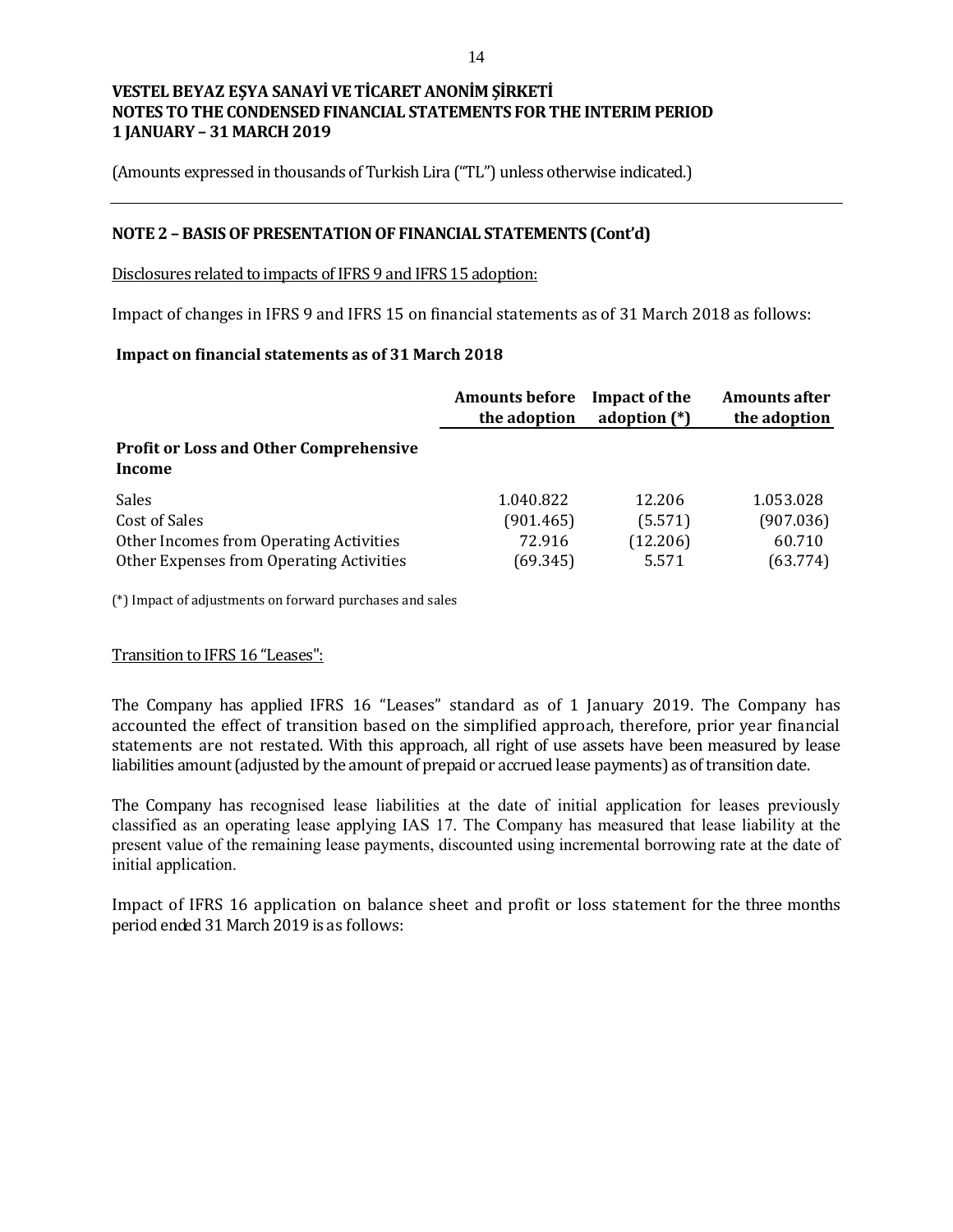(Amounts expressed in thousands of Turkish Lira ("TL") unless otherwise indicated.)

# **NOTE 2 – BASIS OF PRESENTATION OF FINANCIAL STATEMENTS (Cont'd)**

|                                             | <b>Effects Excluded</b> | <b>IFRS-16</b> |               |
|---------------------------------------------|-------------------------|----------------|---------------|
|                                             | 31 March 2019           | <b>Effects</b> | 31 March 2019 |
| <b>ASSETS</b>                               |                         |                |               |
| <b>TOTAL CURRENT ASSETS</b>                 | 3.098.487               |                | 3.098.487     |
| <b>NON-CURRENT ASSETS</b>                   |                         |                |               |
| <b>Right of Use Assets</b>                  |                         | 68.667         | 68.667        |
| Non-Current Assets Other than Above         | 1.663.418               |                | 1.663.418     |
| <b>TOTAL NON-CURRENT ASSETS</b>             | 1.663.418               | 68.667         | 1.732.085     |
| <b>TOTAL ASSETS</b>                         | 4.761.905               | 68.667         | 4.830.572     |
| <b>LIABILITIES</b>                          |                         |                |               |
| <b>CURRENT LIABILITIES</b>                  |                         |                |               |
| Lease Liabilities                           | 643                     | 10.917         | 11.560        |
| <b>Current Liabilities Other than Above</b> | 2.733.713               |                | 2.733.713     |
|                                             | 2.734.356               | 10.917         | 2.745.273     |
| <b>NON-CURRENT LIABILITIES</b>              |                         |                |               |
| Lease Liabilities                           |                         | 58.615         | 58.615        |
| Deferred Tax Liabilities                    | 74.833                  | (173)          | 74.660        |
| Non-Current Liabilities Other than Above    | 55.302                  |                | 55.302        |
| <b>TOTAL NON-CURRENT LIABILITIES</b>        | 130.135                 | 58.442         | 188.577       |
| <b>TOTAL LIABILITIES</b>                    | 2.864.491               | 69.359         | 2.933.850     |
| <b>EQUITY</b>                               |                         |                |               |
| <b>Current Period Net Profit Or Loss</b>    | 84.091                  | (692)          | 83.399        |
| <b>Equity Other than Above</b>              | 1.813.323               |                | 1.813.323     |
| <b>TOTAL EQUITY</b>                         | 1.897.414               | (692)          | 1.896.722     |
| <b>TOTAL LIABILITIES AND EQUITY</b>         | 4.761.905               | 68.667         | 4.830.572     |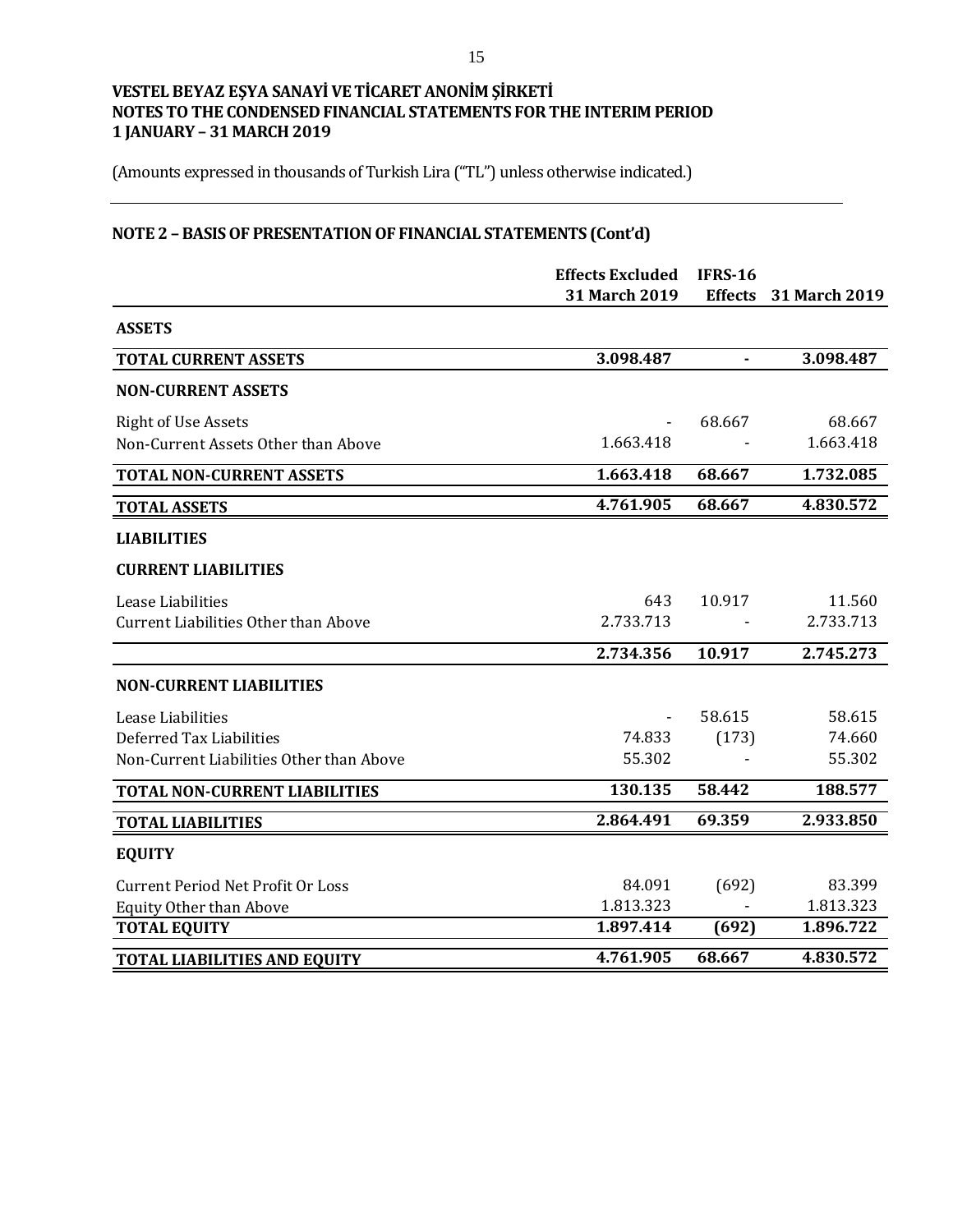(Amounts expressed in thousands of Turkish Lira ("TL") unless otherwise indicated.)

# **NOTE 2 – BASIS OF PRESENTATION OF FINANCIAL STATEMENTS (Cont'd)**

|                                                    | <b>Effects Excluded</b> | <b>IFRS-16</b> |                      |
|----------------------------------------------------|-------------------------|----------------|----------------------|
|                                                    | 31 March 2019           | <b>Effects</b> | <b>31 March 2019</b> |
| <b>PROFIT OR LOSS</b>                              |                         |                |                      |
| Revenue                                            | 1.385.110               |                | 1.385.110            |
| <b>Cost of Sales</b>                               | (1.239.841)             | 2.169          | (1.237.672)          |
| <b>GROSS PROFIT (LOSS) FROM COMMERCIAL</b>         |                         |                |                      |
| <b>OPERATIONS</b>                                  | 145.269                 | 2.169          | 147.438              |
| <b>GROSS PROFIT (LOSS)</b>                         | 145.269                 | 2.169          | 147.438              |
| <b>Operating Expenses</b>                          | (83.246)                |                | (83.246)             |
| PROFIT (LOSS) FROM OPERATING ACTIVITIES            | 62.023                  | 2.169          | 64.192               |
| PROFIT (LOSS) BEFORE FINANCING INCOME              |                         |                |                      |
| (EXPENSE)                                          | 62.023                  | 2.169          | 64.192               |
| Finance Income                                     | 120.842                 |                | 120.842              |
| <b>Finance Costs</b>                               | (96.949)                | (3.034)        | (99.983)             |
| PROFIT (LOSS) FROM CONTINUING OPERATIONS,          |                         |                |                      |
| <b>BEFORE TAX</b>                                  | 85.916                  | (865)          | 85.051               |
| Tax (Expense) Income, Continuing Operations        | (1.825)                 | 173            | (1.652)              |
| PROFIT (LOSS) FROM CONTINUING OPERATIONS           | 84.091                  | (692)          | 83.399               |
| <b>PROFIT (LOSS)</b>                               | 84.091                  | (692)          | 83.399               |
| <b>Earnings Per Share with a TL 1 of Par Value</b> | 0,44                    | (0,004)        | 0,44                 |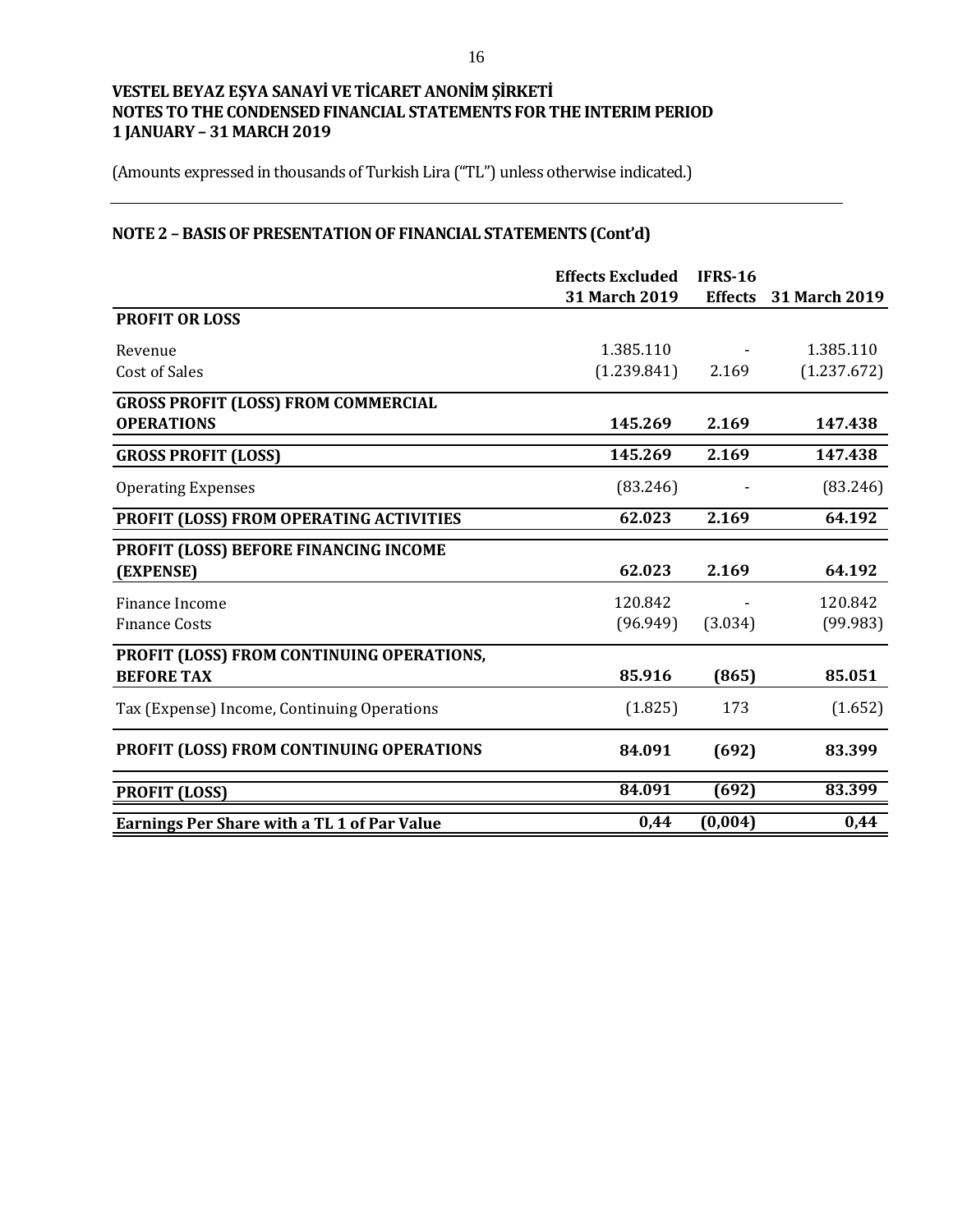(Amounts expressed in thousands of Turkish Lira ("TL") unless otherwise indicated.)

### **NOTE 2 – BASIS OF PRESENTATION OF FINANCIAL STATEMENTS (Cont'd)**

#### **2.3 Restatement and errors in the accounting estimates**

Major changes in accounting policies are applied retrospectively and any major accounting errors that have been detected are corrected and the financial statements of the previous period are restated. Changes in accounting policies resulting from the initial implementation of a new standard, if any, are implemented retrospectively or prospectively in accordance with the transition provisions. If changes in accounting estimates are related to only one period, they are recognized in the period when changes are applied; if changes in estimates are related to future periods, they are recognized both in the period where the change is applied and future periods prospectively.

#### **2.4. Amendments in Turkey Financial Reporting Standards**

- **a) New standards, amendments and interpretations issued and effective for the financial year beginning 31 March 2019:**
	- **Amendment to IFRS 9, 'Financial instruments';** effective from annual periods beginning on or after 1 January 2019. This amendment confirm that when a financial liability measured at amortised cost is modified without this resulting in de-recognition, a gain or loss should be recognised immediately in profit or loss. The gain or loss is calculated as the difference between the original contractual cash flows and the modified cash flows discounted at the original effective interest rate. This means that the difference cannot be spread over the remaining life of the instrument which may be a change in practice from IAS 39.
	- **IFRS 16, 'Leases';** effective from annual periods beginning on or after 1 January 2019. This standard replaces the current guidance in IAS 17 and is a farreaching change in accounting by lessees in particular. Under IAS 17, lessees were required to make a distinction between a finance lease (on balance sheet) and an operating lease (off balance sheet). IFRS 16 now requires lessees to recognise a lease liability reflecting future lease payments and a 'right of use asset' for virtually all lease contracts. The IASB has included an optional exemption for certain short-term leases and leases of low-value assets; however, this exemption can only be applied by lessees. For lessors, the accounting stays almost the same. However, as the IASB has updated the guidance on the definition of a lease (as well as the guidance on the combination and separation of contracts), lessors will also be affected by the new standard. At the very least, the new accounting model for lessees is expected to impact negotiations between lessors and lessees. Under IFRS 16, a contract is, or contains, a lease if the contract conveys the right to control the use of an identified asset for a period of time in exchange for consideration.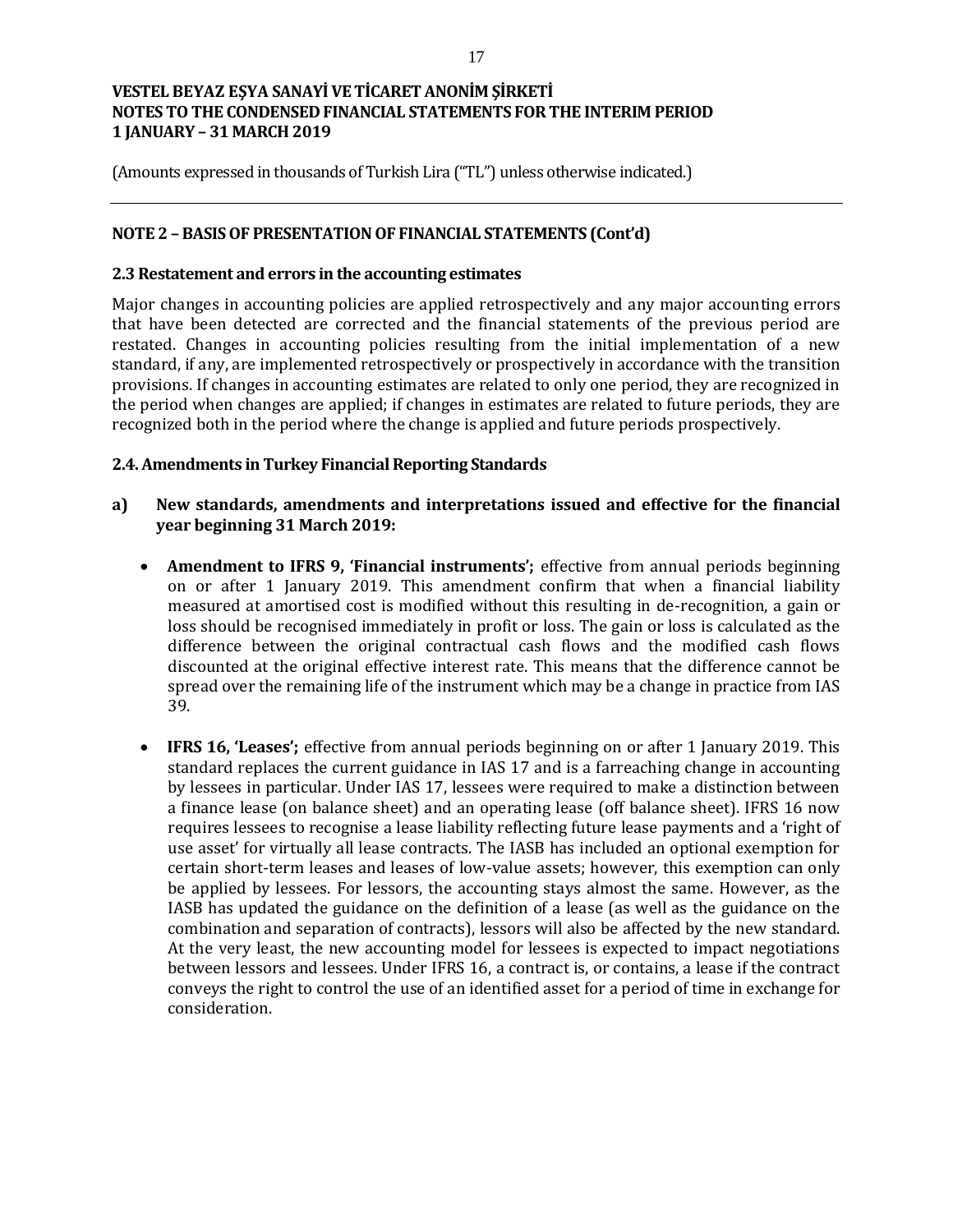(Amounts expressed in thousands of Turkish Lira ("TL") unless otherwise indicated.)

#### **NOTE 2 – BASIS OF PRESENTATION OF FINANCIAL STATEMENTS (Cont'd)**

 **IFRIC 23, 'Uncertainty over income tax treatments';** effective from annual periods beginning on or after 1 January 2019. This IFRIC clarifies how the recognition and measurement requirements of IAS 12 'Income taxes', are applied where there is uncertainty over income tax treatments. The IFRS IC had clarified previously that IAS 12, not IAS 37 'Provisions, contingent liabilities and contingent assets', applies to accounting for uncertain income tax treatments. IFRIC 23 explains how to recognize and measure deferred and current income tax assets and liabilities where there is uncertainty over a tax treatment.

An uncertain tax treatment is any tax treatment applied by an entity where there is uncertainty over whether that treatment will be accepted by the tax authority. For example, a decision to claim a deduction for a specific expense or not to include a specific item of income in a tax return is an uncertain tax treatment if its acceptability is uncertain under tax law. IFRIC 23 applies to all aspects of income tax accounting where there is an uncertainty regarding the treatment of an item, including taxable profit or loss, the tax bases of assets and liabilities, tax losses and credits and tax rates.

- **Annual improvements 2015-2017,** effective from annual periods beginning on or after 1 January 2019. These amendments include minor changes to:
	- IFRS 3, 'Business combinations', the Company remeasures it's previously held interest in a joint operation when it obtains control of the business.
	- IFRS 11, 'Joint arrangements', the Company does not remeasure its previously held interest in a joint operation when it obtains joint control of the business.
	- IAS 12, 'Income taxes' the Company accounts for all income tax consequences of dividend payments in the same way.
	- IAS 23, 'Borrowing costs' the Company treats as part of general borrowings any borrowing originally made to develop an asset when the asset is ready for its intended use or sale.
- **Amendments to IAS 19, 'Employee benefits'** on plan amendment, curtailment or settlement', effective from annual periods beginning on or after 1 January 2019. These amendments require an entity to:
	- use updated assumptions to determine current service cost and net interest for the reminder of the period after a plan amendment, curtailment or settlement; and
	- recognise in profit or loss as part of past service cost, or a gain or loss on settlement, any reduction in a surplus, even if that surplus was not previously recognised because of the impact of the asset ceiling.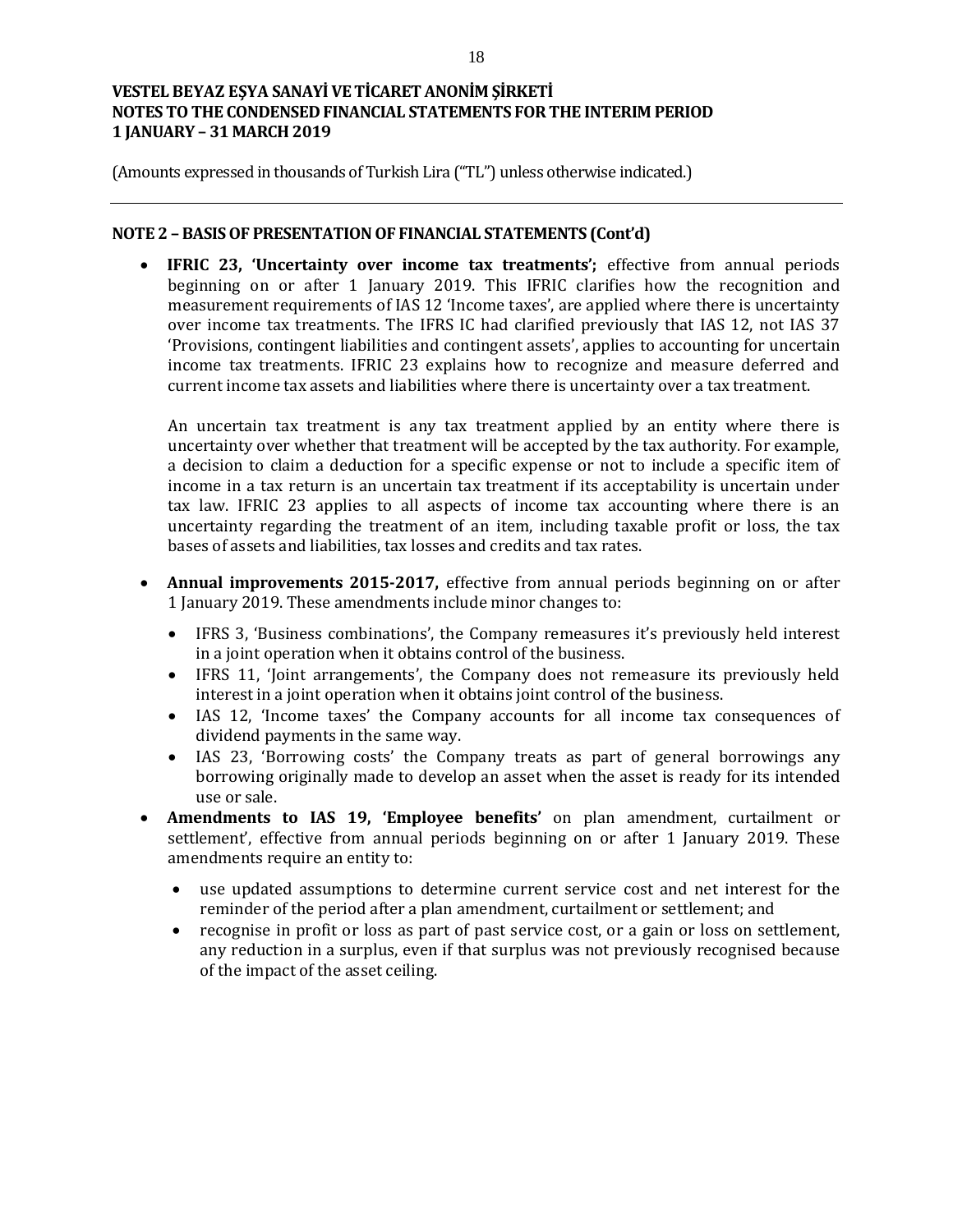(Amounts expressed in thousands of Turkish Lira ("TL") unless otherwise indicated.)

## **NOTE 2 – BASIS OF PRESENTATION OF FINANCIAL STATEMENTS (Cont'd)**

- **b) Standards, amendments and interpretations that are issued but not effective as at 31 March 2019:**
	- Amendments to IAS 1 and IAS 8 on the definition of material; effective from Annual periods beginning on or after 1 January 2020. These amendments to IAS 1, 'Presentation of financial statements', and IAS 8, 'Accounting policies, changes in accounting estimates and errors', and consequential amendments to other IFRSs:

i) use a consistent definition of materiality throughout IFRSs and the Conceptual Framework for Financial Reporting;

ii) clarify the explanation of the definition of material; and

- iii) incorporate some of the guidance in IAS 1 about immaterial information.
- **Amendments to IFRS 3 - definition of a business;** effective from Annual periods beginning on or after 1 January 2020. This amendment revises the definition of a business. According to feedback received by the IASB, application of the current guidance is commonly thought to be too complex, and it results in too many transactions qualifying as business combinations.

The Company, will assess the impact of amendments disclosed above and apply as of effective date.

## **2.5. Summary of significant accounting policies**

#### **2.5.1 Revenue**

The Company recognizes revenue in accordance with IFRS 15 "Revenue from contracts with customers" standard by applying the following five step model:

- Identification of customer contracts
- Identification of performance obligations
- Determination of transaction price in the contract
- Allocation of price to performance obligations
- Recognition of revenue when the performance obligations are fulfilled.

Revenue from sale of goods is recognized when all the following conditions are satisfied: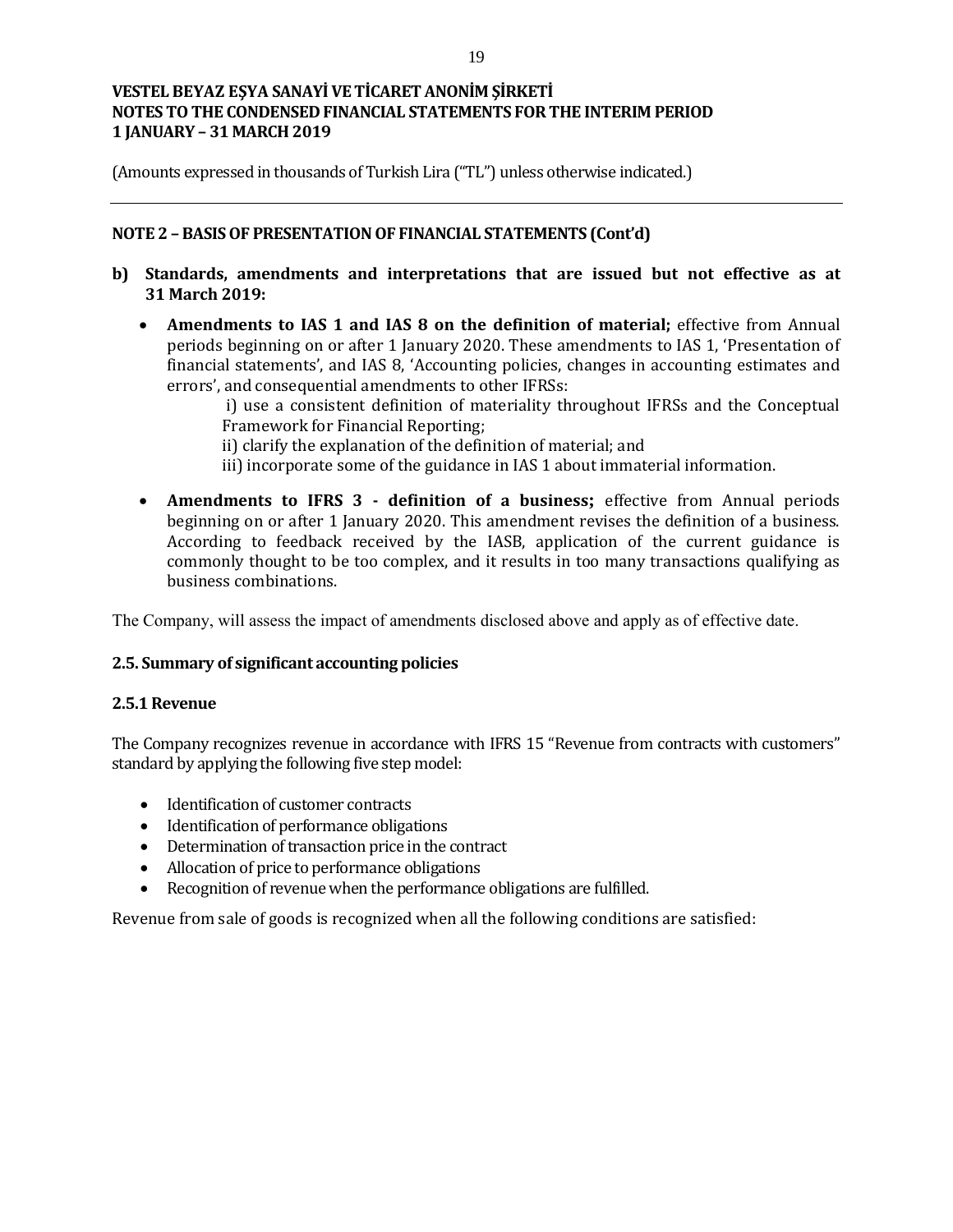(Amounts expressed in thousands of Turkish Lira ("TL") unless otherwise indicated.)

### **NOTE 2 – BASIS OF PRESENTATION OF FINANCIAL STATEMENTS (Cont'd)**

- (a) The parties to the contract have approved the contract (in writing, orally or in accordance with other customary business practices) and are committed to perform their respective obligations,
- (b) Company can identify each party's rights regarding the goods or services to be transferred,
- (c) Company can identify the payment terms for the goods or services to be transferred,
- (d) The contract has commercial substance,
- (e) It is probable that Company will collect the consideration to which it will be entitled in exchange for the goods or services that will be transferred to the customer. In evaluating whether collectability of an amount of consideration is probable, an entity shall consider only the customer's ability and intention to pay that amount of consideration when it is due.

## **2.5.2 Inventories**

Inventories are stated at the lower of cost and net realizable value. Costs, including an appropriate portion of fixed and variable overhead expenses, are assigned to inventories held by the method most appropriate to the particular class of inventory. Company uses moving weighted average method for costing.

Net realizable value represents the estimated selling price less all estimated costs of completion and costs necessary to make a sale. When the net realizable value of inventory is less than cost, the inventory is written down to the net realizable value and the expense is included in statement of income in the period the write-down or loss occurred.

When the circumstances that previously caused inventories to be written down below cost no longer exist or when there is clear evidence of an increase in net realizable value because of changed economic circumstances, the amount of the write-down is reversed. The reversal amount is limited to the amount of the original write-down

#### **2.5.3 Property, plant and equipment**

Land, land improvements and buildings are stated at fair value, based on valuations performed at 31 December 2018 by professional independent valuer Çelen Kurumsal Gayrimenkul Değerleme ve Danışmanlık A.Ş.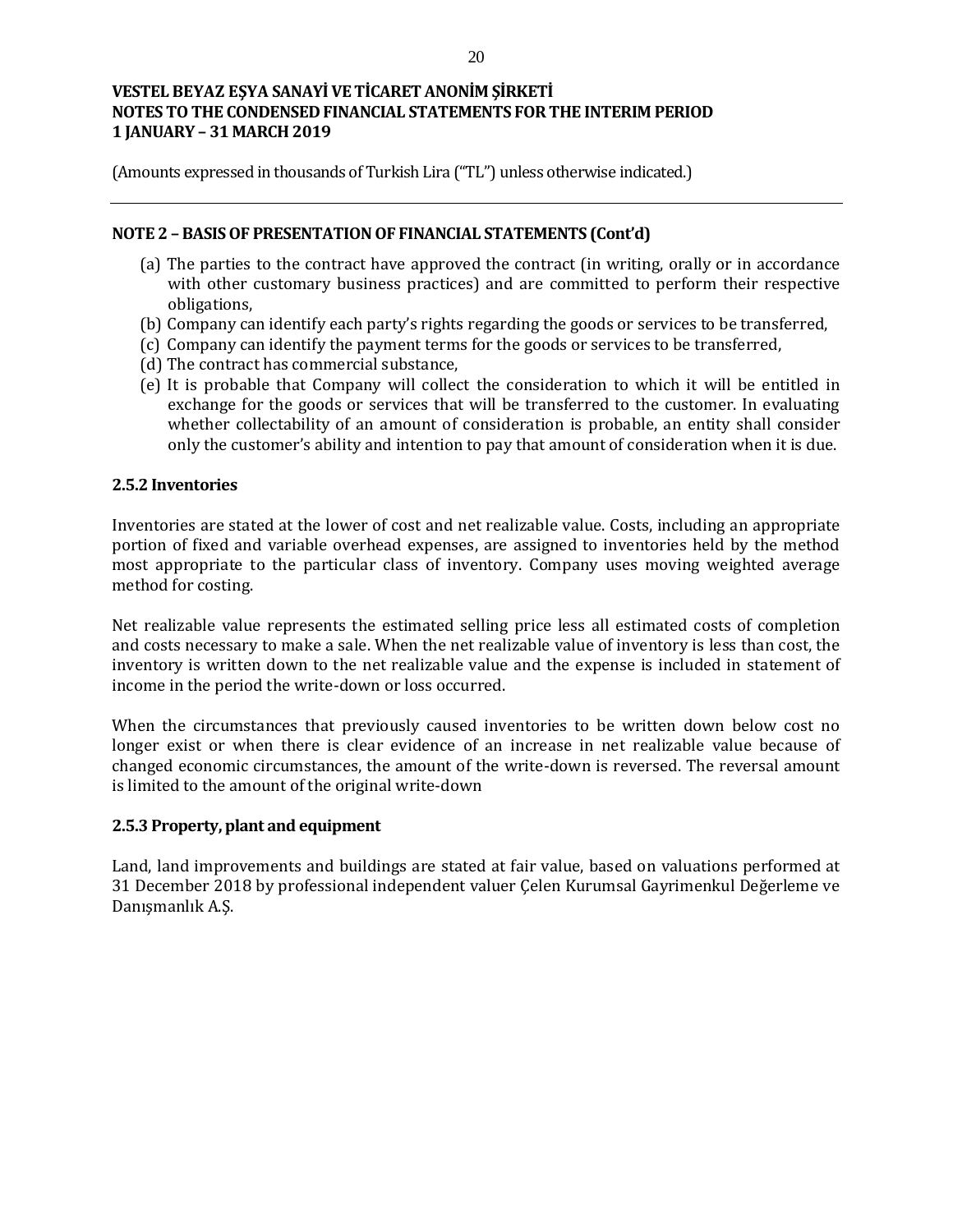(Amounts expressed in thousands of Turkish Lira ("TL") unless otherwise indicated.)

### **NOTE 2 – BASIS OF PRESENTATION OF FINANCIAL STATEMENTS (Cont'd)**

Property, plant and equipment except for land, land improvements and buildings acquired before 1 January 2005 are carried at cost in the equivalent purchasing power of TL as at 31 December 2004 and items acquired after 1 January 2005 are carried at cost, less accumulated amortization and impairment losses, if any.

Any revaluation increase arising on the revaluation of such land, land improvements and buildings is credited in equity to the revaluation reserve, except to the extent that it reverses a revaluation decrease for the same asset previously recognized in profit or loss, in which case the increase is credited to profit or loss to the extent of the decrease previously charged. A decrease in carrying amount arising on the revaluation of such land, land improvements and buildings is charged to profit or loss to the extent that it exceeds the balance, if any, held in the properties revaluation reserve relating to a previous revaluation of that asset. Depreciation on revalued land improvements and buildings is charged to profit or loss.

Each period, the difference between depreciation based on the revalued carrying amount of the asset (the depreciation charged to the statements of comprehensive income) and the depreciation based on the asset's original cost is transferred from revaluation reserves to the retained earnings.

Land is not depreciated. Plant and equipment are carried at cost less accumulated depreciation and any accumulated impairment losses.

Depreciation is charged so as to write off the cost or valuation of assets, other than land and properties under construction, over their estimated useful lives, using the straight-line method. The estimated useful lives, residual values and depreciation method are reviewed at each year end, with the effect of any changes in estimate accounted for on a prospective basis.

Property, plant and equipment are reviewed for impairment whenever events or changes in circumstances indicate that the carrying amount may not be recoverable. An impairment loss is recognized for the amount by which the asset's carrying amount exceeds its recoverable amount. The recoverable amount is the higher of an asset's fair value less costs to sell and value in use.

Gains or losses on disposals of property, plant and equipment are determined by reference to their carrying amounts and are included in the related income and expense accounts, as appropriate. On the disposal of revalued assets, amounts in the revaluation reserve relating to that asset are transferred to the retained earnings.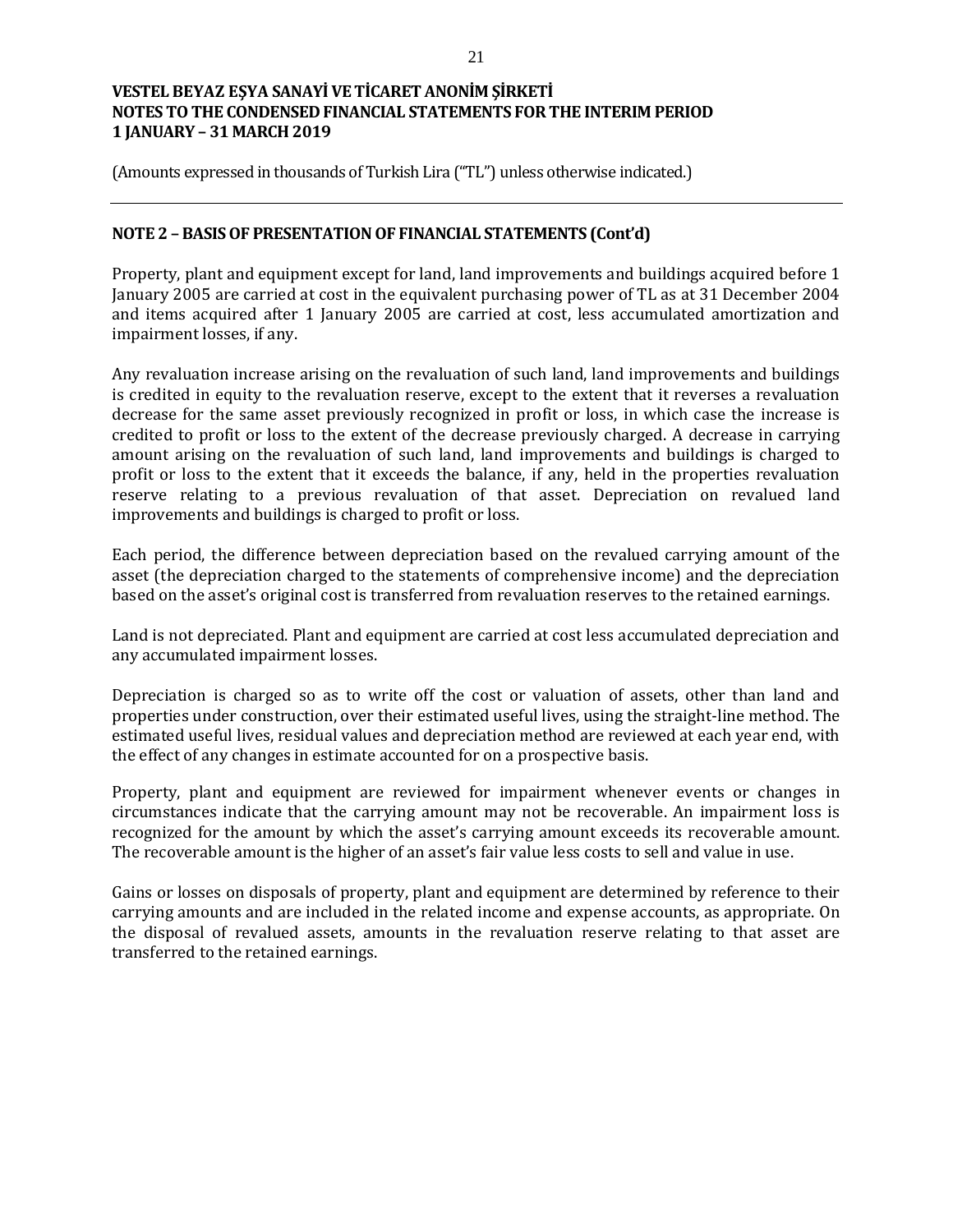(Amounts expressed in thousands of Turkish Lira ("TL") unless otherwise indicated.)

## **NOTE 2 – BASIS OF PRESENTATION OF FINANCIAL STATEMENTS (Cont'd)**

Subsequent costs such as repairs and maintenance or part replacement of plant and equipment are included in the asset's carrying value or recognized as separate asset, as appropriate, only when it is probable that future economic benefits associated with the item will flow to the company. All other costs are charged to the statements of comprehensive income during the financial period in which they are incurred.

#### **Right of use assets:**

The cost of the right-of-use asset comprises:

- a) the amount of the initial measurement of the lease liability,
- b) any lease payments made at or before the commencement date, less any lease incentives received,
- c) any initial direct costs incurred by the Company

To apply the cost model, the Company measures the right-of-use asset at cost less any accumulated depreciation and any accumulated impairment losses and adjusted for any remeasurement of the lease liability. The Company applies the depreciation requirements in IAS 16 Property, Plant and Equipment in depreciating the right-of-use asset.

#### **2.5.4 Intangible assets**

## **a) Research and development costs**

Research costs are recognized as expense in the period in which they are incurred. An intangible asset arising from development (or from the development phase of an internal project) if and only if an entity can demonstrate all of the following:

- The technical feasibility of completing the intangible asset so that it will be available for use or sale;
- Its intention to complete the intangible asset and use or sell it;
- Its ability to use or sell the intangible asset;
- How the intangible asset will generate probable future economic benefits;
- The availability of adequate technical, financial and other resources to complete the development and to use or sell the intangible asset, and
- Its ability to measure reliably the expenditure attributable to the intangible asset during its development

Other development costs are recognized as expense as incurred. If it is not possible to distinguish the research phase from the development phase of an internal project, the entity treats the expenditure on that project as if it were incurred in the research phase only.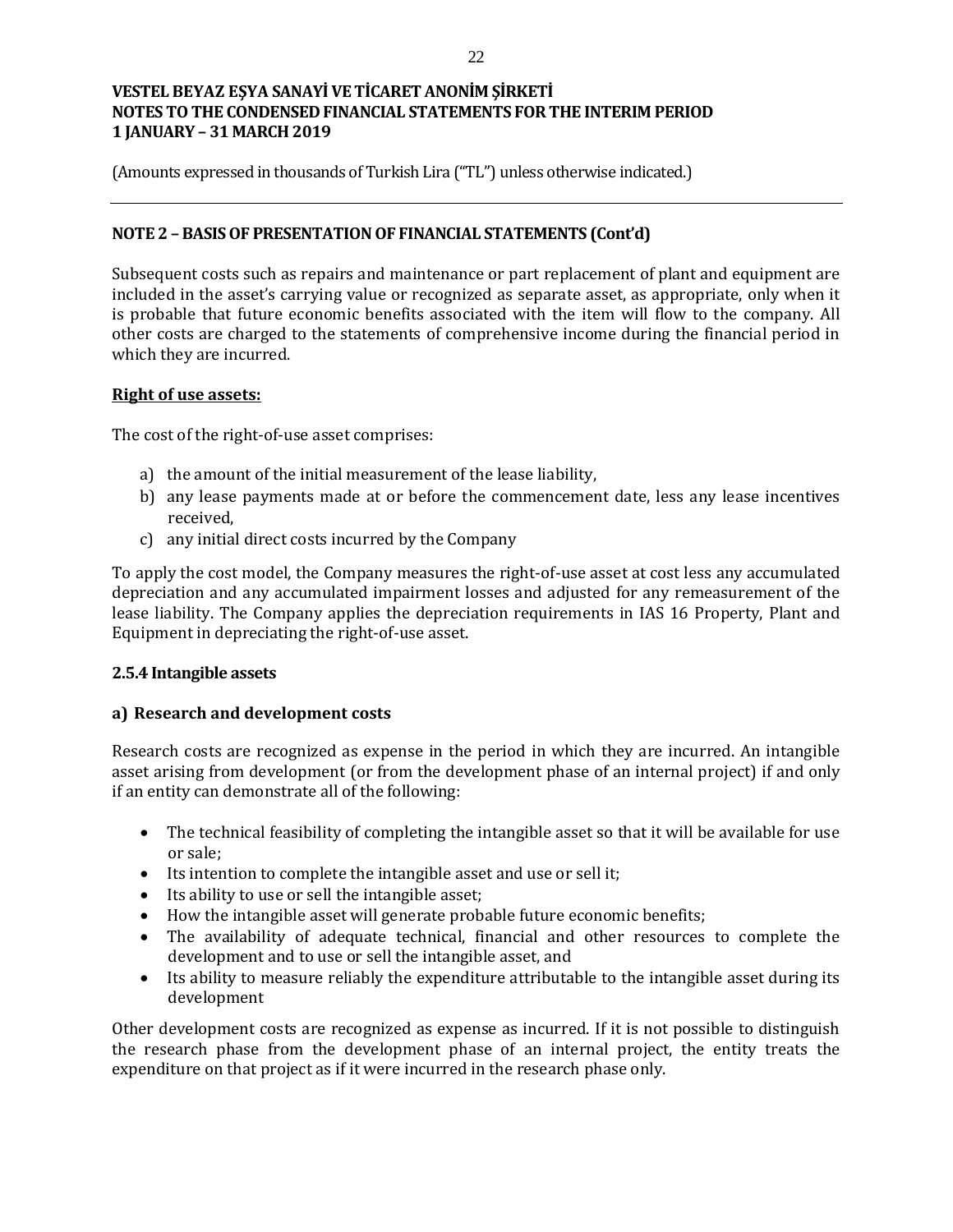(Amounts expressed in thousands of Turkish Lira ("TL") unless otherwise indicated.)

## **NOTE 2 – BASIS OF PRESENTATION OF FINANCIAL STATEMENTS (Cont'd)**

### **b) Rights and other intangible fixed assets**

Rights and other intangible assets consist acquired computer software, computer software development costs and other identifiable rights. Rights and other intangible assets are recognized at their acquisition costs and are amortized on a straight line basis over their expected useful lives which are less than five years.

#### **2.5.5 Financial instruments**

#### **a) Financial assets**

The Company classifies its financial assets into the following specified categories: financial assets as at fair value through profit or loss, loans and receivables and available for sale financial assets. The classification depends on the nature and purpose of the financial assets and is determined at the time of initial recognition.

#### Financial assets carried at amortized cost:

Assets that are held for collection of contractual cash flows where those cash flows represent solely payments of principal and interest, whose payments are fixed or predetermined, which are not actively traded and which are not derivative instruments are measured at amortized cost.

The Company's financial assets carried at amortized cost comprise "trade receivables" and "cash and cash equivalents" in the statement of financial position.

Company has applied simplified approach and used impairment matrix for the calculation of impairment on its receivables carried at amortized cost, since they do not comprise of any significant finance component. In accordance with this method, if any provision to the trade receivables as a result of a specific event, Company measures expected credit loss from these receivables by the life-time expected credit loss. The calculation of expected loss is performed based on the past experience of the Company and its expectations for the future indications.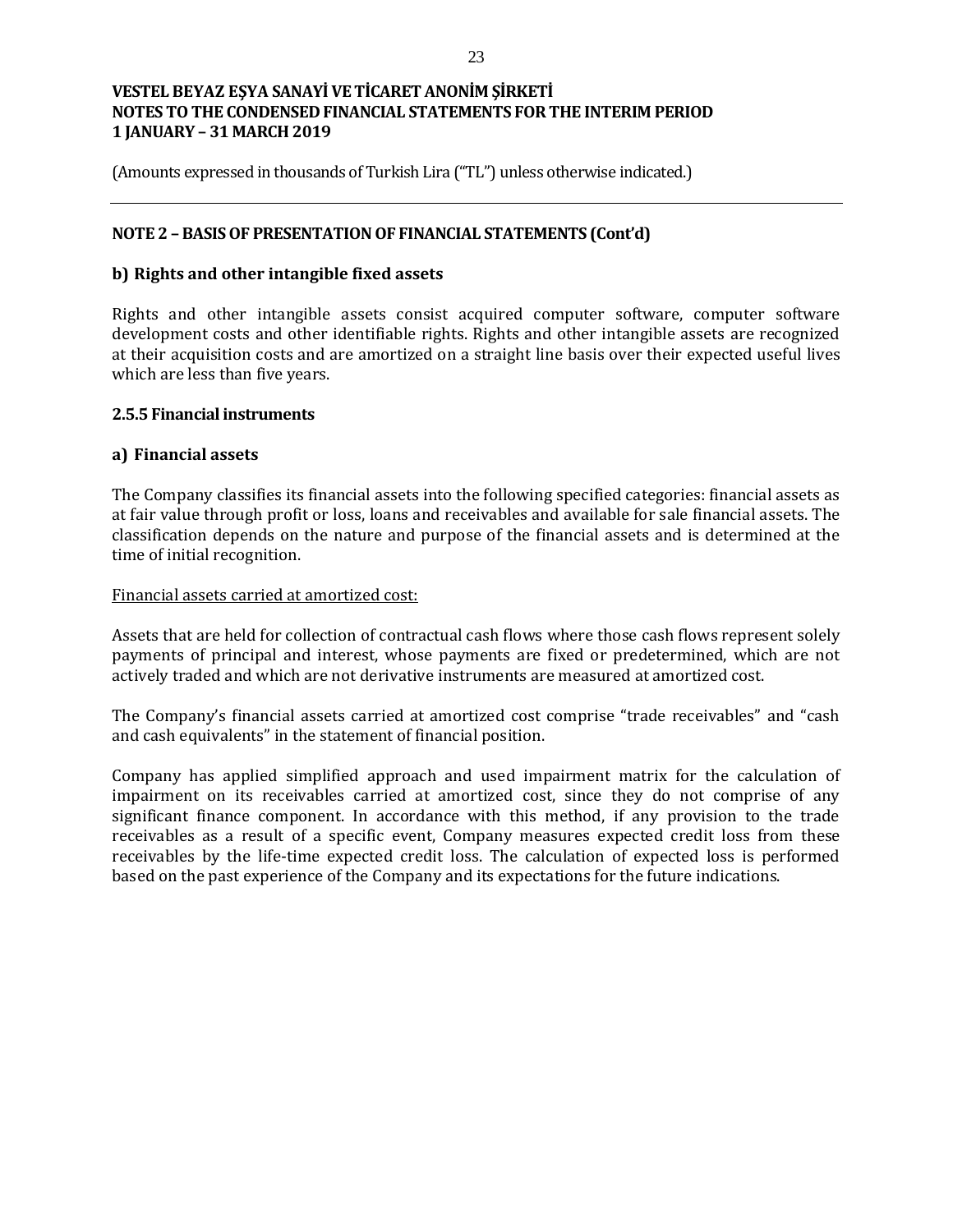(Amounts expressed in thousands of Turkish Lira ("TL") unless otherwise indicated.)

### **NOTE 2 – BASIS OF PRESENTATION OF FINANCIAL STATEMENTS (Cont'd)**

#### Financial assets carried at fair value:

Assets that are held by the management for collection of contractual cash flows and for selling the financial assets are measured at their far value.

#### Impairment of financial assets:

Impairment of the financial and contractual assets measured by using "Expected credit loss model". The impairment model applies for amortized financial and contractual assets.

Company has preferred to apply "simplified approach" for the recognition of impairment losses on trade receivables, carried at amortised cost and that do not comprise of any significant finance component (those with maturity less than 12 months). In accordance with the simplified approach, Company measures the loss allowances regarding its trade receivables at an amount equal to "lifetime expected credit losses" except incurred credit losses in which trade receivables are already impaired for a specific reason.

#### **b) Financial liabilities**

Financial liabilities are measured initially at fair value. Transaction costs which are directly related to the financial liability are added to the fair value.

#### **c) Derivative financial instruments and hedge accounting**

Derivatives are initially recognized at fair value on the date a derivative contract is entered into and are subsequently remeasured at their fair value.

The derivative instruments of the Group mainly consist of foreign exchange forward contracts. These derivative transactions, even though providing effective economic hedges under risk accounting, do not generally qualify for hedge accounting under the specific rules and are therefore treated as derivatives held for trading in the financial statements. The fair value changes for these derivatives are recognised in the consolidated profit or loss statement.

The hedging transactions of the Company that qualify for hedge accounting are accounted regarding to IFRS 9. As IFRS 9 does not change the general principles of how an entity accounts for effective hedges, applying the hedging requirements of IFRS 9 will not have a significant impact on Group's financial statements.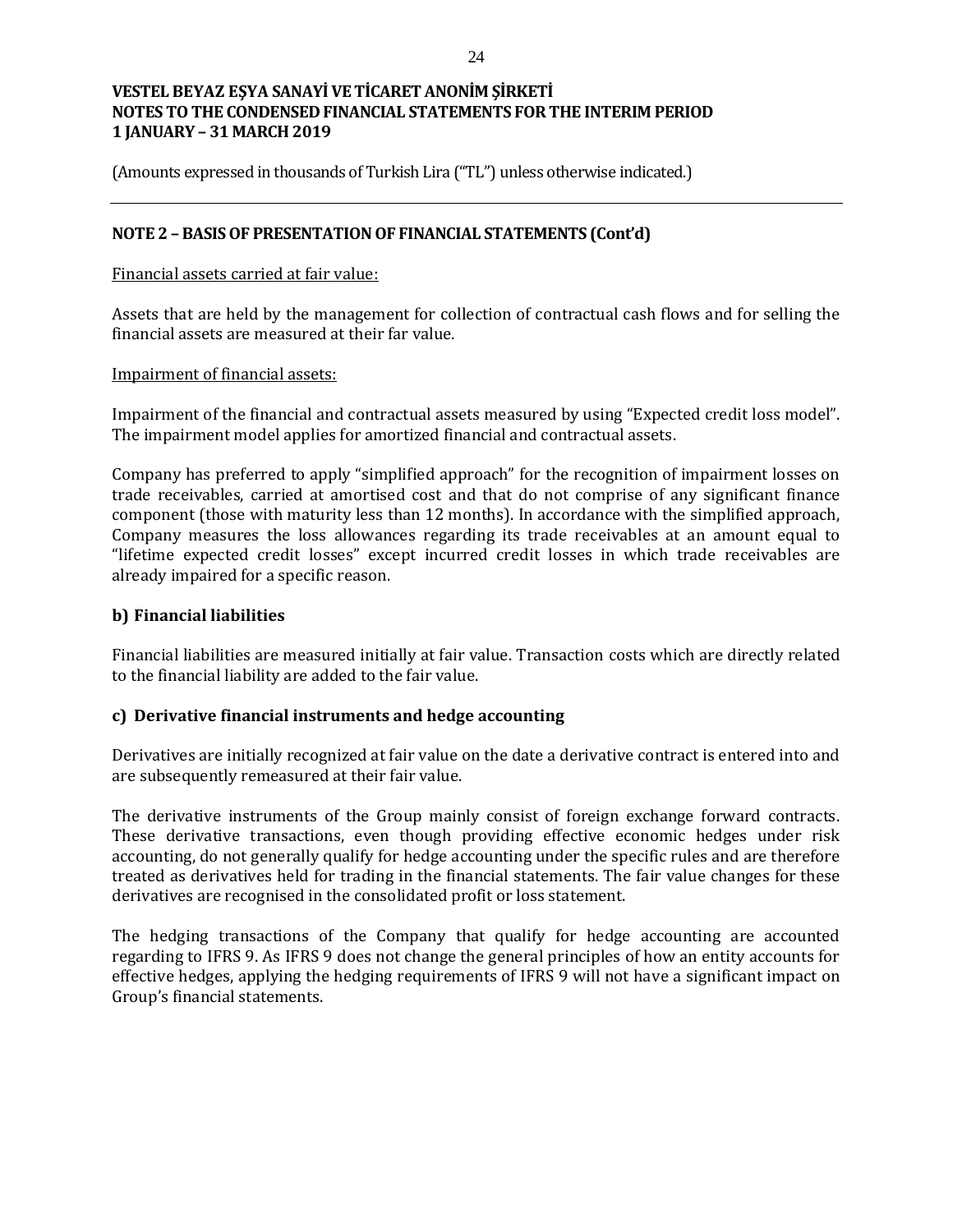(Amounts expressed in thousands of Turkish Lira ("TL") unless otherwise indicated.)

### **NOTE 2 – BASIS OF PRESENTATION OF FINANCIAL STATEMENTS (Cont'd)**

#### Cash flow hedges:

As long as a cash flow hedge meets the qualifying criteria, the hedging relationship shall be accounted for as follows:

(a) the separate component of equity associated with the hedged item (cash flow hedge reserve) is adjusted to the lower of the following (in absolute amounts):

(i) the cumulative gain or loss on the hedging instrument from inception of the hedge; and

(ii) the cumulative change in fair value (present value) of the hedged item (i.e. the present value of the cumulative change in the hedged expected future cash flows) from inception of the hedge.

(b) the portion of the gain or loss on the hedging instrument that is determined to be an effective hedge shall be recognised in other comprehensive income.

(c) any remaining gain or loss on the hedging instrument is hedge ineffectiveness that shall be recognised in profit or loss.

## **2.5.6 Foreign currency transactions**

Transactions in foreign currencies during the period are recorded at the rates of exchange prevailing on the dates of the transactions. Monetary items denominated in foreign currencies are translated to TL at the rates prevailing on the balance sheet date. Exchange differences on foreign currency denominated monetary assets and liabilities are recognized in profit or loss in the period in which they arise except for the effective portion of the foreign currency hedge of net investments in foreign operations. On-monetary items which are denominated in foreign currency and measured with historical costs are translated using the exchange rates at the dates of initial transactions.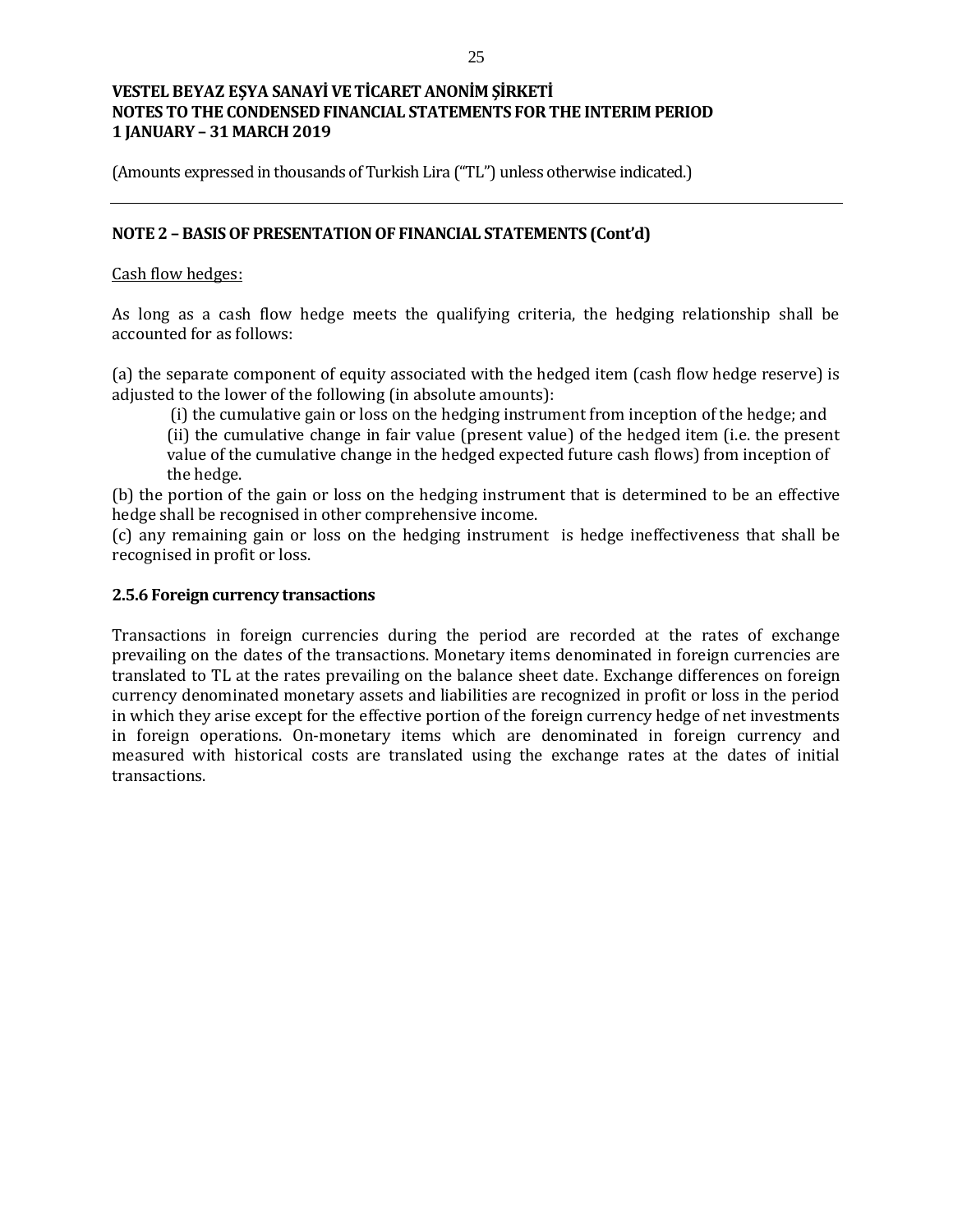(Amounts expressed in thousands of Turkish Lira ("TL") unless otherwise indicated.)

## **NOTE 2 – BASIS OF PRESENTATION OF FINANCIAL STATEMENTS (Cont'd)**

#### **2.5.7 Provisions, contingent assets and liabilities**

Provisions are recognized when the Company has a present obligation as a result of a past event, and it is probable that the Company will be required to settle that obligation, and a reliable estimate can be made of the amount of the obligation.

Possible assets or obligations that arise from past events and whose existence will be confirmed only by the occurrence or non-occurrence of one or more uncertain events not wholly within the control of the company are not included in the financial statements and treated as contingent assets or liabilities.

#### **2.5.8 Related parties**

Shareholders, key management personnel and board members, their close family members and companies controlled, jointly controlled or significantly influenced by them and Zorlu Holding Group companies are considered and referred to as related parties.

#### **2.5.9 Taxation on income**

Tax expense for the period comprises current and deferred tax. Tax is recognized in the income statement, except to the extent that it relates to items directly recognized in equity. In that case, tax is recognized in shareholders' equity.

The tax currently payable is based on taxable profit for the year. Taxable profit differs from profit as reported in the income statement because it excludes items of income or expense that are taxable or deductible in other years and it further excludes items that are never taxable or deductible. The Company's liability for current tax is calculated using tax rates that have been enacted or substantively enacted by the balance sheet date.

Deferred tax is recognized on temporary differences between the carrying amounts of assets and liabilities in the financial statements and the corresponding tax bases which is used in the computation of taxable profit. Deferred tax liabilities are generally recognized for all taxable temporary differences and deferred tax assets are recognized for all deductible temporary differences to the extent that it is probable that taxable profits will be available against which those deductible temporary differences can be utilized.

Investment incentives that are conducive to payment of corporate taxes at reduced rates are subject to deferred tax calculation when there is reasonable assurance that the Company will benefit from the related incentive.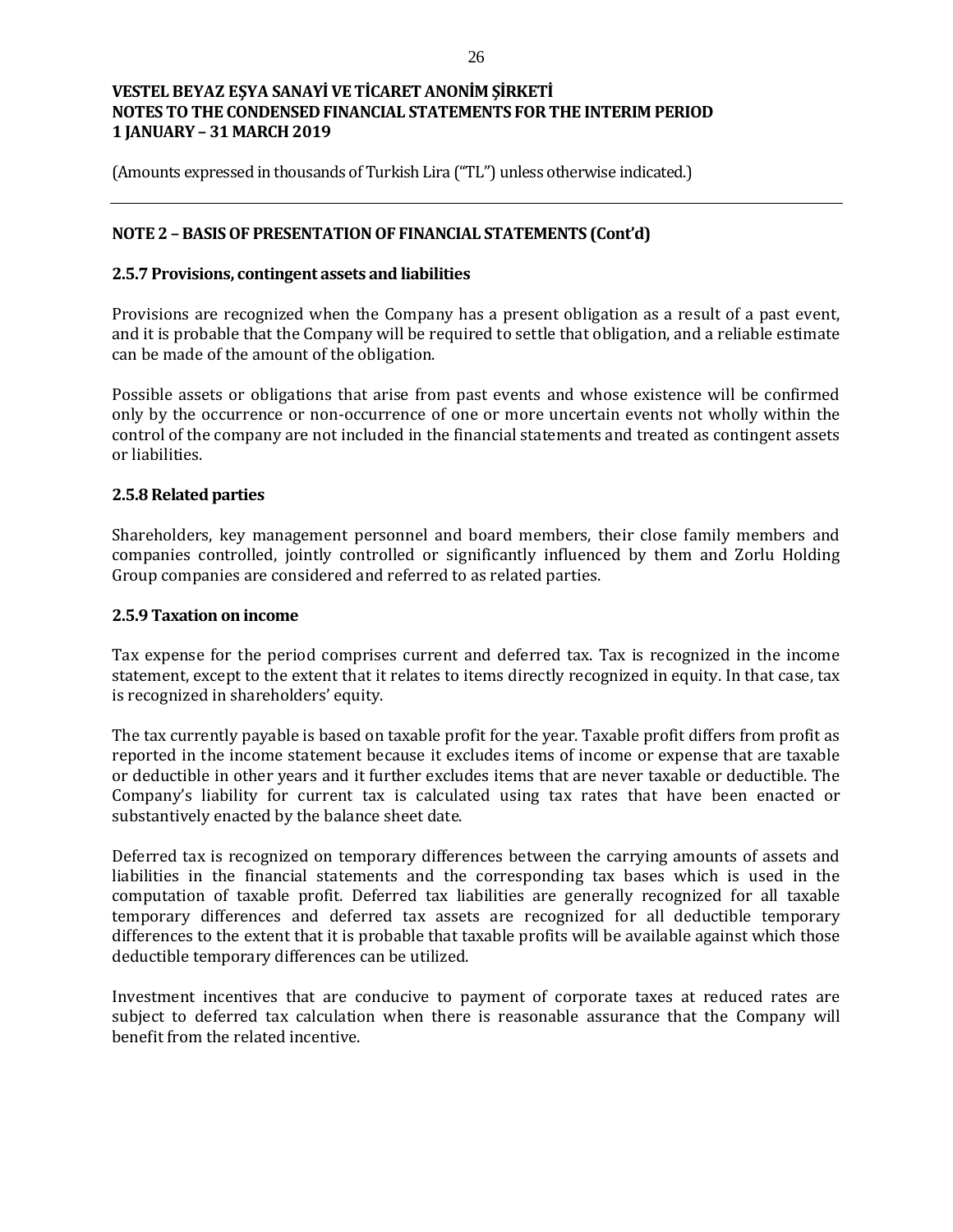(Amounts expressed in thousands of Turkish Lira ("TL") unless otherwise indicated.)

#### **NOTE 2 – BASIS OF PRESENTATION OF FINANCIAL STATEMENTS (Cont'd)**

Deferred tax liabilities are recognized for taxable temporary differences associated with investments in subsidiaries and associates, and interests in joint ventures, except where the Company is able to control the reversal of the temporary difference and it is probable that the temporary difference will not reverse in the foreseeable future. Deferred tax assets arising from deductible temporary differences associated with such investments and interests are only recognized to the extent that it is probable that there will be sufficient taxable profits against which to utilize the benefits of the temporary differences and they are expected to reverse in the foreseeable future.

Deferred tax assets and liabilities are offset when there is a legally enforceable right to set off current tax assets against current tax liabilities and when they relate to income taxes levied by the same taxation authority and the Company intends to settle its current tax assets and liabilities on a net basis.

## **2.5.10 Employee benefits**

Employment termination benefits, as required by the Turkish Labor Law and the laws applicable in the countries where the subsidiaries operate, represent the estimated present value of the total reserve of the future probable obligation of the Company arising in case of the retirement of the employees. According to Turkish Labor Law and other laws applicable in Turkey, the Company is obliged to pay employment termination benefits to all personnel in cases of termination of employment without due cause, call for military service, be retired or death upon the completion of a minimum one year service. Provision for employment termination benefits as of 31 December 2018 is calculated in accordance with the assumptions used by the independent actuarial firm and is recorded in the financial statements at its net present value. Employment termination benefits are considered as being part of defined retirement benefit plan as per IAS 19. All actuarial gains and losses are recognized in statements of income.

#### **2.5.11 Government grants**

Government grants, including non-monetary grants at fair value, are recognized in financial statements when there is reasonable assurance that the entity will comply with the conditions attaching to them, and the grants will be received.

Incentives for research and development activities are recognized in financial statements when they are authorized by the related institutions.

#### **2.5.12 Earnings per share**

Earnings per share disclosed in the statement of income is determined by dividing net income attributable to equity holder of the parent by the weighted average number of such shares outstanding during the year concerned.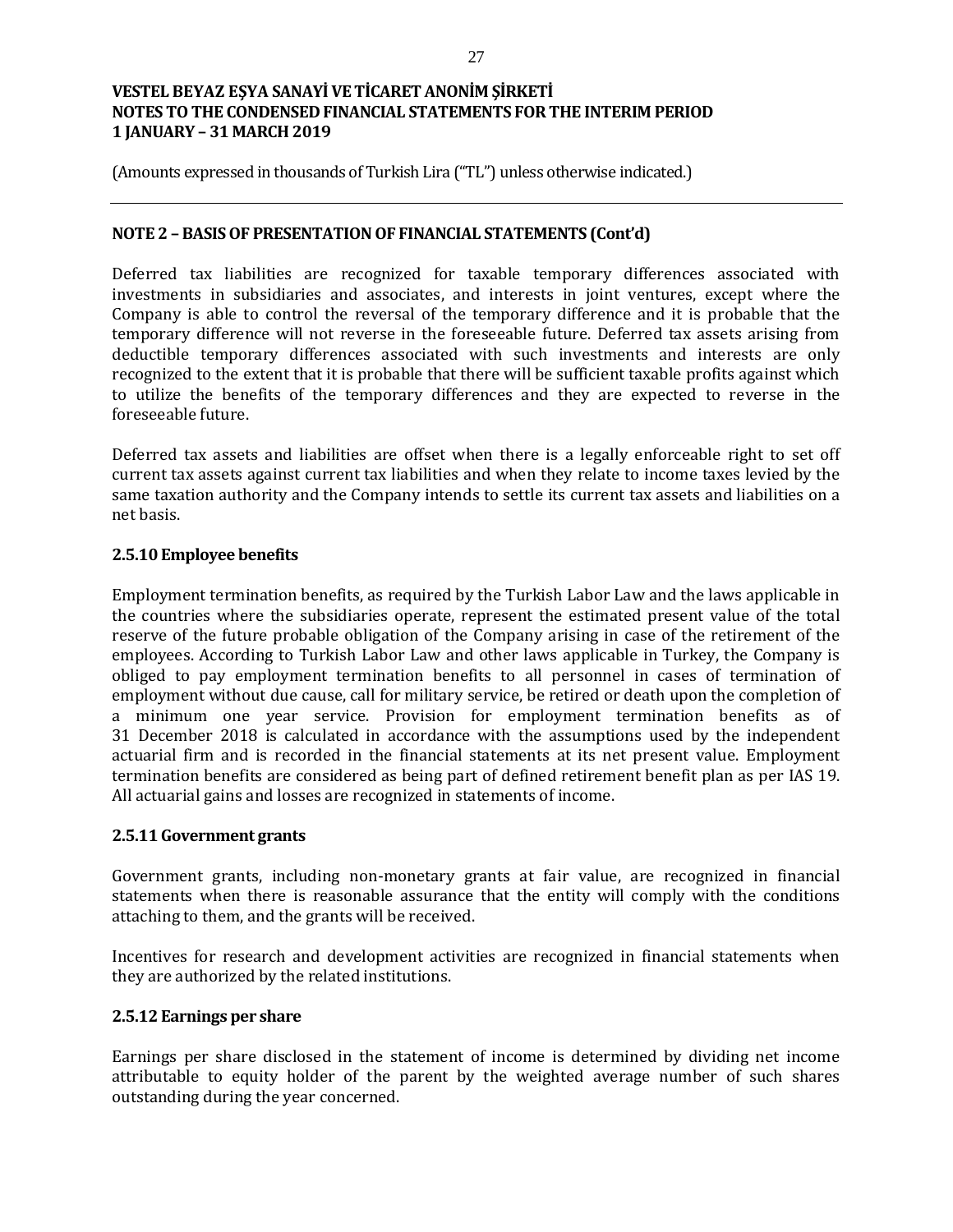(Amounts expressed in thousands of Turkish Lira ("TL") unless otherwise indicated.)

### **NOTE 2 – BASIS OF PRESENTATION OF FINANCIAL STATEMENTS (Cont'd)**

### **2.5.13 Statement of cash flows**

In the statement of cash flows, cash flows are classified into three categories as operating, investment and financing activities. Cash flows from operating activities are those resulting from the Company's production and sales activities. Cash flows from investment activities indicate cash inflows and outflows resulting from property, plant and equipments and financial investments. Cash flows from financing activities indicate the resources used in financing activities and the repayment of these resources. Cash and cash equivalents comprise of cash in hand accounts, bank deposits and shortterm, highly liquid investments that are readily convertible to known amounts of cash with maturities equal or less than three months.

## **2.5.14 Offsetting**

All items with significant amounts and nature, even with similar characteristics, are presented separately in the financial statements. Insignificant amounts are grouped and presented by means of items having similar substance and function. When the nature of transactions and events necessitate offsetting, presentation of these transactions and events over their net amounts or recognition of the assets after deducting the related impairment are not considered as a violation of the rule of non-offsetting. As a result of the transactions in the normal course of business, revenue other than sales are presented as net if the nature of the transaction or the event qualify for offsetting.

#### **2.5.15 Events after the balance sheet date**

Events after the balance sheet date, announcements related to net profit or even declared after other selective financial information has been publicly announced; include all events that take place between the balance sheet date and the date when balance sheet was authorized for issue.

In the case that events require a correction to be made on the balance sheet date, the Company makes the necessary corrections to the financial statements. Moreover, the events that occur subsequent to the balance sheet date and that do not require a correction to be made are disclosed in accompanying notes, where the decisions of the users of financial statements are affected.

## **2.5.16 Going concern**

The Company prepared financial statements in accordance with the going concern assumption.

## **2.6. Critical accounting estimates and judgments**

Preparation of financial statements requires the use of estimates and assumptions that may affect the amount of assets and liabilities recognized as of the balance sheet date, disclosures of contingent assets and liabilities and the amount of revenue and expenses reported. Although these estimates and assumptions rely on the Company management's best knowledge about current events and transactions, actual outcomes may differ from those estimates and assumptions. Significant estimates of the Company management are as follows: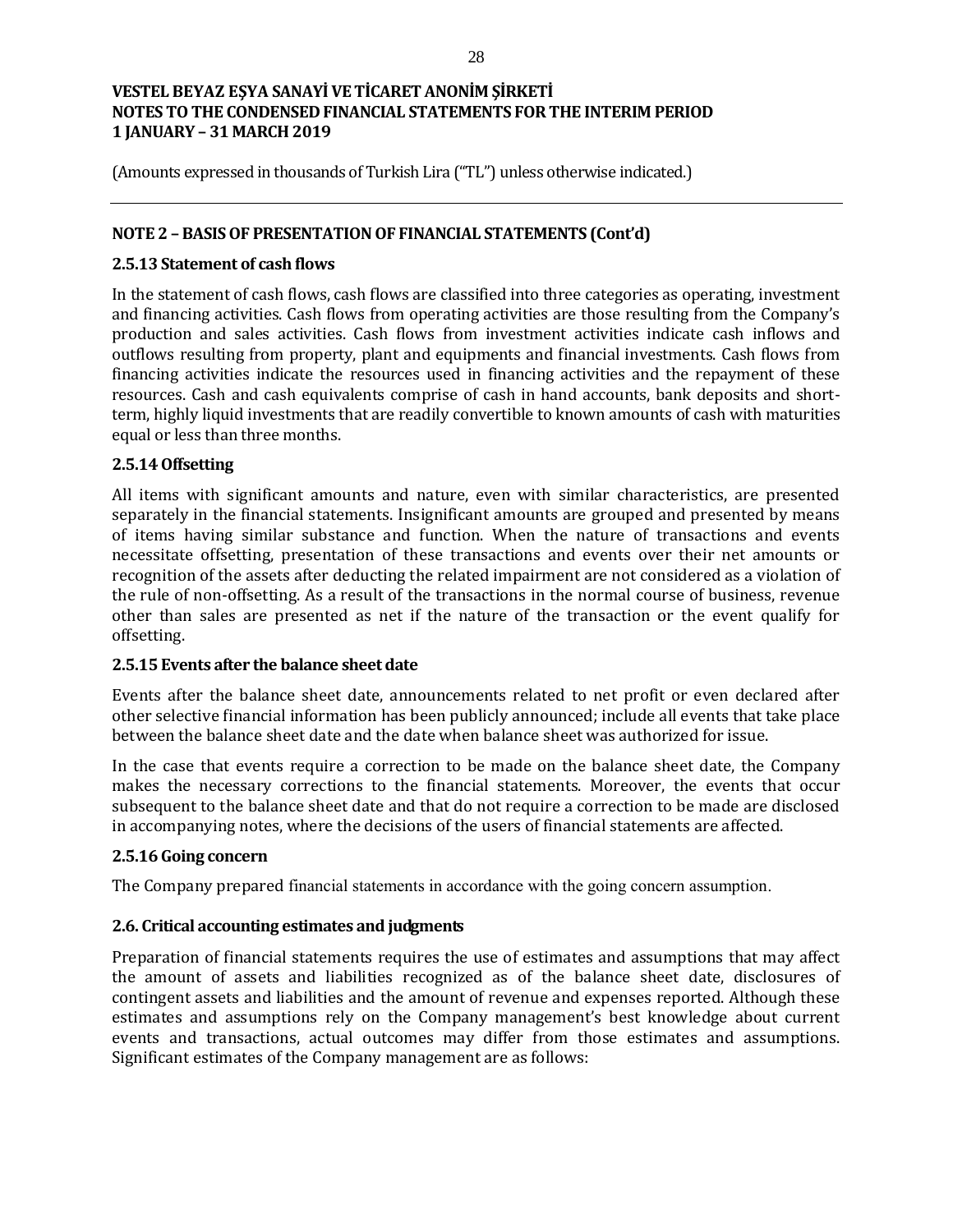(Amounts expressed in thousands of Turkish Lira ("TL") unless otherwise indicated.)

### **NOTE 2 – BASIS OF PRESENTATION OF FINANCIAL STATEMENTS (Cont'd)**

#### i. Revaluation of lands, buildings and land improvements

Land, land improvements and buildings are stated at fair value, based on valuations performed at 31 December 2018 by professional independent valuer Çelen Kurumsal Gayrimenkul Değerleme ve Danışmanlık A.Ş. (Note 11).

As there were no recent similar buying/selling transactions nearby, revaluations of land were based on the method of reference comparison whereas revaluations of buildings and land improvements and machinery and equipment were based on the method of cost approach and based on the following valuation techniques and assumptions:

- Revaluations of land were based on the method of reference comparison whereas revaluations of buildings and land improvements were based on the method of cost approach, considering existing utilization of the aforementioned property, plant and equipments are consistent to the highest and best use approach.
- In the market reference comparison method, current market information was utilized, taking into consideration the comparable property in the market in recent past in the region, price adjustment was made within the framework of criteria that could affect market conditions, and accordingly an average m2 sale value was determined for the lands subject to the valuation. The similar pieces of land found were compared in terms of location, size, settlement status, physical conditions, real estate marketing firms were consulted for up-to-date valuation of the estate market, also, current information and experience of the professional valuation company was utilized.
- In the cost approach method, fair value of the buildings and land improvements was calculated by considering recent re-construction costs and related depreciation. In the cost approach method, above explained market reference comparison method was used in calculation of the land value, one of the components.

The carrying values of land, land improvements and buildings do not necessarily reflect the amounts that would result from the outcome of a sales transaction between independent parties.

As of initial recognition and as of balance sheet date, the Company performs impairment assessment for buildings and land improvements of which valuations are based on cost approach, accordance with the IAS 36 "Impairment of Assets", and no impairment indicator is identified.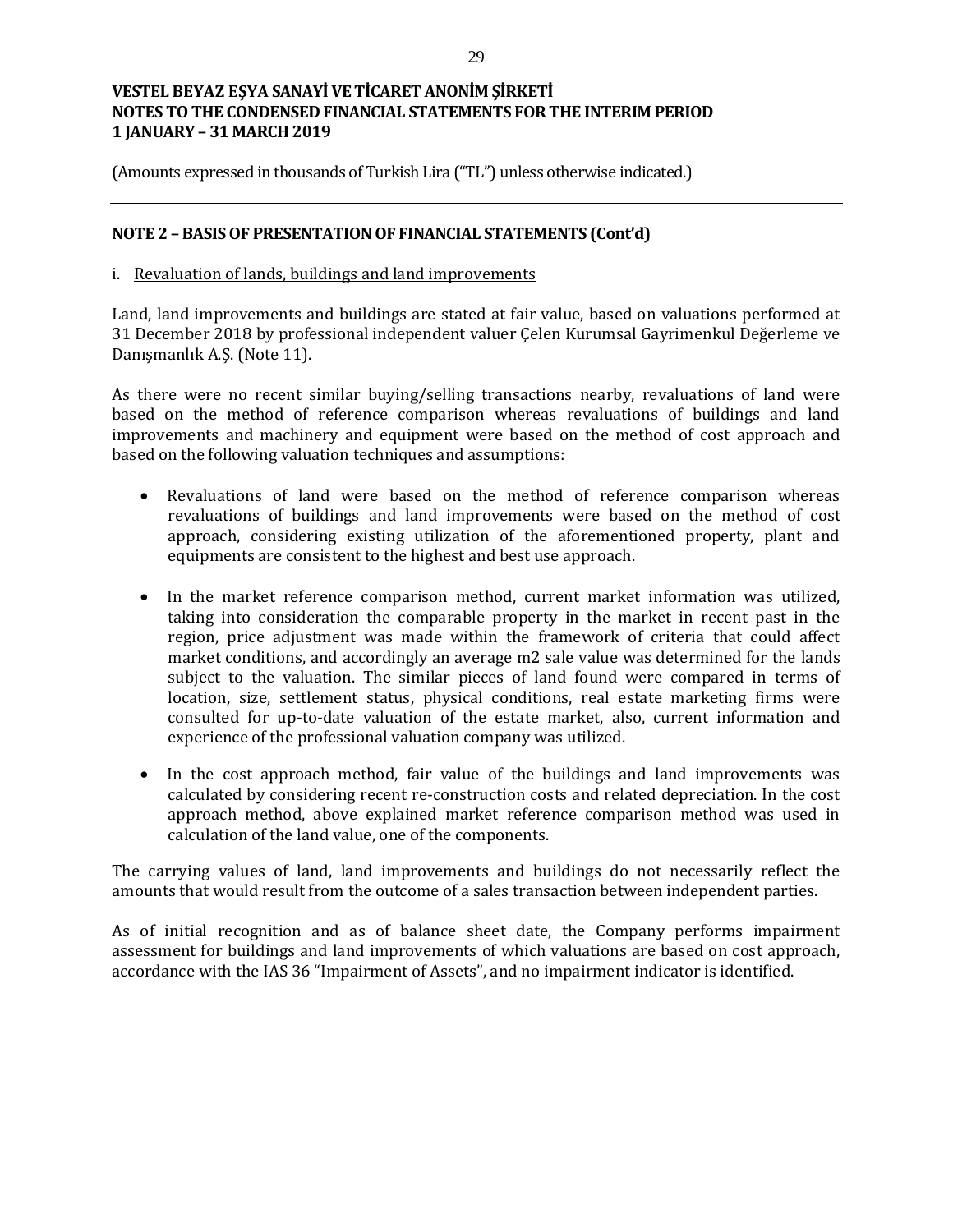(Amounts expressed in thousands of Turkish Lira ("TL") unless otherwise indicated.)

#### **NOTE 3 - SEGMENT REPORTING**

Operating segments are identified on the same basis as financial information is reported internally to the Company's chief operating decision maker. The Company Board of Directors has been identified as the Company's chief operating decision maker who is responsible for allocating resources between segments and assessing their performances. The Company management determines operating segments by reference to the reports reviewed by the Board of Directors to make strategic decisions.

The Management believes that the Company operates in a single industry sector as the risks and returns for the activities do not show any material difference because the scope of activity covers only the production of white goods and the production processes and classes of customers are similar. As a result all information related to the industrial segment has been fully presented in the attached financial statements.

The Management has decided to use geographical segments for segment reporting considering the fact that risks and returns are affected by the differences in geographical regions.

|                        | 1 January -<br>31 March | 1 January -<br>31 March |
|------------------------|-------------------------|-------------------------|
| <b>Segment revenue</b> | 2019                    | 2018                    |
| Turkey                 | 181.658                 | 306.236                 |
| Europe                 | 908.356                 | 515.008                 |
| Other                  | 296.547                 | 232.125                 |
| Gross sales            | 1.386.561               | 1.053.369               |
| Discounts (-)          | (1.451)                 | (341)                   |
| <b>Net sales</b>       | 1.385.110               | 1.053.028               |

#### **Geographical segments**

Other segment sales mainly comprise of sales to Asian and African countries.

The amount of export is 1.204.903 thousand TL for the period ended 31 March 2019. (1 January-31 March 2018: 747.133 thousand TL). Export sales are denominated in EURO, and USD as 94,3%, and 5,7% of total export respectively (1 January-31 March 2018: 93,2% EUR, 6,8% USD).

The carrying value of segment assets and costs incurred in order to obtain these assets are not separately disclosed since all assets of the company are located in Turkey.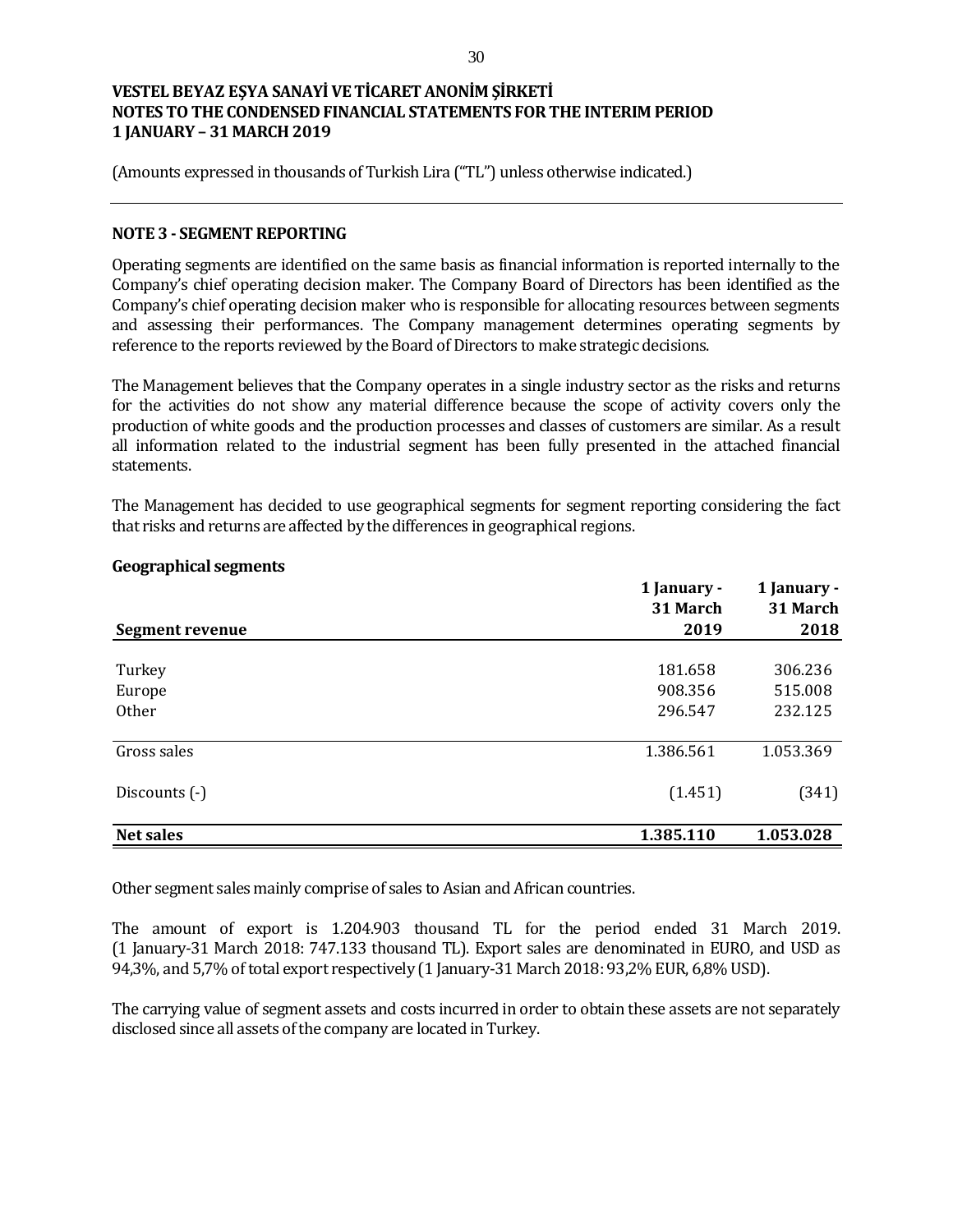(Amounts expressed in thousands of Turkish Lira ("TL") unless otherwise indicated.)

# **NOTE 4 – CASH AND CASH EQUIVALENTS**

|                                              |               | 31 March 2019 31 December 2018 |
|----------------------------------------------|---------------|--------------------------------|
| Cash                                         | 181           | 300                            |
| <b>Bank deposits</b>                         | 51.561        | 102.983                        |
| - Demand deposits<br><b>Blocked deposits</b> | 34.285        | 17.564                         |
|                                              |               |                                |
| <b>Cash and cash equivalents</b>             | 86.027        | 120.847                        |
| <b>NOTE 5 - FINANCIAL LIABILITIES</b>        |               |                                |
|                                              | 31 March 2019 | 31 December 2018               |
| <b>Short - term financial liabilities</b>    |               |                                |
| Short term bank loans                        | 697.914       | 365.864                        |
| Short term portion of long term bank loans   | 54.006        | 287.078                        |
| Lease liabilities                            | 11.560        | 651                            |
|                                              | 763.480       | 653.593                        |
| Long - term financial liabilities            |               |                                |
| Lease liabilities                            | 58.615        | 111                            |
|                                              | 58.615        | 111                            |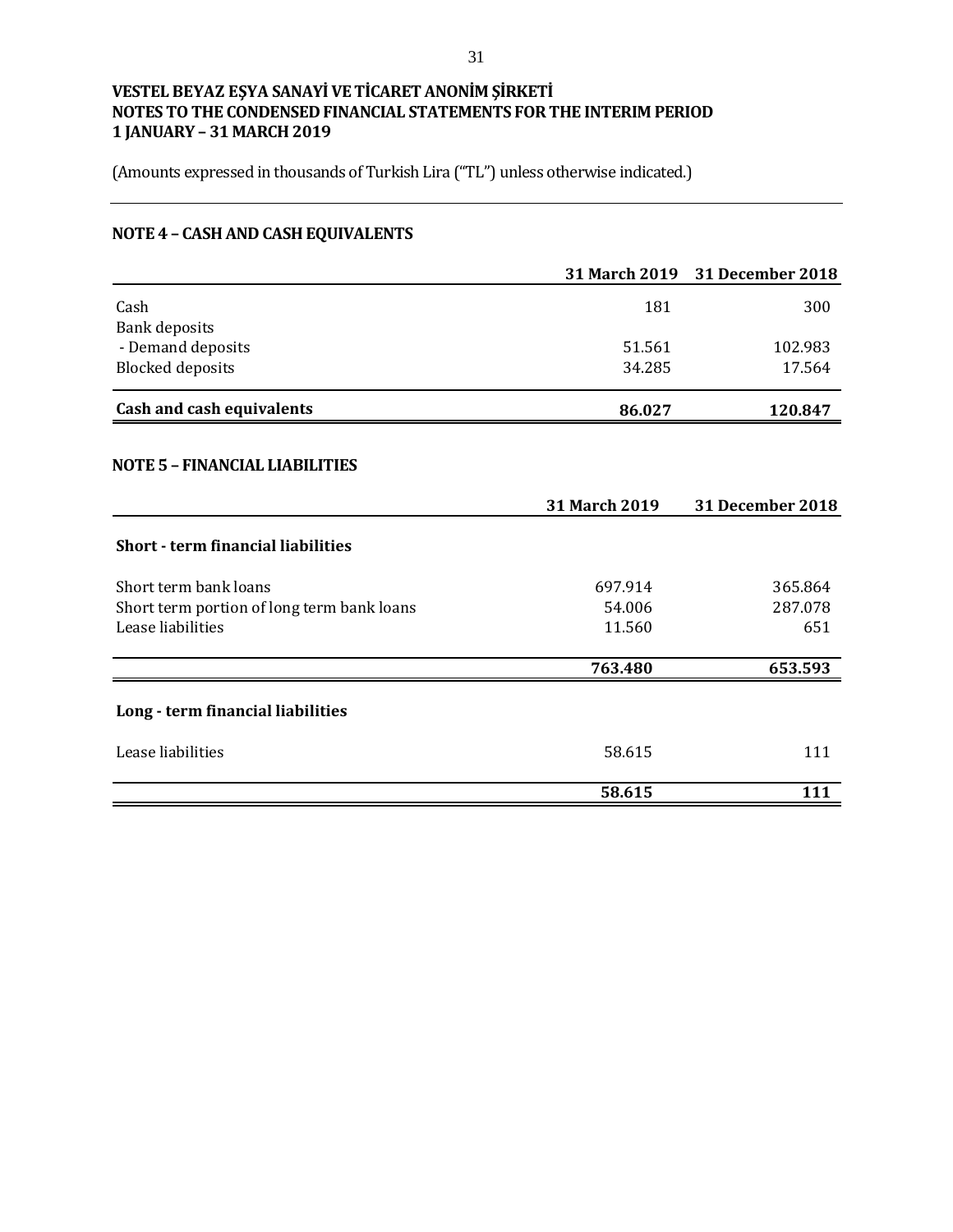(Amounts expressed in thousands of Turkish Lira ("TL") unless otherwise indicated.)

### **NOTE 5 – FINANCIAL LIABILITIES (Cont'd)**

Details of the Company's short term bank loans are given below:

|          | 31 March 2019                                |                      |            | <b>31 December 2018</b>                 |                      |            |  |
|----------|----------------------------------------------|----------------------|------------|-----------------------------------------|----------------------|------------|--|
|          | Weighted<br>average of<br>effective interest |                      |            | <b>Weighted average</b><br>of effective |                      | TL         |  |
| Currency | rates per annum                              | Original<br>currency | Equivalent | TL interest rates per<br>annum          | Original<br>currency | Equivalent |  |
|          |                                              |                      |            |                                         |                      |            |  |
| - EUR    | 3,24%                                        | 89.158               | 563.369    | 1,38%                                   | 49.572               | 298.823    |  |
| - TL     | 25,74%                                       | 134.545              | 134.545    | 24,86%                                  | 67.041               | 67.041     |  |
|          |                                              |                      |            |                                         |                      |            |  |
|          |                                              |                      | 697.914    |                                         |                      | 365.864    |  |

Details of the Company's long term bank loans are given below:

|                           | 31 March 2019                                |                 |            |                                                                  | <b>31 December 2018</b> |            |
|---------------------------|----------------------------------------------|-----------------|------------|------------------------------------------------------------------|-------------------------|------------|
|                           | Weighted<br>average of<br>effective interest | <b>Original</b> |            | <b>Weighted average</b><br>of effective<br>TL interest rates per | Original                | TL         |
| Currency                  | rates per annum                              | currency        | Equivalent | annum                                                            | currency                | Equivalent |
|                           |                                              |                 |            |                                                                  |                         |            |
| - EUR                     | $\overline{\phantom{0}}$                     | -               |            | 3,80%                                                            | 38.737                  | 233.508    |
| $-TL$                     | 18,08%                                       | 54.006          | 54.006     | 18,10%                                                           | 53.570                  | 53.570     |
|                           |                                              |                 |            |                                                                  |                         |            |
| <b>Short term portion</b> |                                              |                 | 54.006     |                                                                  |                         | 287.078    |

Guarantees given for the bank bans obtained are discbsed in note 14.

As of 31 March 2019 and 31 March 2018, reconciliation of net financial debt is as below:

|                                             | 31 March 2019 | 31 March 2018 |
|---------------------------------------------|---------------|---------------|
| Net financial debt as of 1 January          | 550.421       | 466.301       |
| Cash inflows from loans                     | 545.519       | 156.320       |
| Cash outflows from loan payments            | (475.067)     | (133.745)     |
| Payments of lease liabilities               | 69.413        | (69)          |
| Unrealized Fx gain/loss                     | 22.082        | 33.352        |
| Accrued interest                            | 6.444         | 4.554         |
| Change in cash and cash equivalents         | 51.541        | (63.168)      |
| Net financial debt at the end of the period | 770.353       | 463.545       |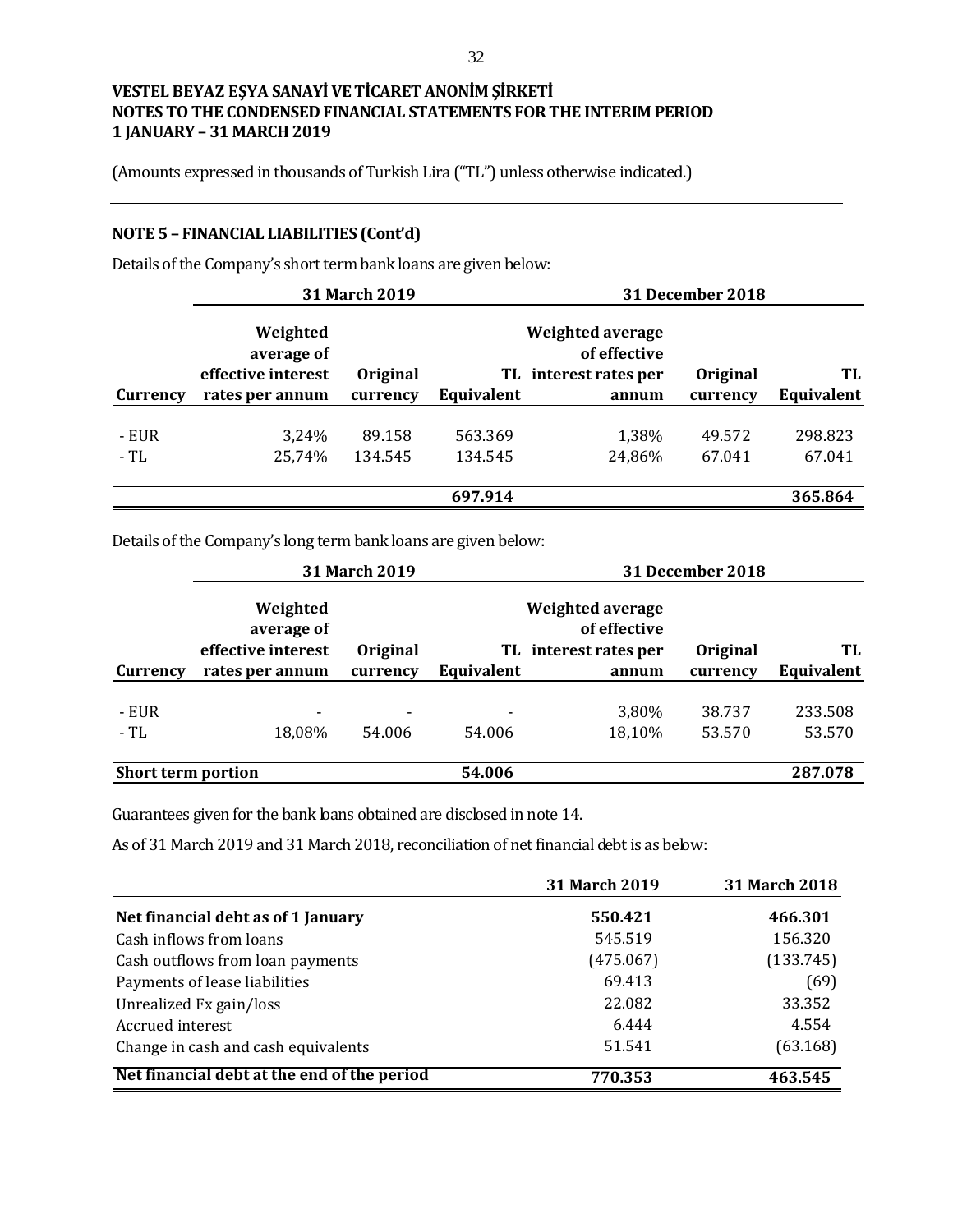(Amounts expressed in thousands of Turkish Lira ("TL") unless otherwise indicated.)

## **NOTE 6 –RELATED PARTY DISCLOSURES**

#### **a) Short term trade receivables from related parties**

|                                      | <b>31 March 2019</b> | <b>31 December 2018</b> |
|--------------------------------------|----------------------|-------------------------|
| Vestel Ticaret A.S.                  | 1.124.862            | 1.481.423               |
|                                      | 1.124.862            | 1.481.423               |
| Unearned interest on receivables (-) | (1.041)              | (5.312)                 |
|                                      | 1.123.821            | 1.476.111               |

The receivables result from the Company's foreign and domestic sales performed via Vestel Ticaret A.Ş. which is also a member of Vestel Group Companies.

#### **b) Short term trade payables to related parties**

|                                          | 31 March 2019 | <b>31 December 2018</b> |
|------------------------------------------|---------------|-------------------------|
|                                          |               |                         |
| Vestel Elektronik Sanayi ve Ticaret A.Ş. | 51.958        | 44.299                  |
| Vestel Ticaret A.S.                      |               | 3.667                   |
| Vestel Holland B.V.                      | 2.920         | 2.738                   |
| Other related parties                    | 986           | 420                     |
|                                          | 55.864        | 51.124                  |
| Unearned interest on payables (-)        |               | (874)                   |
|                                          | 55.864        | 50.250                  |

#### **c)Other short term receivables from related parties**

|                                          | <b>31 March 2019</b> | 31 December 2018 |
|------------------------------------------|----------------------|------------------|
| Vestel Elektronik Sanayi ve Ticaret A.Ş. | 1.009.419            | 703.884          |

The Company's interest rate of other receivables in TL is 30% (31 December 2018: TL %36).

#### **d) Other short term liabilities to related parties**

|                                          | <b>31 March 2019</b> | 31 December 2018 |
|------------------------------------------|----------------------|------------------|
| Vestel Elektronik Sanayi ve Ticaret A.S. | 121.425              | 130.423          |

The Company's interest rate of other payables in EUR is Euribor +3,20, USD is 9% (31 December 2018: Euribor +3,20).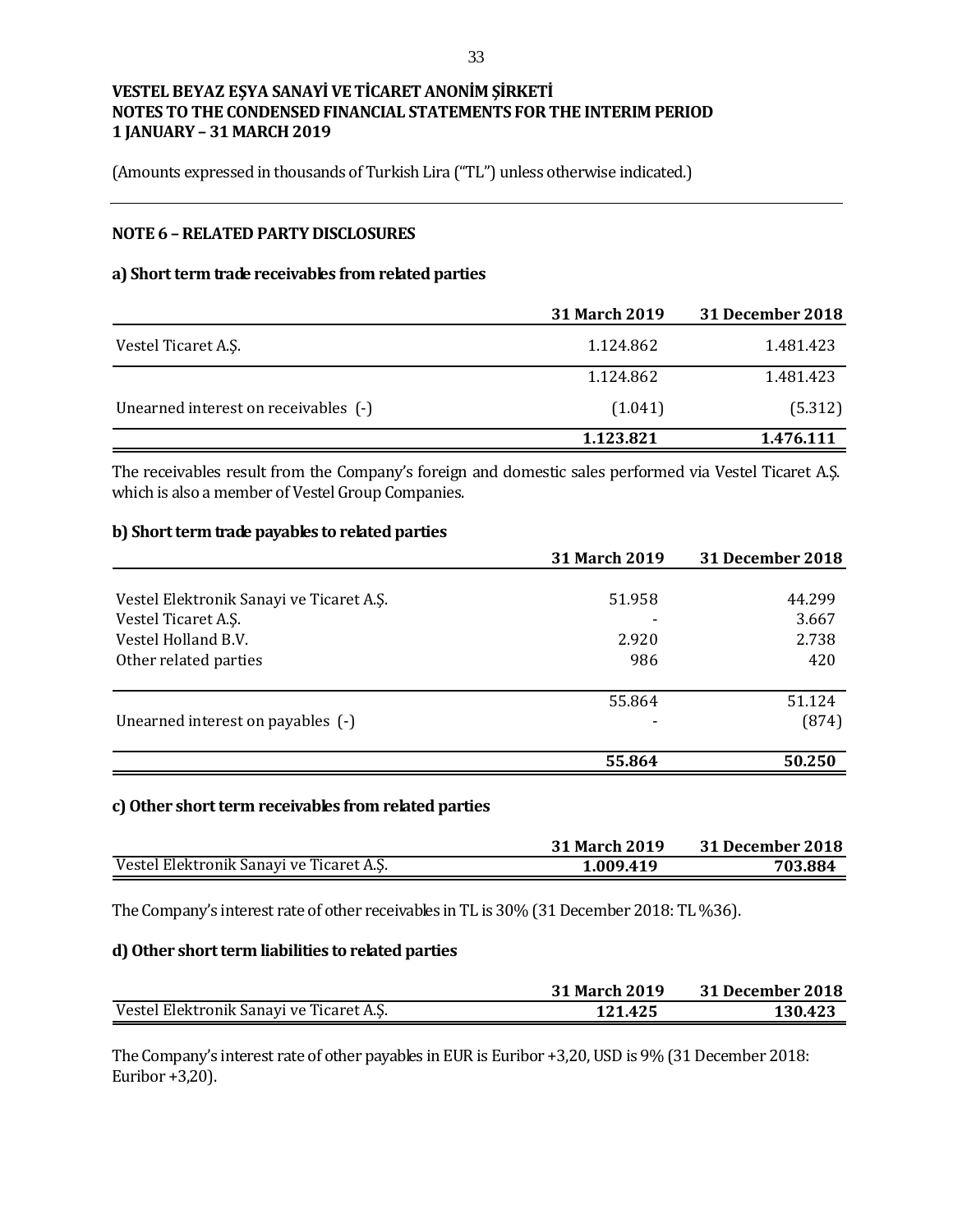(Amounts expressed in thousands of Turkish Lira ("TL") unless otherwise indicated.)

# **NOTE 6 –RELATED PARTY DISCLOSURES (Cont'd)**

## **e) Lease liabilities to related parties**

|                                          | 31 March 2019 |             | <b>31 December 2018</b> |
|------------------------------------------|---------------|-------------|-------------------------|
| Vestel Elektronik Sanayi ve Ticaret A.Ş. | 40.391        |             |                         |
| f) Transactions with related parties     |               |             |                         |
|                                          |               |             |                         |
|                                          |               | 1 January - | 1 January -             |
|                                          |               | 31 March    | 31 March                |
|                                          |               | 2019        | 2018                    |
| <b>Sales</b>                             |               |             |                         |
| Vestel Ticaret A.Ş.                      | 1.341.641     |             | 1.040.182               |
| Vestel Elektronik Sanayi ve Ticaret A.Ş. |               | 15.111      | 3.750                   |
|                                          | 1.356.752     |             | 1.043.932               |
| <b>Purchases and operating expenses</b>  |               |             |                         |
| Vestel Holland B.V.                      |               | 18.498      | 12.776                  |
| Vestel Elektronik Sanayi ve Ticaret A.Ş. |               | 61.604      | 50.770                  |
| Other related parties                    |               | 3.656       | 2.573                   |
|                                          |               | 83.758      | 66.119                  |
| Other operating income                   |               |             |                         |
| Vestel Ticaret A.Ş.                      |               | 70.563      | 58.948                  |
| Other related parties                    |               | 1.334       | 187                     |
|                                          |               | 71.897      | 59.135                  |
| Other operating expense                  |               |             |                         |
| Vestel Ticaret A.S.                      |               | 13.949      | 4.482                   |
| Other related parties                    |               | 149         | 476                     |
|                                          |               | 14.098      | 4.958                   |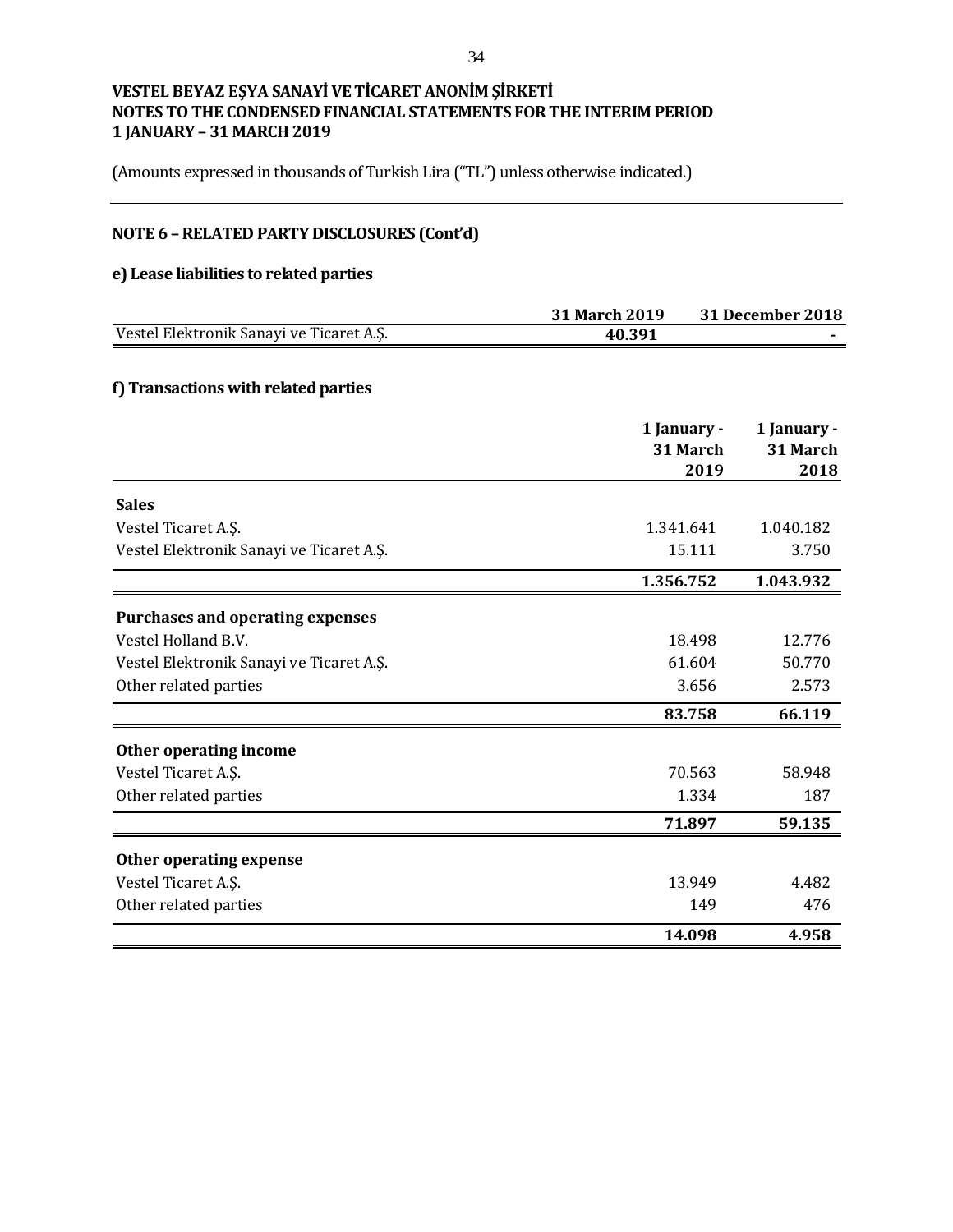(Amounts expressed in thousands of Turkish Lira ("TL") unless otherwise indicated.)

### **NOTE 6 –RELATED PARTY DISCLOSURES (Cont'd)**

#### **g) Transactions with related parties (cont'd)**

|                                          | 1 January -<br>31 March<br>2019 | 1 January -<br>31 March<br>2018 |
|------------------------------------------|---------------------------------|---------------------------------|
| <b>Financial income</b>                  |                                 |                                 |
| Vestel Elektronik Sanayi ve Ticaret A.Ş. | 59.235                          | 23.407                          |
|                                          | 59.235                          | 23.407                          |
| <b>Financial expense</b>                 |                                 |                                 |
| Vestel Elektronik Sanayi ve Ticaret A.Ş. | 3.339                           | 11.166                          |
|                                          | 3.339                           | 11.166                          |

**h)** Guarantees received from and given to related parties are disclosed in note 14.

**ı) Compensation paid to key management including directors, the Chairman of Board of Directors, general managers and assistant general managers.**

Compensation paid to key management for the three months period ended 31 March 2019 is 1.391 thousand TL (1 January -31 March 2018: 791 thousand TL).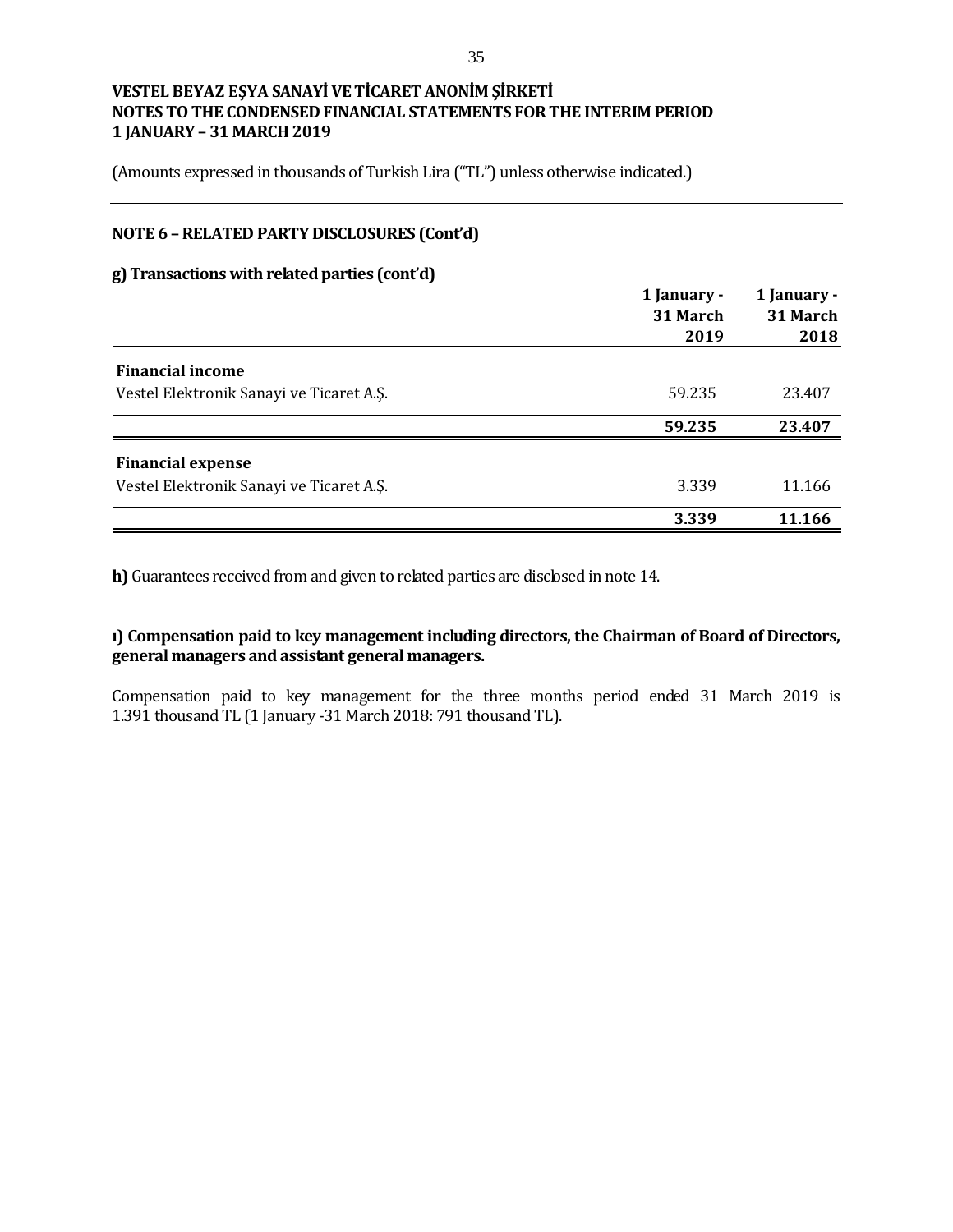(Amounts expressed in thousands of Turkish Lira ("TL") unless otherwise indicated.)

## **NOTE 7 – TRADE RECEIVABLES AND PAYABLES**

|                                        |           | 31 March 2019 31 December 2018 |
|----------------------------------------|-----------|--------------------------------|
| Short - term trade receivables         |           |                                |
| Trade receivables                      |           |                                |
| - Related parties (note 6)             | 1.124.862 | 1.481.423                      |
| - Other parties                        | 1.853     | 4.517                          |
|                                        | 1.126.715 | 1.485.940                      |
| Unearned interest expense (-)          |           |                                |
| - Related parties (note 6)             | (1.041)   | (5.312)                        |
| - Other parties                        |           | (139)                          |
| Allowance for doubtful receivables (-) | (286)     | (276)                          |
| Total short - term trade receivables   | 1.125.388 | 1.480.213                      |

The Company provides allowance for doubtful receivables based on historical experience.

|                                 |           | 31 March 2019 31 December 2018 |
|---------------------------------|-----------|--------------------------------|
| Short term trade payables       |           |                                |
| Trade payables                  |           |                                |
| - Related parties (note 6)      | 55.864    | 51.124                         |
| - Other parties                 | 1.743.125 | 1.857.966                      |
|                                 | 1.798.989 | 1.909.090                      |
| Unearned interest income (-)    |           |                                |
| - Related parties (note 6)      |           | (874)                          |
| - Other parties                 | (46)      | (7.139)                        |
| Total short term trade payables | 1.798.943 | 1.901.077                      |
| Long term trade payables        |           |                                |
| Trade payables                  |           |                                |
| - Other parties                 | 15.405    | 15.028                         |
|                                 | 15.405    | 15.028                         |
| Unearned interest income (-)    |           |                                |
| - Other parties                 | (248)     | (497)                          |
| Total long term trade payables  | 15.157    | 14.531                         |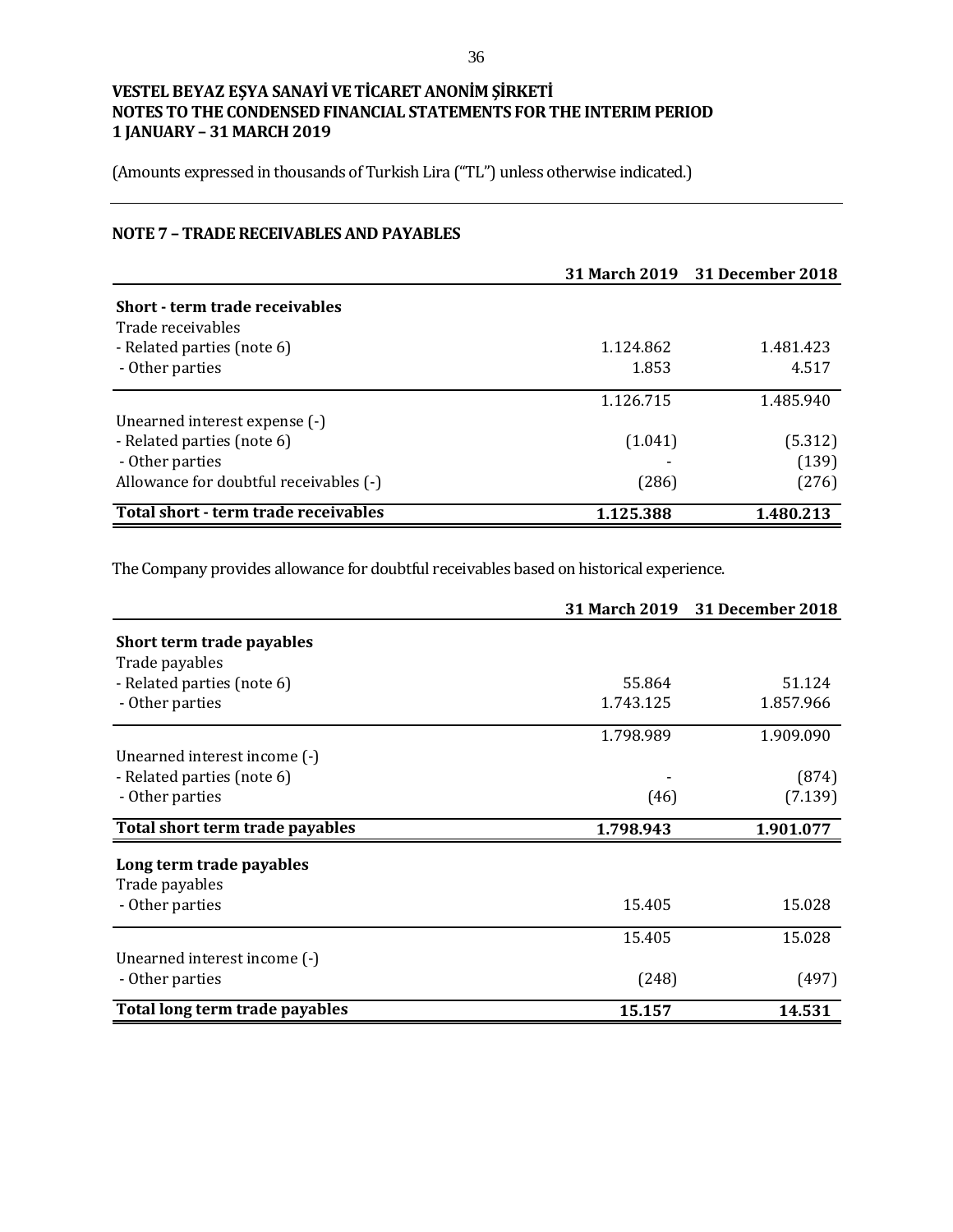(Amounts expressed in thousands of Turkish Lira ("TL") unless otherwise indicated.)

#### **NOTE 8 –OTHER RECEIVABLES**

|                                                 |           | 31 March 2019 31 December 2018 |
|-------------------------------------------------|-----------|--------------------------------|
| <b>Short - term other receivables</b>           |           |                                |
| Other receivables from related parties (note 6) | 1.009.419 | 703.884                        |
| VAT receivable                                  | 141.853   | 155.464                        |
| Deposits and guarantees given                   | 7.815     | 6.849                          |
| Other receivables                               | 1.335     | 1.479                          |
|                                                 | 1.160.422 | 867.676                        |

#### **NOTE 9 – INVENTORIES**

|                                             |         | 31 March 2019 31 December 2018 |
|---------------------------------------------|---------|--------------------------------|
| Raw materials                               | 427.780 | 362.841                        |
| Work in process                             | 16.948  | 10.344                         |
| Finished goods                              | 255.713 | 208.063                        |
|                                             | 700.441 | 581.248                        |
| Provision for impairment on inventories (-) | (1.442) | (2.194)                        |
|                                             | 698.999 | 579.054                        |

As of 31 March 2019 the Company does not have inventories pledged as security for liabilities (31 December 2018: None).

Cost of the inventory included in the cost of sales for the current period amounts to 1.057.718 thousand TL (1 January – 31 March 2018: 784.054 thousand TL).

Allocation of provision for impairment on inventories in terms of inventory type is as follows:

|                                |       | 31 March 2019 31 December 2018 |
|--------------------------------|-------|--------------------------------|
| Finished goods and merchandise | 1.442 | 2.194                          |
|                                | 1.442 | 2.194                          |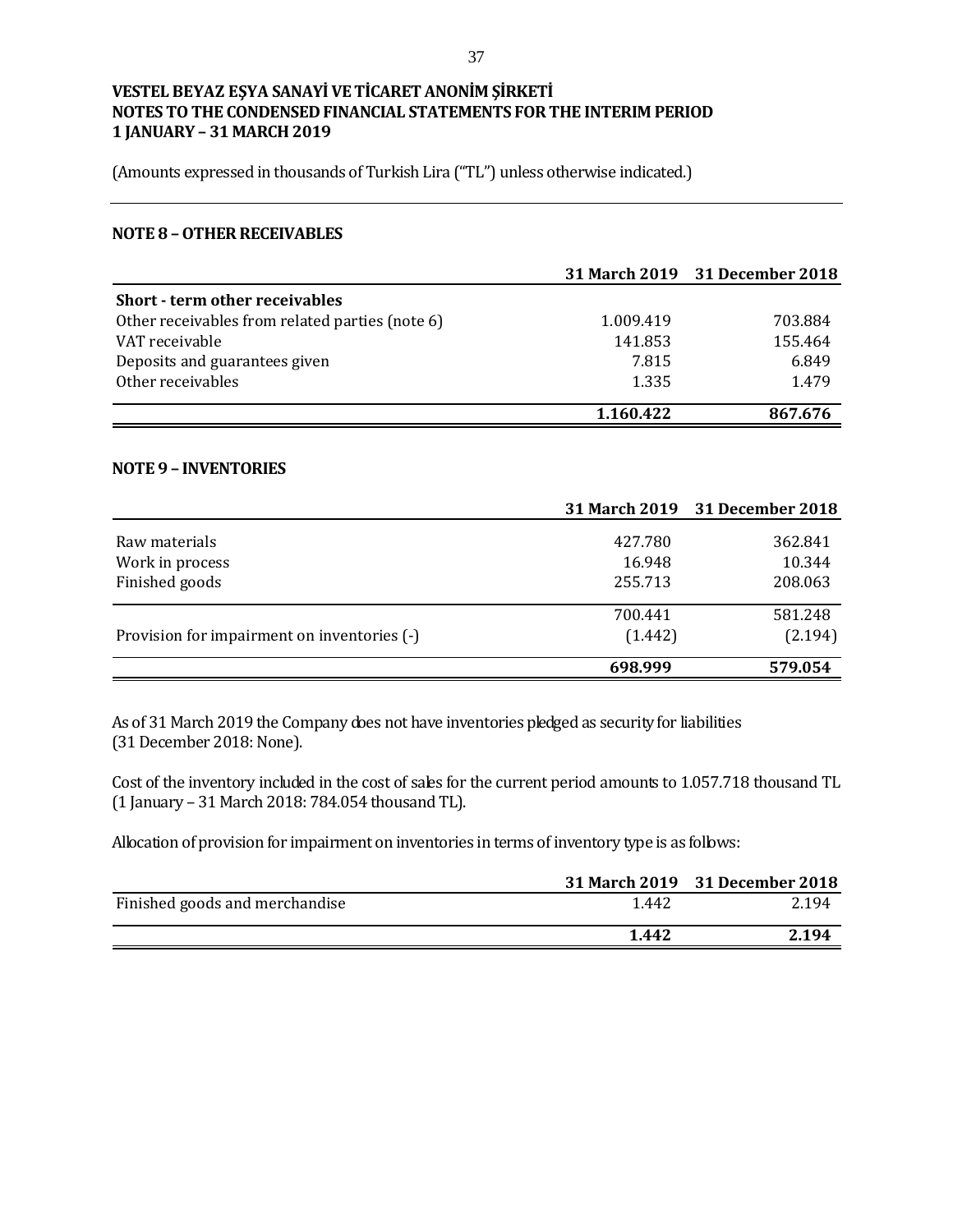(Amounts expressed in thousands of Turkish Lira ("TL") unless otherwise indicated.)

# **NOTE 9 – INVENTORIES (Cont'd)**

Movement of inventory impairment on inventories is as follows:

|                                   | 1 January -          | 1 January -   |  |
|-----------------------------------|----------------------|---------------|--|
|                                   | <b>31 March 2019</b> | 31 March 2018 |  |
| Opening balance, 1 January        | 2.194                | 1.175         |  |
| Current year additions            | 2.194                | 920           |  |
| Realised due to sale of inventory | (2.946)              | (1.175)       |  |
| <b>Balance at 31 March</b>        | 1.442                | 920           |  |

#### **NOTE 10 – PREPAID EXPENSES**

|                                          |        | 31 March 2019 31 December 2018 |
|------------------------------------------|--------|--------------------------------|
| Prepaid expenses in current assets       |        |                                |
| Order advances given                     | 5.763  | 6.815                          |
| Prepaid expenses                         | 5.246  | 5.701                          |
| Business advances given                  | 74     | 107                            |
|                                          | 11.083 | 12.623                         |
| Prepaid expenses in non-current assets   |        |                                |
| Advances given for fixed asset purchases | 54.727 | 38.694                         |
| Prepaid expenses                         | 624    | 896                            |
|                                          | 55.351 | 39.590                         |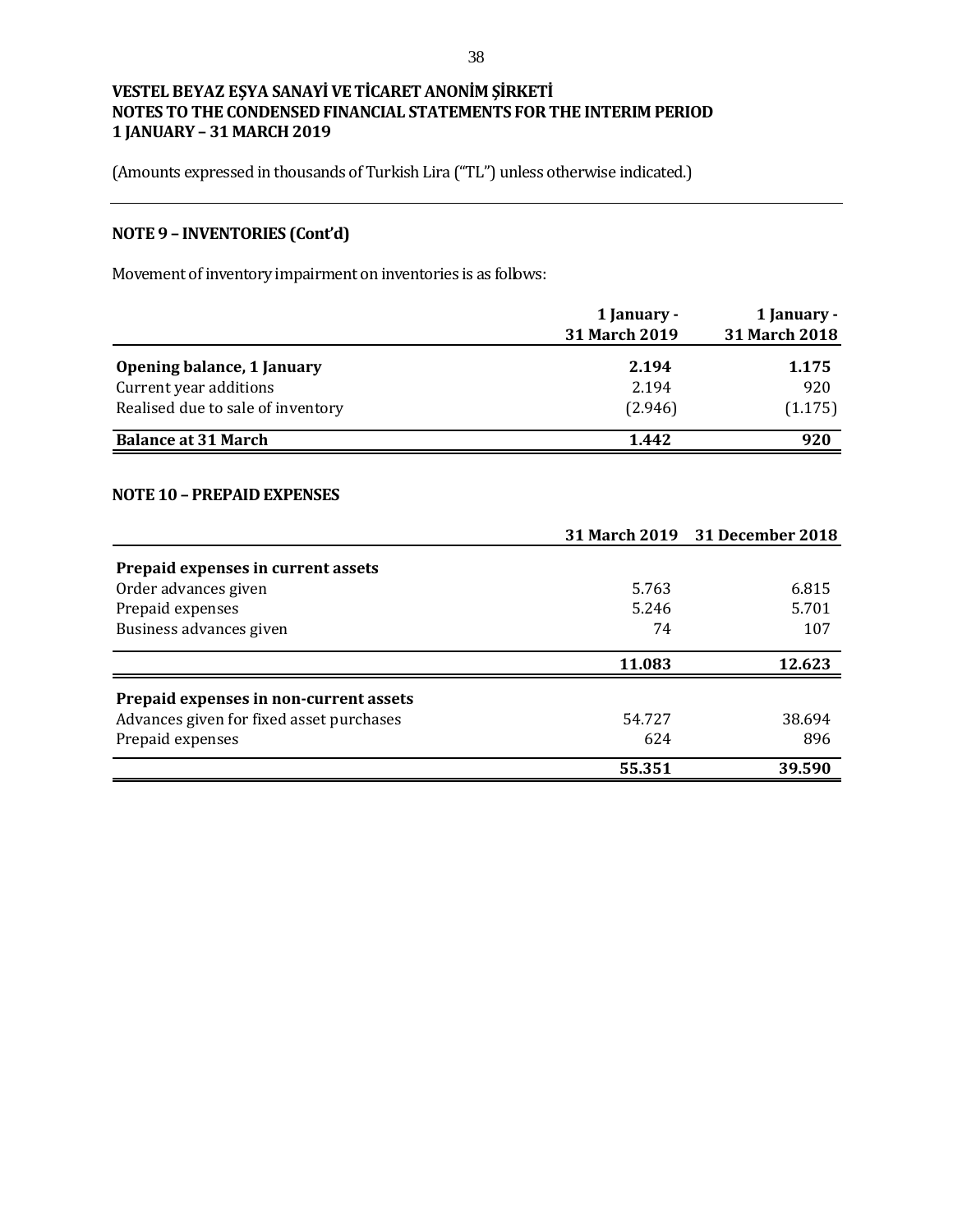(Amounts expressed in thousands of Turkish Lira ("TL") unless otherwise indicated.)

# **NOTE 11 – PROPERTY, PLANT AND EQUIPMENT**

|                                 | 1 January<br>2019 | <b>Additions</b> | <b>Disposals</b> | <b>Transfer</b> | 31 March<br>2019 |
|---------------------------------|-------------------|------------------|------------------|-----------------|------------------|
|                                 |                   |                  |                  |                 |                  |
| <b>Cost or revaluation</b>      |                   |                  |                  |                 |                  |
| Land                            | 192.824           |                  |                  |                 | 192.824          |
| Land improvements               | 40.833            | 31               |                  |                 | 40.864           |
| <b>Buildings</b>                | 438.634           | 3.590            |                  | 136             | 442.360          |
| Leasehold improvements          | 10.100            | 106              |                  | 243             | 10.449           |
| Plant and machinery             | 1.499.154         | 45.434           | (690)            | 8.945           | 1.552.843        |
| Motor vehicles                  | 600               | 25               |                  |                 | 625              |
| <b>Furniture and fixtures</b>   | 69.513            | 1.684            | (113)            | 461             | 71.545           |
| Construction in progress        | 37.488            | 19.732           |                  | (9.785)         | 47.435           |
|                                 |                   |                  |                  |                 |                  |
|                                 | 2.289.146         | 70.602           | (803)            |                 | 2.358.945        |
| <b>Accumulated depreciation</b> |                   |                  |                  |                 |                  |
| Land improvements               |                   | 338              |                  |                 | 338              |
| <b>Buildings</b>                |                   | 2.829            |                  |                 | 2.829            |
| Leasehold improvements          | 4.387             | 330              |                  |                 | 4.717            |
| Plant and machinery             | 806.605           | 45.636           | (685)            |                 | 851.556          |
| Motor vehicles                  | 379               | 22               |                  |                 | 401              |
| <b>Furniture and fixtures</b>   | 42.411            | 2.000            | (112)            |                 | 44.299           |
|                                 | 853.782           | 51.155           | (797)            |                 | 904.140          |
| Net book value                  | 1.435.364         |                  |                  |                 | 1.454.805        |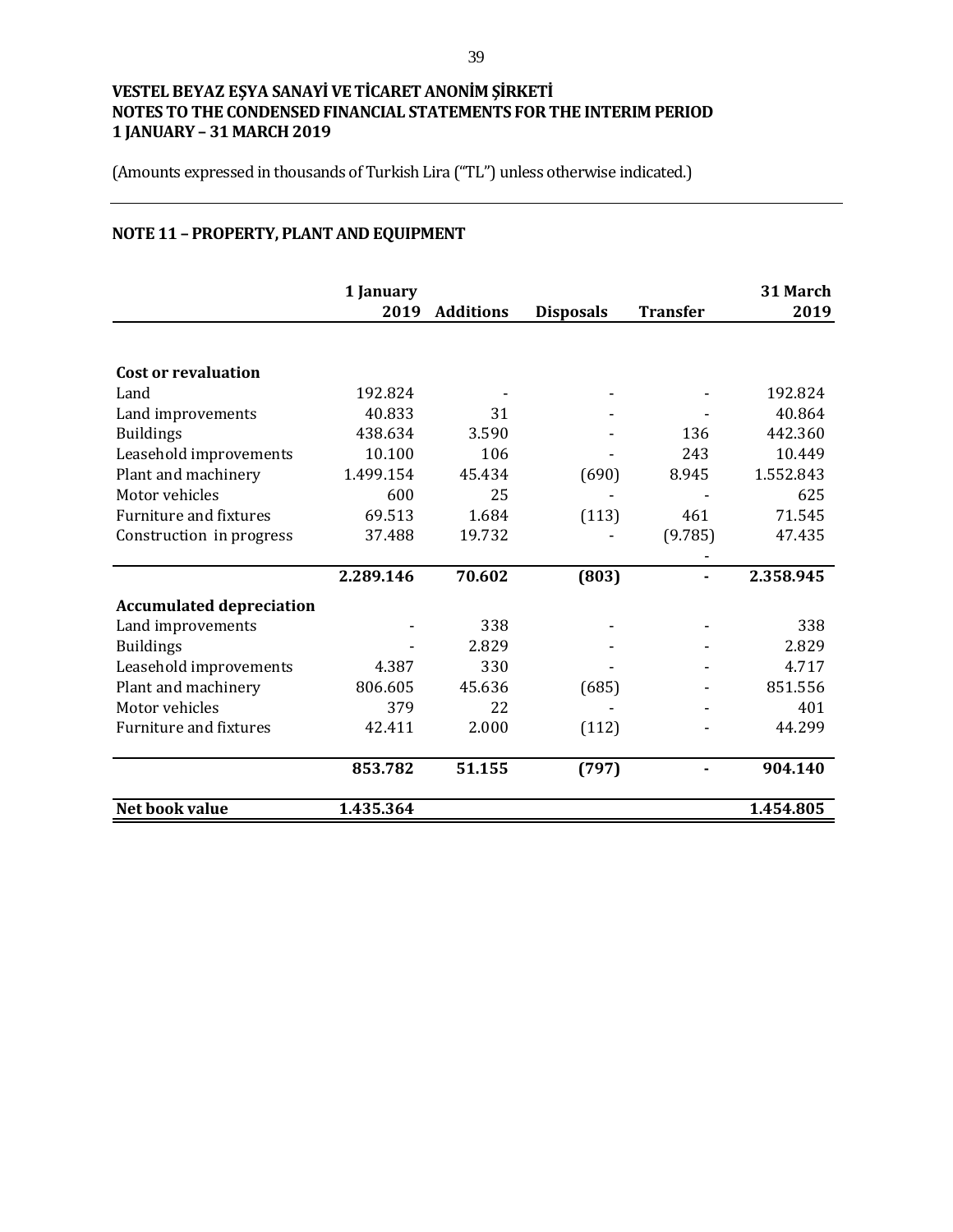(Amounts expressed in thousands of Turkish Lira ("TL") unless otherwise indicated.)

|                                 | 1 January |                  |                  |                 | 31 March  |
|---------------------------------|-----------|------------------|------------------|-----------------|-----------|
|                                 | 2018      | <b>Additions</b> | <b>Disposals</b> | <b>Transfer</b> | 2018      |
| Cost                            |           |                  |                  |                 |           |
| Land                            | 39.063    |                  |                  |                 | 39.063    |
| Land improvements               | 3.275     |                  |                  |                 | 3.275     |
| <b>Buildings</b>                | 71.623    | 190              |                  | 44.479          | 116.292   |
| Leasehold improvements          | 7.514     | 73               | (8)              | 130             | 7.709     |
| Plant and machinery             | 1.056.638 | 46.312           | (2.399)          | 24.085          | 1.124.636 |
| Motor vehicles                  | 589       |                  |                  |                 | 589       |
| <b>Furniture and fixtures</b>   | 54.285    | 1.595            | (40)             | 328             | 56.168    |
| Construction in progress        | 83.051    | 96.360           |                  | (69.022)        | 110.389   |
|                                 |           |                  |                  |                 |           |
|                                 | 1.316.038 | 144.530          | (2.447)          |                 | 1.458.121 |
| <b>Accumulated depreciation</b> |           |                  |                  |                 |           |
| Land improvements               | 2.431     | 15               |                  |                 | 2.446     |
| <b>Buildings</b>                | 30.785    | 637              |                  |                 | 31.422    |
| Leasehold improvements          | 3.444     | 202              | (4)              |                 | 3.642     |
| Plant and machinery             | 689.240   | 28.511           | (2.384)          |                 | 715.367   |
| Motor vehicles                  | 340       | 22               |                  |                 | 362       |
| Furniture and fixtures          | 36.596    | 1.331            | (37)             |                 | 37.890    |
|                                 | 762.836   | 30.718           | (2.425)          |                 | 791.129   |
| Net book value                  | 553.202   |                  |                  |                 | 666.992   |

# **NOTE 11 – PROPERTY, PLANT AND EQUIPMENT (Cont'd)**

Additions to property, plant and equipment in the period 1 January – 31 March 2019 and 2018 mainly consist of machinery and equipment investments made to refrigerator, washing machine, cooker, dishwasher and air conditioner factories.

Useful lives of property, plant and equipment is as follows:

|                        | Useful life    |
|------------------------|----------------|
|                        |                |
| Land improvements      | 8 - 35 years   |
| <b>Buildings</b>       | 25 - 50 years  |
| Leasehold improvements | 5 years        |
| Plant and machinery    | $5 - 20$ years |
| Motor vehicles         | 5 years        |
| Furniture and fixtures | 5 - 10 years   |
|                        |                |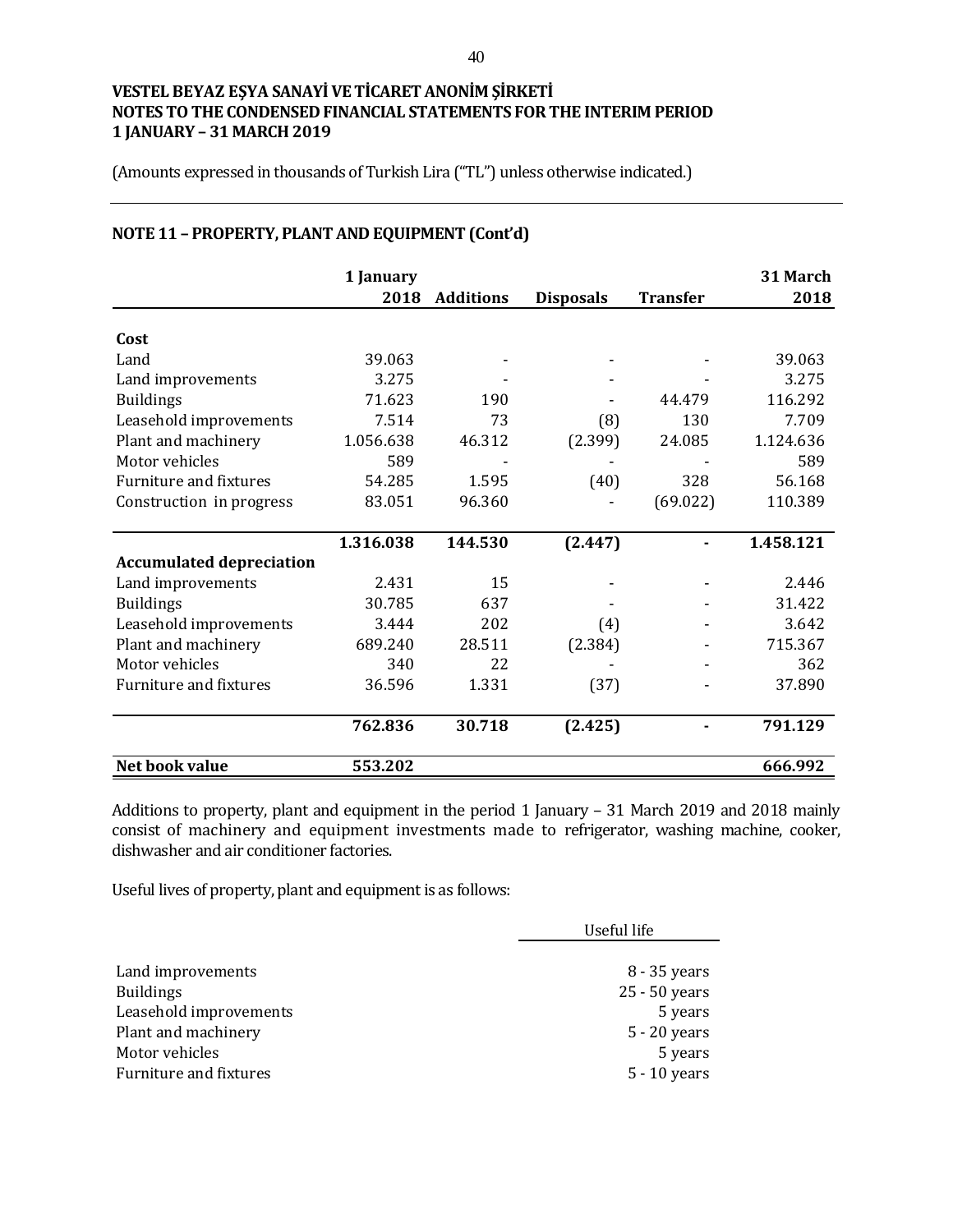(Amounts expressed in thousands of Turkish Lira ("TL") unless otherwise indicated.)

# **NOTE 11 – PROPERTY, PLANT AND EQUIPMENT (Cont'd)**

Allocation of period depreciation and amortization expenses is as follows:

|                                              | 1 January -<br>31 March | 1 January -<br>31 March |  |
|----------------------------------------------|-------------------------|-------------------------|--|
|                                              | 2019                    | 2018                    |  |
| Cost of sales                                | 52.373                  | 29.994                  |  |
| Research and development expenses            | 7.375                   | 5.254                   |  |
| Marketing, selling and distribution expenses | 152                     | 115                     |  |
| General administrative expenses              | 418                     | 307                     |  |
|                                              | 60.318                  | 35.670                  |  |

#### **NOTE 12 –RIGHT OF USE ASSETS**

|                          |                          | <b>Effect of change in</b> |                  |          |
|--------------------------|--------------------------|----------------------------|------------------|----------|
|                          | 1 January                | accounting                 |                  | 31 March |
|                          | 2019                     | policies                   | <b>Additions</b> | 2019     |
| Cost                     |                          |                            |                  |          |
| Land and buildings       | $\blacksquare$           | 40.682                     |                  | 40.682   |
| Machinery                |                          | 31.154                     | Ξ.               | 31.154   |
|                          |                          | 71.836                     |                  | 71.836   |
| Accumulated amortization |                          |                            |                  |          |
| Land and buildings       | $\overline{\phantom{0}}$ | $\blacksquare$             | 1.017            | 1.017    |
| Machinery                |                          |                            | 2.152            | 2.152    |
|                          |                          |                            | 3.169            | 3.169    |
| Net book value           |                          | 71.836                     |                  | 68.667   |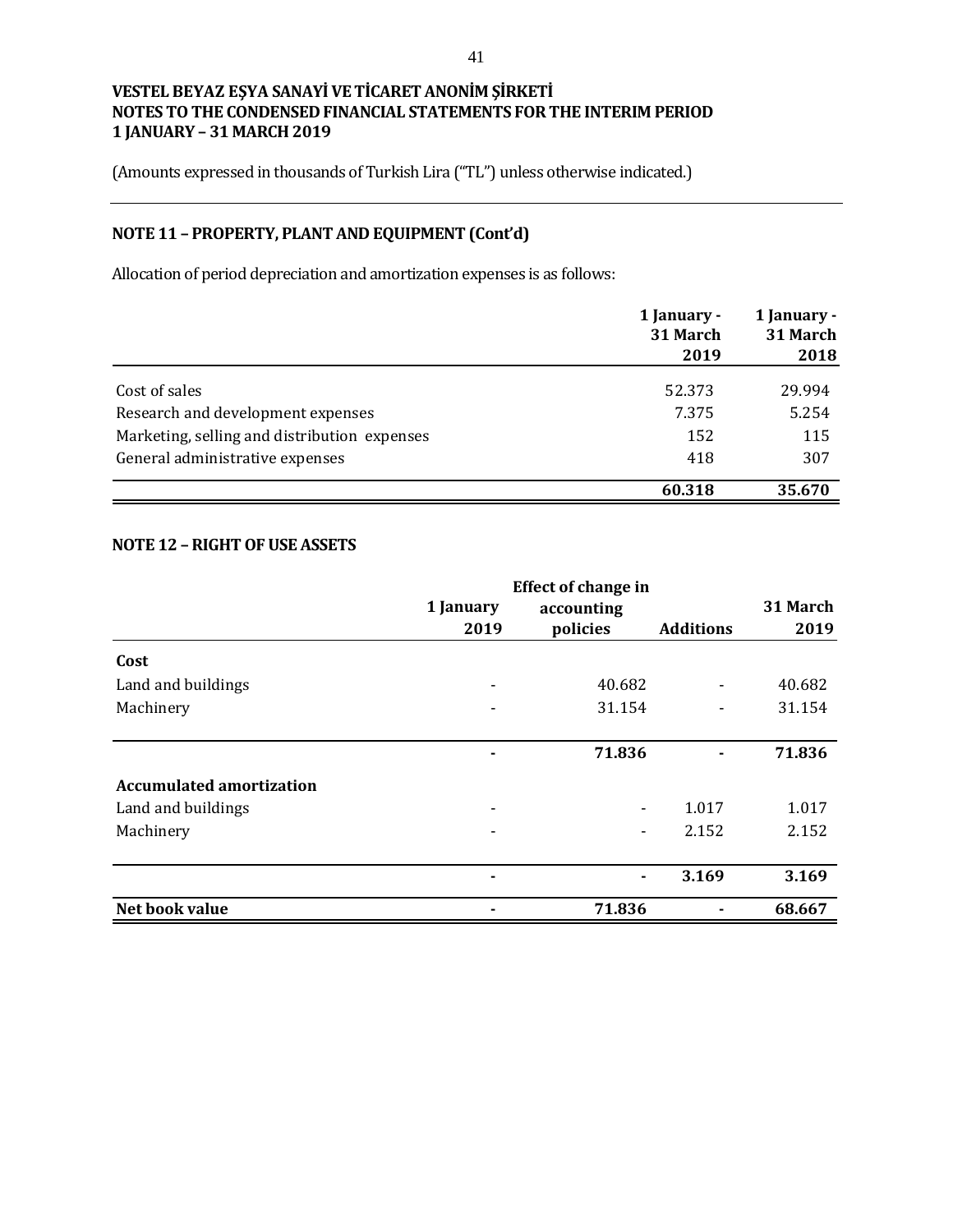(Amounts expressed in thousands of Turkish Lira ("TL") unless otherwise indicated.)

#### **NOTE 13 – INTANGIBLE ASSETS**

|                                 | 1 January |                  |                  | 31 March |
|---------------------------------|-----------|------------------|------------------|----------|
|                                 | 2019      | <b>Additions</b> | <b>Disposals</b> | 2019     |
| Cost                            |           |                  |                  |          |
| Rights                          | 6.429     |                  |                  | 6.429    |
| Development cost                | 244.701   | 12.279           | (114)            | 256.866  |
| Other intangible assets         | 16.127    | 224              |                  | 16.351   |
|                                 | 267.257   | 12.503           | (114)            | 279.646  |
| <b>Accumulated amortization</b> |           |                  |                  |          |
| Rights                          | 6.360     | 2                |                  | 6.362    |
| Development cost                | 107.534   | 5.636            |                  | 113.170  |
| Other intangible assets         | 6.496     | 356              |                  | 6.852    |
|                                 | 120.390   | 5.994            |                  | 126.384  |
| Net book value                  | 146.867   |                  |                  | 153.262  |

|                                 | 1 January |                |                  | 31 March |
|---------------------------------|-----------|----------------|------------------|----------|
|                                 |           | 2018 Additions | <b>Disposals</b> | 2018     |
| Cost                            |           |                |                  |          |
| Rights                          | 6.376     |                |                  | 6.376    |
| Development cost                | 197.197   | 10.389         |                  | 207.586  |
| Other intangible assets         | 13.762    | 278            |                  | 14.040   |
|                                 | 217.335   | 10.667         |                  | 228.002  |
| <b>Accumulated amortization</b> |           |                |                  |          |
| Rights                          | 6.357     | 1              |                  | 6.358    |
| Development cost                | 87.391    | 4.683          |                  | 92.074   |
| Other intangible assets         | 5.373     | 268            |                  | 5.641    |
|                                 | 99.121    | 4.952          |                  | 104.073  |
| Net book value                  | 118.214   |                |                  | 123.929  |

Development costs, incurred by the Company on development projects relating to refrigerators, split air conditioners, washing machines, cookers and dish washers are capitalized as intangible assets when it is probable that costs will be recovered through future commercial activity and only if the cost can be measured reliably.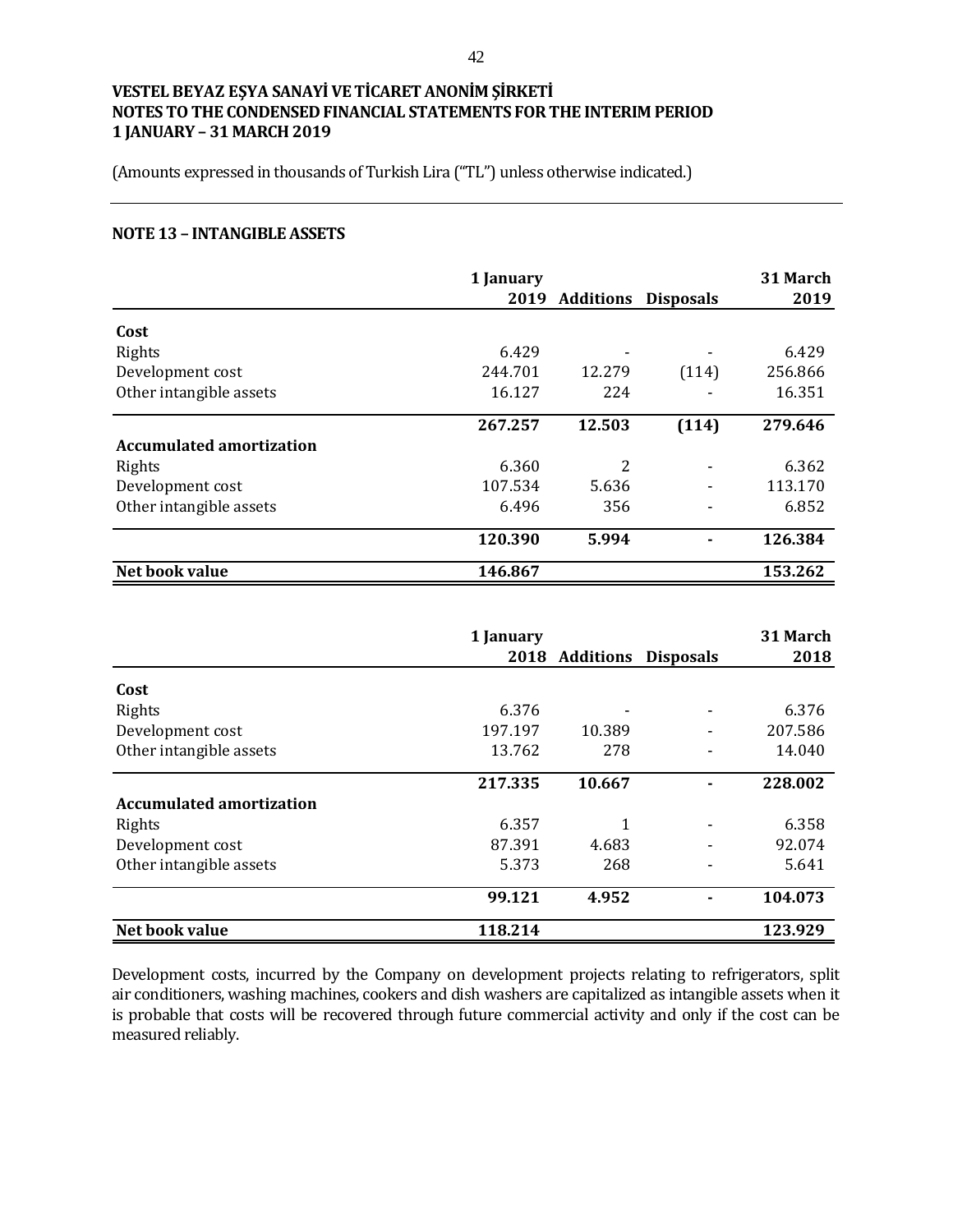(Amounts expressed in thousands of Turkish Lira ("TL") unless otherwise indicated.)

## **NOTE 13 – INTANGIBLE ASSETS (Cont'd)**

Useful lives of intangible assets are as follows:

|                         | Useful life    |
|-------------------------|----------------|
|                         |                |
| Rights                  | $3 - 15$ years |
| Development cost        | $2 - 10$ years |
| Other intangible assets | $2 - 15$ years |

#### **NOTE 14 – PROVISIONS, CONTINGENT ASSETS AND LIABILITIES**

| a) Provisions                  |       |                                |
|--------------------------------|-------|--------------------------------|
|                                |       | 31 March 2019 31 December 2018 |
| <b>Short - term provisions</b> |       |                                |
| Provision for lawsuit risks    | 3.069 | 3.190                          |
|                                | 3.069 | 3.190                          |

## **b) Guarantees received by the Company**

|                                        |                 | 31 March 2019 31 December 2018 |
|----------------------------------------|-----------------|--------------------------------|
| Guarantee letters<br>Cheques and notes | 37.671<br>6.307 | 27.062<br>6.879                |
| Collaterals and pledges                | 5.601.899       | 5.269.273                      |
|                                        | 5.645.877       | 5.303.214                      |

Vestel Elektronik Sanayi ve Ticaret A.Ş. and Vestel Ticaret A.Ş. has given guarantees to various banks on behalf of the Company for its forward contracts and bank borrowings.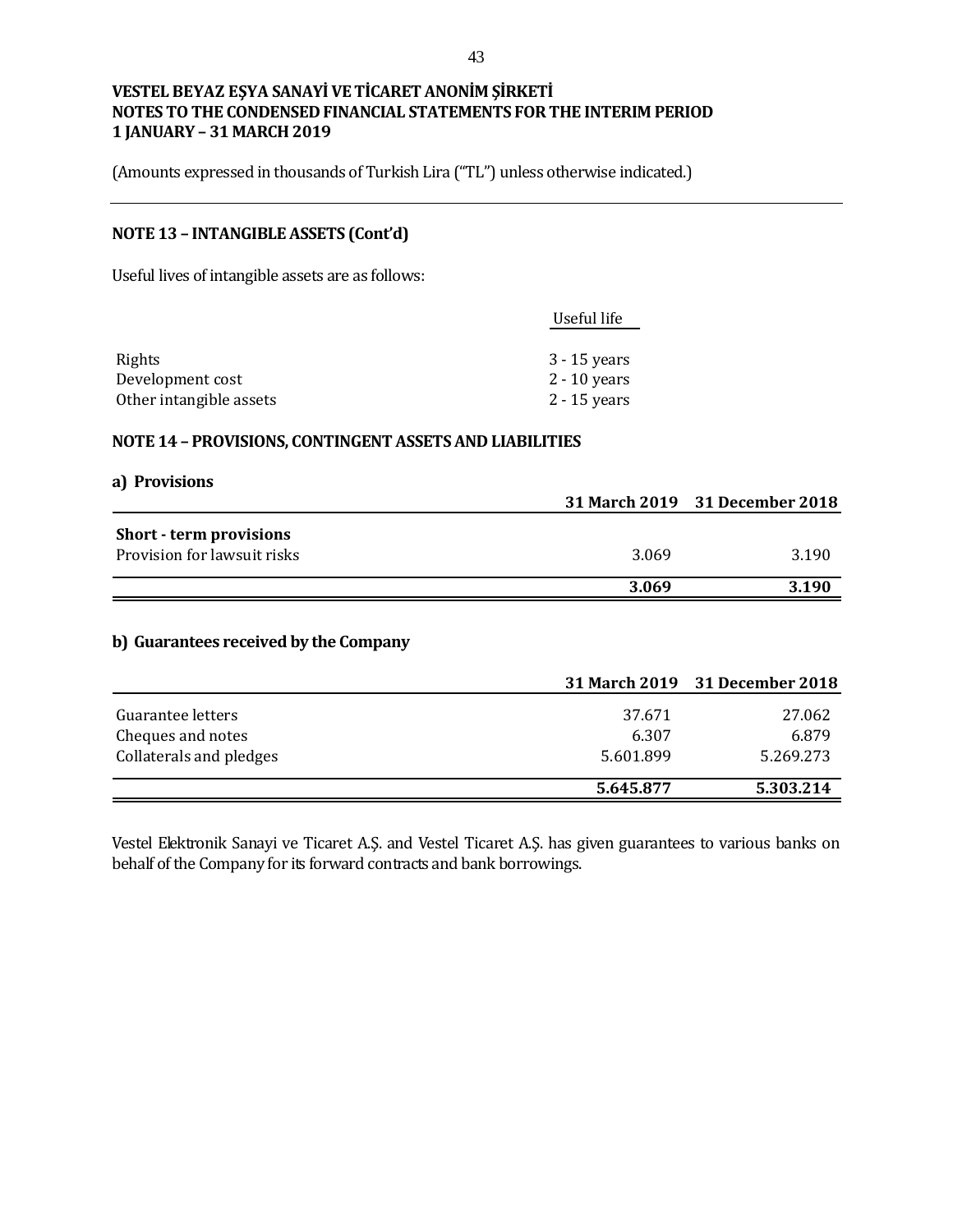(Amounts expressed in thousands of Turkish Lira ("TL") unless otherwise indicated.)

# **NOTE 14 – PROVISIONS, CONTINGENT ASSETS AND LIABILITIES (Cont'd)**

## **c) Collaterals, pledges and mortgages ("CPM's") given by the Company are as follows:**

|                                                                                                                      | <b>USD</b> | <b>EUR</b> |         | TL         |
|----------------------------------------------------------------------------------------------------------------------|------------|------------|---------|------------|
| <b>CPM's given by the Group</b>                                                                                      | (000)      | ('000)     | TL      | Equivalent |
| 31 March 2019                                                                                                        |            |            |         |            |
| A. CPM's given on behalf of its own legal entity                                                                     |            | 4.000      | 33.160  | 58.435     |
| B. CPM's given on behalf of fully consolidated<br>subsidiaries                                                       |            |            |         |            |
| C. CPM's given on behalf of third parties for<br>ordinary course of business                                         |            |            |         |            |
| D. Total amount of other CPM's given                                                                                 | 1.008.140  | 44.487     | 907.894 | 6.863.212  |
| i. Total amount of CPM's given on behalf of the<br>parent company<br>ii. Total amount of CPM's given to on behalf of | 722.288    |            | 667.835 | 4.733.159  |
| other group companies which are not in scope of B<br>and C.                                                          | 285.852    | 44.487     | 240.059 | 2.130.053  |
| iii. Total amount of CPM's given on behalf of third<br>parties which are not in scope of C.                          |            |            |         |            |
| <b>Total</b>                                                                                                         | 1.008.140  | 48.487     | 941.054 | 6.921.647  |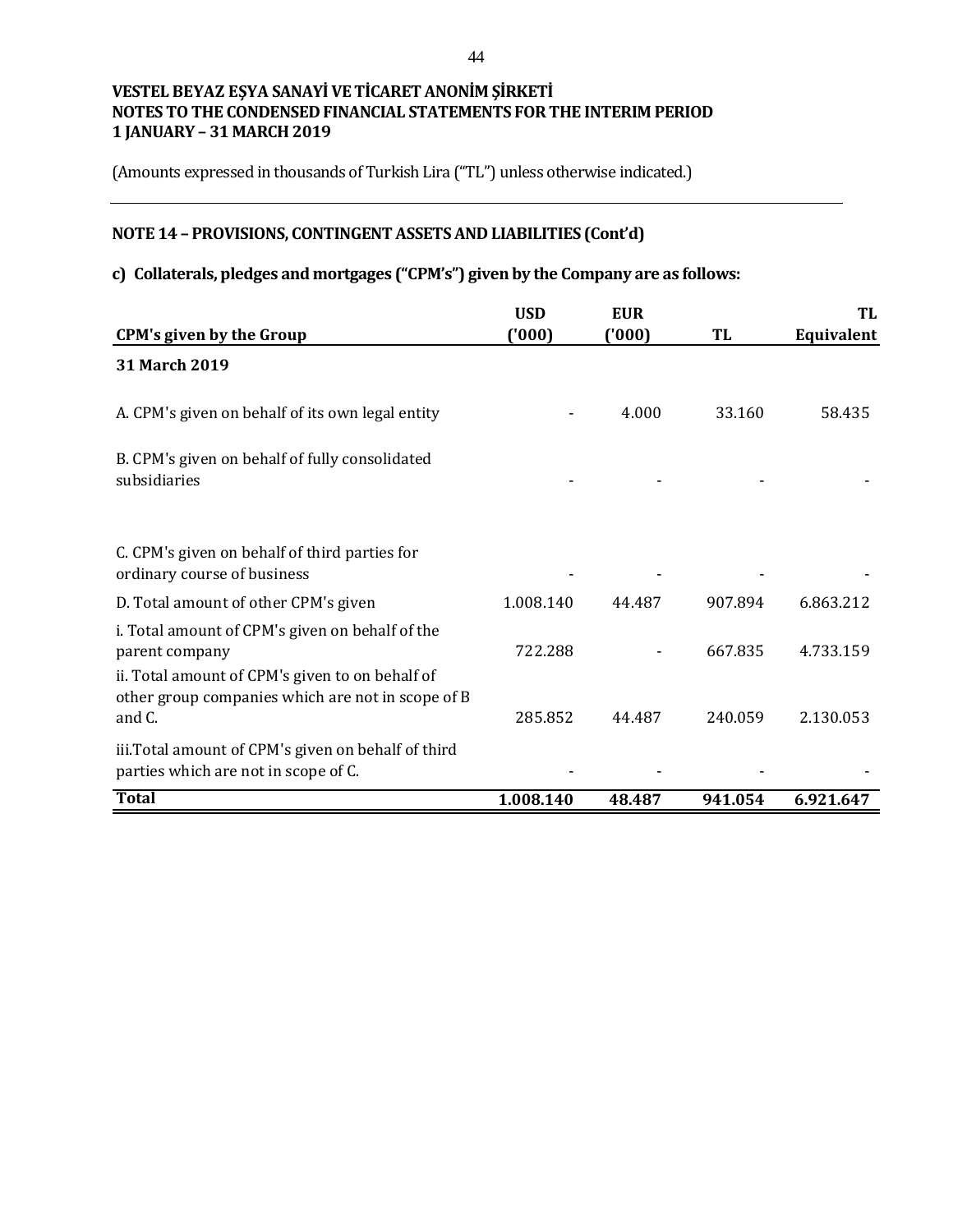(Amounts expressed in thousands of Turkish Lira ("TL") unless otherwise indicated.)

| NOTE 14 - PROVISIONS, CONTINGENT ASSETS AND LIABILITIES (Cont'd)                                                                                                          | <b>USD</b> | <b>EUR</b> |         | TL         |
|---------------------------------------------------------------------------------------------------------------------------------------------------------------------------|------------|------------|---------|------------|
| <b>CPM's given by the Group</b>                                                                                                                                           | (000)      | (000)      | TL      | Equivalent |
| 31 December 2018                                                                                                                                                          |            |            |         |            |
| A. CPM's given on behalf of its own legal entity                                                                                                                          |            | 7.420      | 41.916  | 86.642     |
| B. CPM's given on behalf of fully consolidated<br>subsidiaries                                                                                                            |            |            |         |            |
| C. CPM's given on behalf of third parties for<br>ordinary course of business                                                                                              |            |            |         |            |
| D. Total amount of other CPM's given                                                                                                                                      | 1.008.140  | 44.487     | 907.894 | 6.479.785  |
| i. Total amount of CPM's given on behalf of the<br>parent company<br>ii. Total amount of CPM's given to on behalf of<br>other group companies which are not in scope of B | 722.288    |            | 667.835 | 4.467.720  |
| and C.                                                                                                                                                                    | 285.852    | 44.487     | 240.059 | 2.012.065  |
| iii. Total amount of CPM's given on behalf of third<br>parties which are not in scope of C.                                                                               |            |            |         |            |
| <b>Total</b>                                                                                                                                                              | 1.008.140  | 51.907     | 949.810 | 6.566.427  |

The Company has given collaterals to various banks on behalf of Vestel Elektronik Sanayi and Ticaret A.Ş. Vestel Ticaret A.Ş. and Vestel Holland BV for their forward contracts and bank loans obtained.

Proportion of other CPM's given by the Company to its equity 362 % as of 31 March 2019 (31 December 2018: 358%).

#### **NOTE 15 – COMMITMENTS**

As of the balance sheet date the Company has committed to realize exports amounting to 483.307 thousand USD (31 December 2018: 615.687 thousand USD) due to the export and investment incentive certificates obtained.

As of 31 March 2019 the Company has forward foreign currency purchase contract that amounts to 55.819 thousand TL, 24.707 thousand EUR and 132.327 thousand USD against forward foreign currency sales contract that amounts to 66.385 thousand EUR, 10.304 thousand USD and 475.756 thousand TL (31 December 2018: 347.064 thousand TL, 41.714 thousand EUR and 158.639 thousand USD against forward foreign currency sales contract that amounts to 109.555 thousand EUR, 23.681 thousand USD and 669.358 thousand TL sales contracts).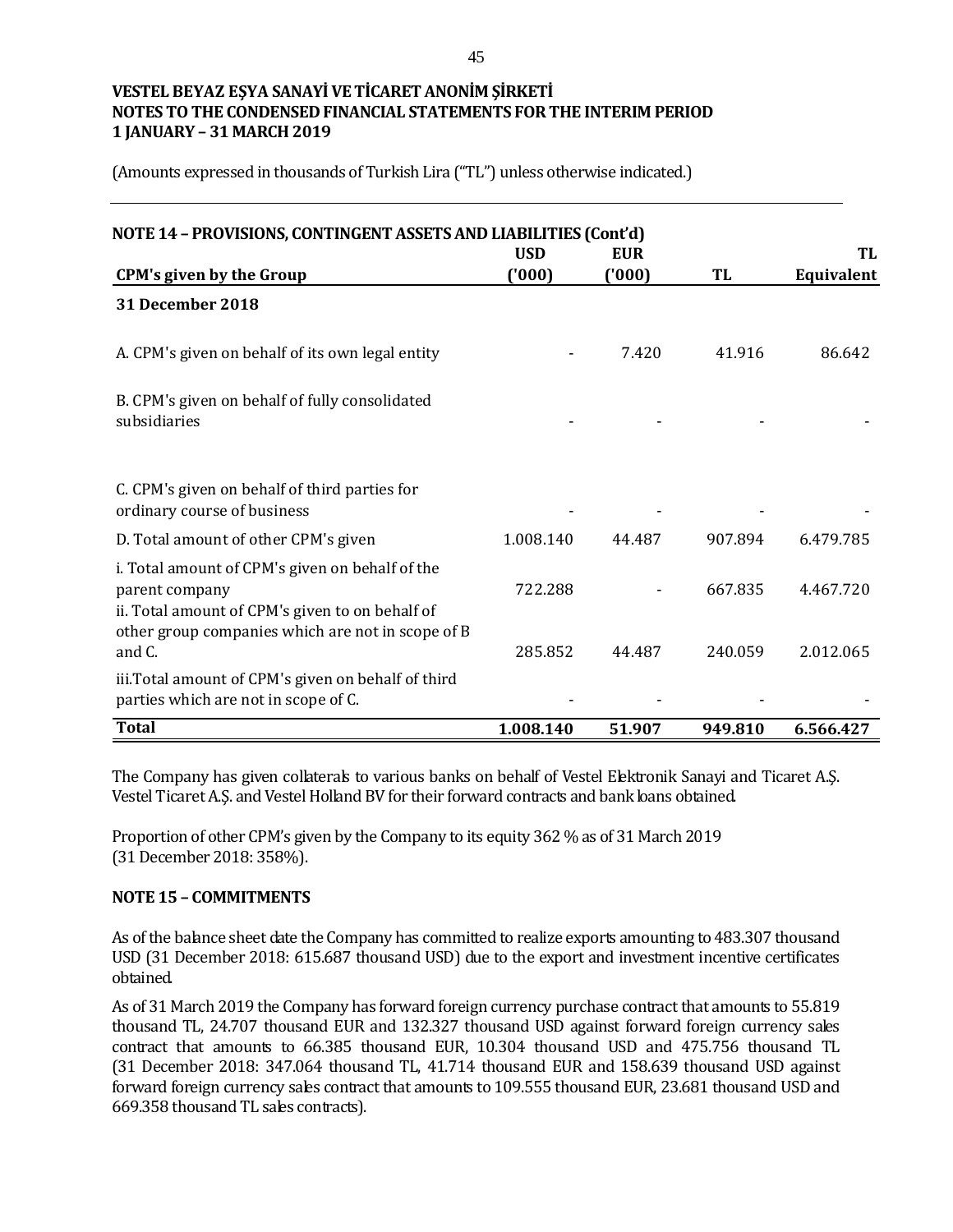(Amounts expressed in thousands of Turkish Lira ("TL") unless otherwise indicated.)

#### **NOTE 16 – EMPLOYEE BENEFITS**

#### **Liabilities for employee benefits:**

|                          |        | 31 March 2019 31 December 2018 |
|--------------------------|--------|--------------------------------|
| Due to personnel         | 30.406 | 23.224                         |
| Social security payables | 15.484 | 7.972                          |
|                          | 45.890 | 31.196                         |

#### **Long term provisions for employee benefits:**

|                                               |        | 31 March 2019 31 December 2018 |
|-----------------------------------------------|--------|--------------------------------|
| Provision for employment termination benefits | 40.145 | 38.713                         |

Under Turkish law, the Company is required to pay employment termination benefits to each employee whose employment is terminated without due caus. In addition, under the existing Social Security Law No. 506, clause No. 60, amended by the Labor Laws dated 6 March 1981, No. 2422 and 25 August 1999, No. 4447, the Company is also required to pay termination benefits to each employee who has earned the right to retire by receiving termination indemnities.

The amount payable is the equivalent of one month's gross salary for each year of service and is limited to a maximum of TL 6.017,60 TL / year as of 31 March 2019 (31 December 2018: 5.434,42 TL/year).

The provision for employee termination benefits is not funded.

The provision is calculated by estimating the present value of the future obligation of the company arising from retirement of employees. Turkish Accounting Standards No: 19 ("Employee Benefits") requires actuarial valuation methods to be developed to estimate the enterprise's obligation under defined employee plans. Accordingly actuarial assumptions were used in the calculation of the total liability which is described below:

The principal assumption is that the maximum liability for each year of service will increase in line with inflation. Thus, the discount rate applied represents the expected real rate after adjusting for the anticipated effects of future inflation. An expected inflation rate and appropriate discount rate should both be determined, the net of these being real discount rate. Consequently in the accompanying financial statements as at 31 March 2019 the provision is calculated by estimating the present value of the future obligation of the company arising from retirement of employees. As of 31 March 2019 provision is calculated based on real discount rate of 5,45% (31 December 2018: 5,45%) assuming 10 % annual inflation rate and 15,99% discount rate.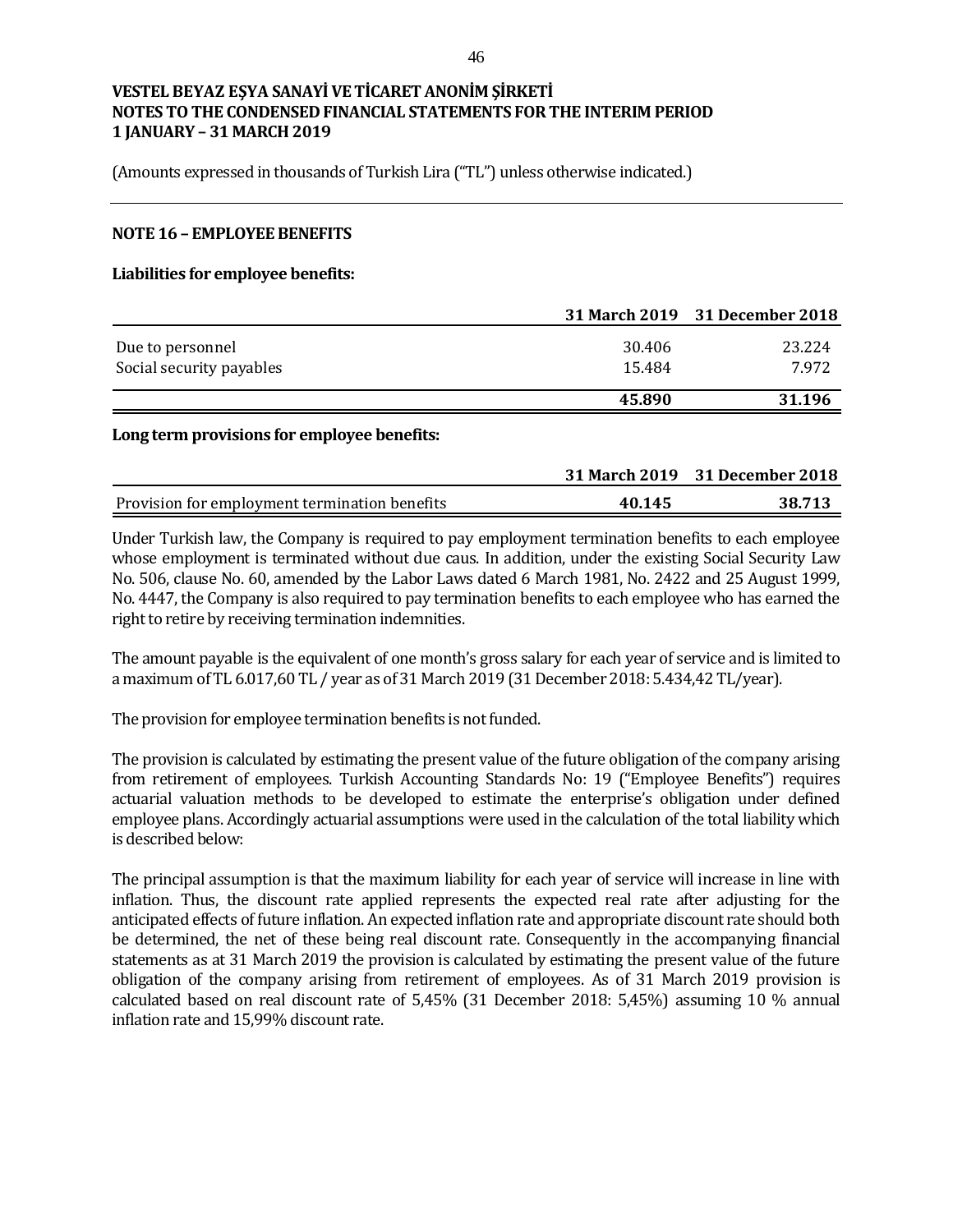(Amounts expressed in thousands of Turkish Lira ("TL") unless otherwise indicated.)

# **NOTE 16 – EMPLOYEE BENEFITS (Cont'd)**

The movements in the provision for employment termination benefit are as follows:

|                             | 1 January -<br>31 March 2019 | 1 January -<br>31 March 2018 |
|-----------------------------|------------------------------|------------------------------|
| <b>Balance at 1 January</b> | 38.713                       | 31.749                       |
| Increase during the year    | 486                          | 1.122                        |
| Payments during the year    | (1.466)                      | (1.643)                      |
| Actuarial (gain) /loss      | 765                          | 343                          |
| Interest expense            | 1.647                        | 963                          |
| <b>Balance at 31 March</b>  | 40.145                       | 32.534                       |

## **NOTE 17 –OTHER ASSETS AND LIABILITIES**

|                           |       | 31 March 2019 31 December 2018 |
|---------------------------|-------|--------------------------------|
| Other current assets      |       |                                |
| VAT carried forward       | 117   | 221                            |
| <b>Other</b>              | 4.555 | 609                            |
|                           | 4.672 | 830                            |
| Other current liabilities |       |                                |
| Taxes and dues payable    | 4.209 | 6.280                          |
| Advances received         | 452   | 108                            |
| <b>Other</b>              | 4.737 | 414                            |
|                           | 9.398 | 6.802                          |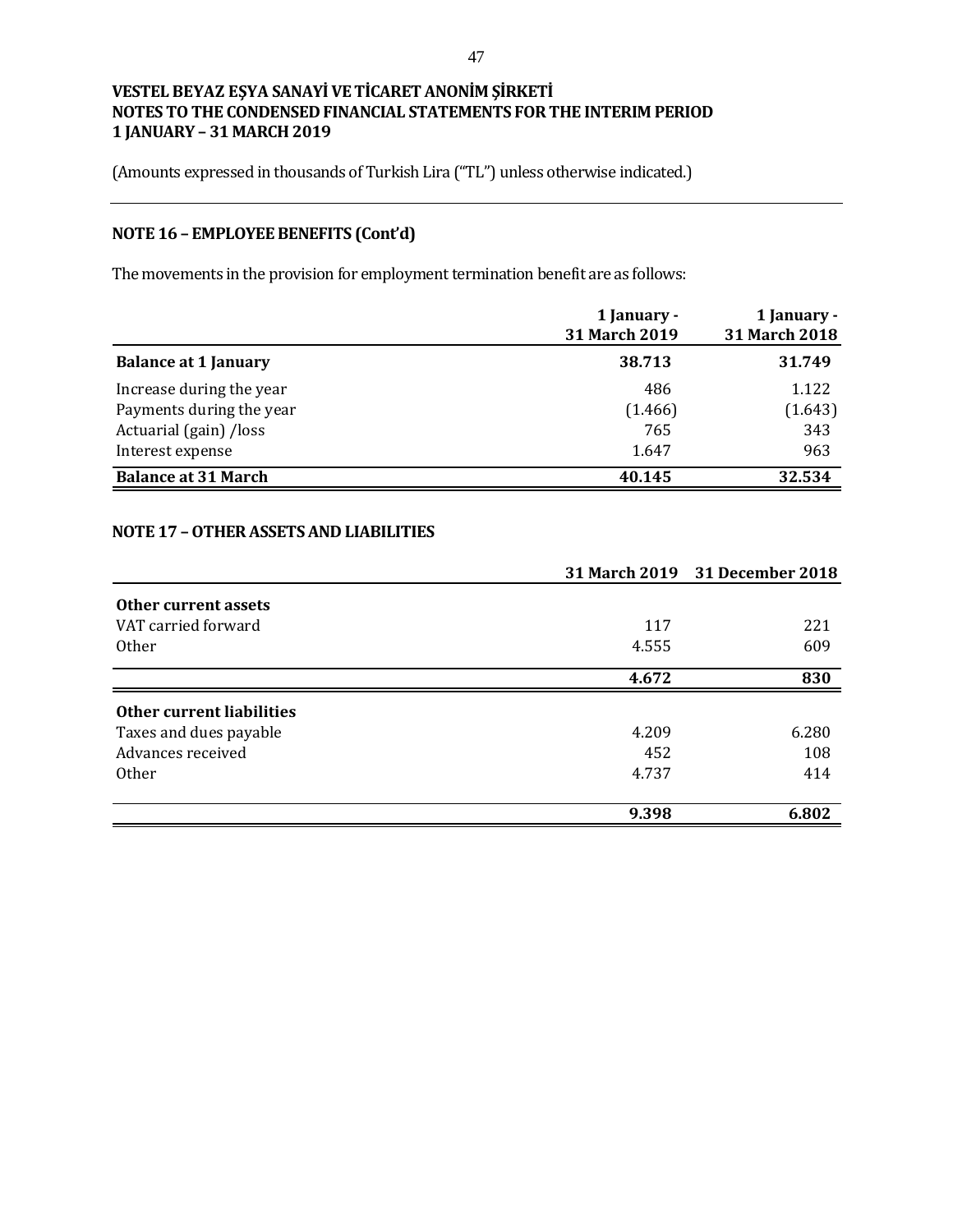(Amounts expressed in thousands of Turkish Lira ("TL") unless otherwise indicated.)

## **NOTE 18 – CAPITAL, RESERVES AND OTHER EQUITY ITEMS**

#### **a) Paid in capital**

|                               | 31 March 2019 31 December 2018 |         |
|-------------------------------|--------------------------------|---------|
|                               |                                |         |
| Shares of par value TL 1 each |                                |         |
| Issued share capital          | 190.000                        | 190.000 |

As of 31 March 2019 and 31 December 2018 the shareholding structure is as follows:

|                                                                               | <b>Shareholding</b> |                      | <b>Amount</b> |                      |  |
|-------------------------------------------------------------------------------|---------------------|----------------------|---------------|----------------------|--|
|                                                                               |                     | 31 March 31 December |               | 31 March 31 December |  |
|                                                                               | 2019                | 2018                 | 2019          | 2018                 |  |
| Vestel Elektronik Sanayi ve Ticaret A.Ş.<br>(with Board of Directors Members) | 95.18%              | 95.18%               | 180.834       | 180.834              |  |
| Shares held by public                                                         | 4,82%               | 4.82%                | 9.166         | 9.166                |  |
|                                                                               | 100,00%             | 100,00%              | 190.000       | 190.000              |  |

#### **b) Adjustments to share capital**

Adjustment to share capital (restated to 31 December 2004 purchasing power of money) is the difference between restated share capital and historical share capital.

|                             |       | 31 March 2019 31 December 2018 |
|-----------------------------|-------|--------------------------------|
| Adjustment to share capital | 9.734 | 9.734                          |

#### **c) Share Premium**

Share premium account refers the difference between par value of the company's shares and the amount of the company received for newly issued shares. The share premium account is disclosed under equity as a separate line item and may not be distributed. It may be used in capital increase.

|               | 31 March 2019 | 31 December 2018 |
|---------------|---------------|------------------|
| Share premium | 109.031       | 109.031          |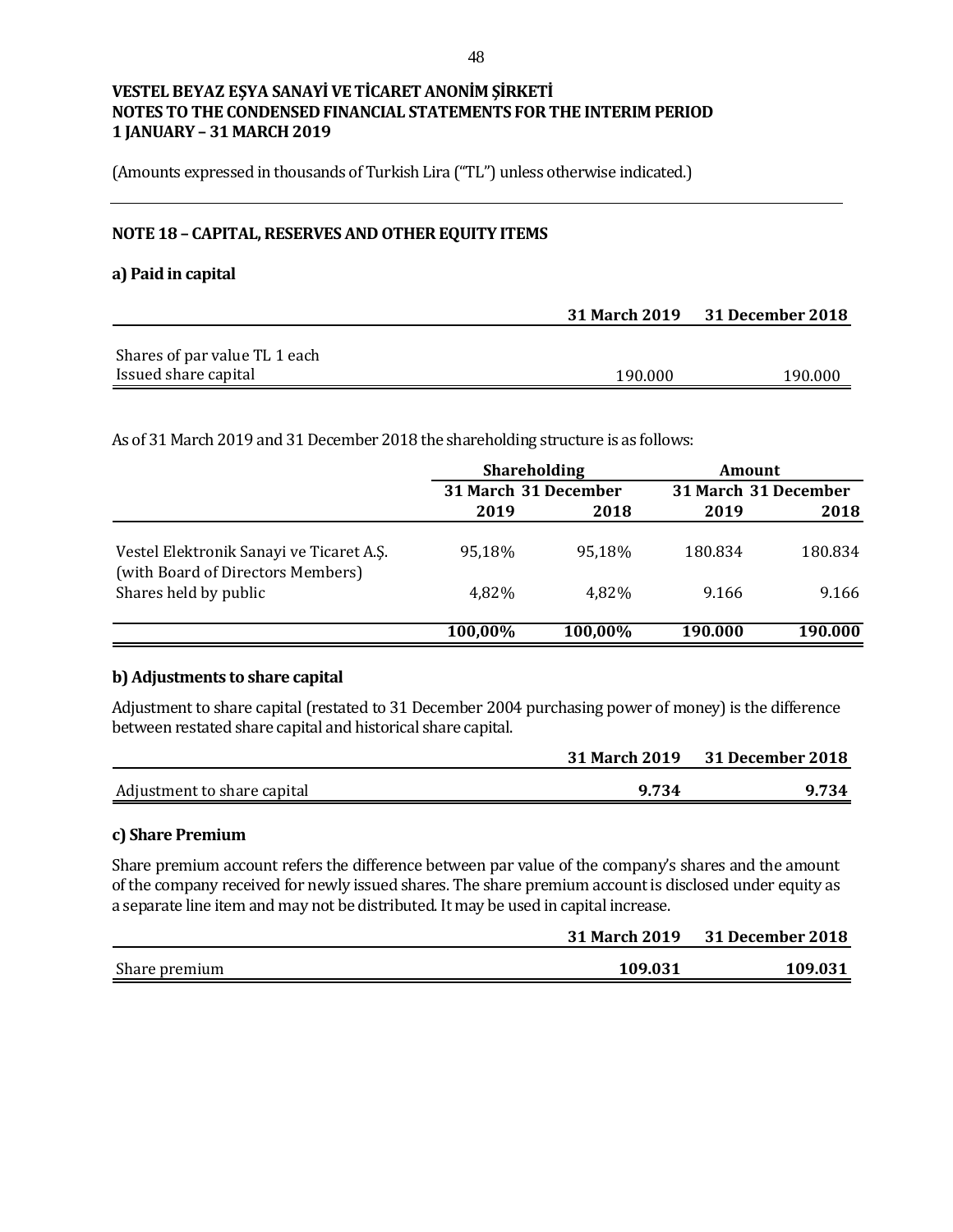(Amounts expressed in thousands of Turkish Lira ("TL") unless otherwise indicated.)

## **NOTE 18 – CAPITAL, RESERVES AND OTHER EQUITY ITEMS (Cont'd)**

## **d) Restricted reserves ("Legal reserves")**

The legal reserves consist of first and second legal reserves appropriated in accordance with the Turkish Commercial Code ("TCC"). The first legal reserve is appropriated out of the statutory profits at the rate of 5%, until the total reserve reaches a maximum of 20% of the Company's share capital. The second legal reserve is appropriated at the rate of 10% of all distributions in excess of 5% of the Company's share capital. Under TCC, the legal reserves can only be used to offset losses and are not available for any other usage unless they exceed 50% of paid in share capital.

| 118.206          |
|------------------|
| 31 December 2018 |
|                  |
| 282.356          |
| 70.365           |
| 352.721          |
|                  |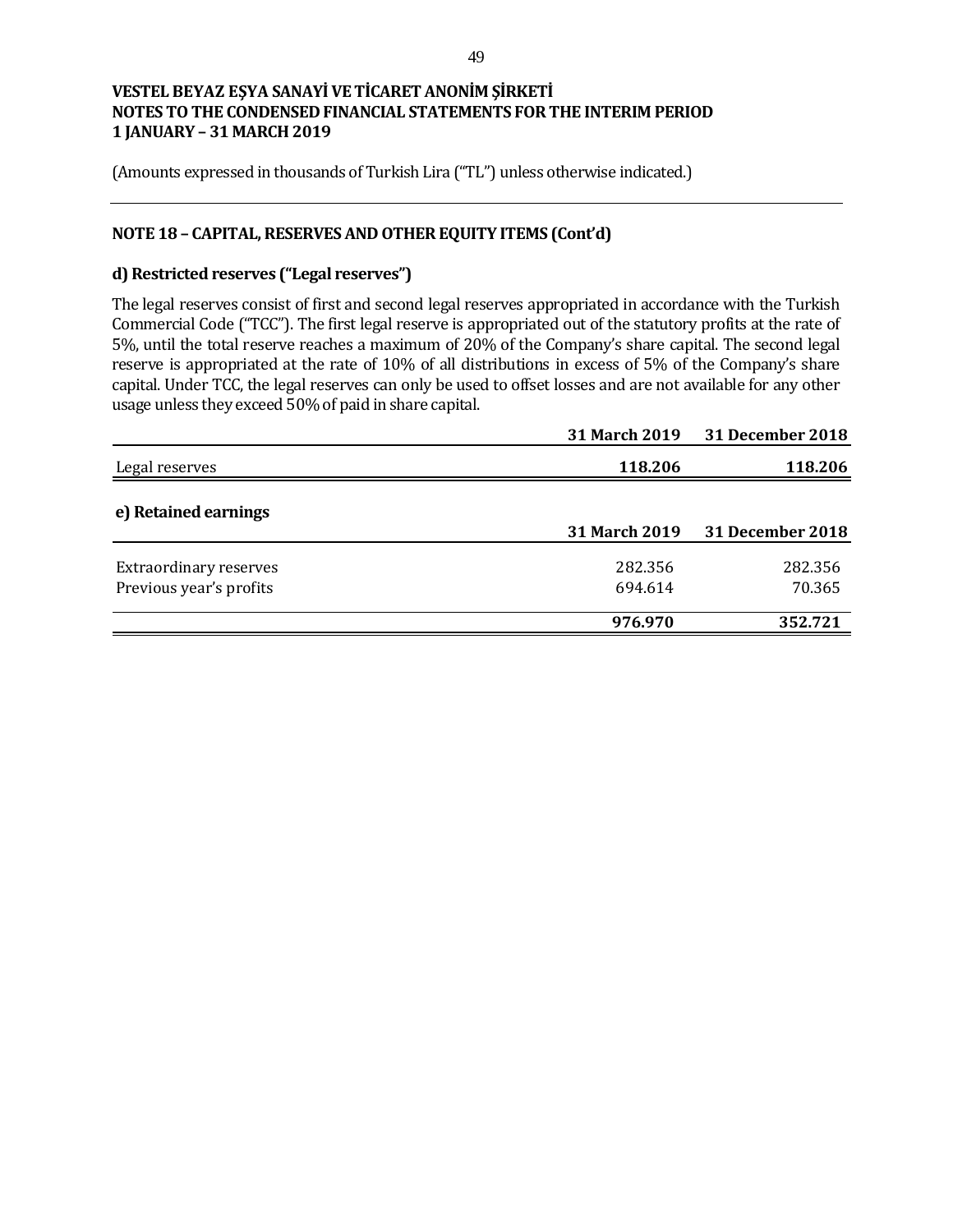(Amounts expressed in thousands of Turkish Lira ("TL") unless otherwise indicated.)

## **NOTE 18 – CAPITAL, RESERVES AND OTHER EQUITY ITEMS (Cont'd)**

## **f) Dividend distribution**

For quoted companies dividends are distributed in accordance with the Communiqué Serial II -19.1 on "Principals Regarding Distribution of Interim Dividends" issued by the CMB effective from 1 February 2014.

Companies distribute dividends in accordance with their dividend payment policies settled and dividend payment decision taken in general assembly and in conformity with relevant legislations. The communiqué does not state a minimum dividend rate. Companies distribute dividends in accordance with the method defined in their dividend policy or articles of association. Additionally, dividend can be distributed in fixed or variable installments and dividend advances can be paid over the profit on interim financial statements.

Unless the general reserves that has to be appropriated in accordance with TCC or the dividend to shareholders as determined in the articles of association or dividend policy are set aside; no decision can be taken to set aside other reserves, to transfer reserves to the subsequent year or to distribute dividends to holders of usufruct right certificates, to board of directors members or to employees; and no dividend can be distributed to those unless the determined dividend to shareholders is paid in cash.

On the other hand, in accordance with the Articles of Association of the Company, up to 5% of retained earnings after dividend distribution could be allocated to the Board of Directors or used for certain reasons designated by the Board of Directors when necessary.

- Based on the approval of the General Assembly, up to %3 of retained earnings after dividend distribution could be allocated to plant investments designated in accordance with article of 468 in TCC,
- Up to %5 of retained earnings after dividend distribution could be allocated to the Board of Directors as necessary,
- Up to %5 of retained earnings after dividend distribution could be allocated to donations, bonuses etc.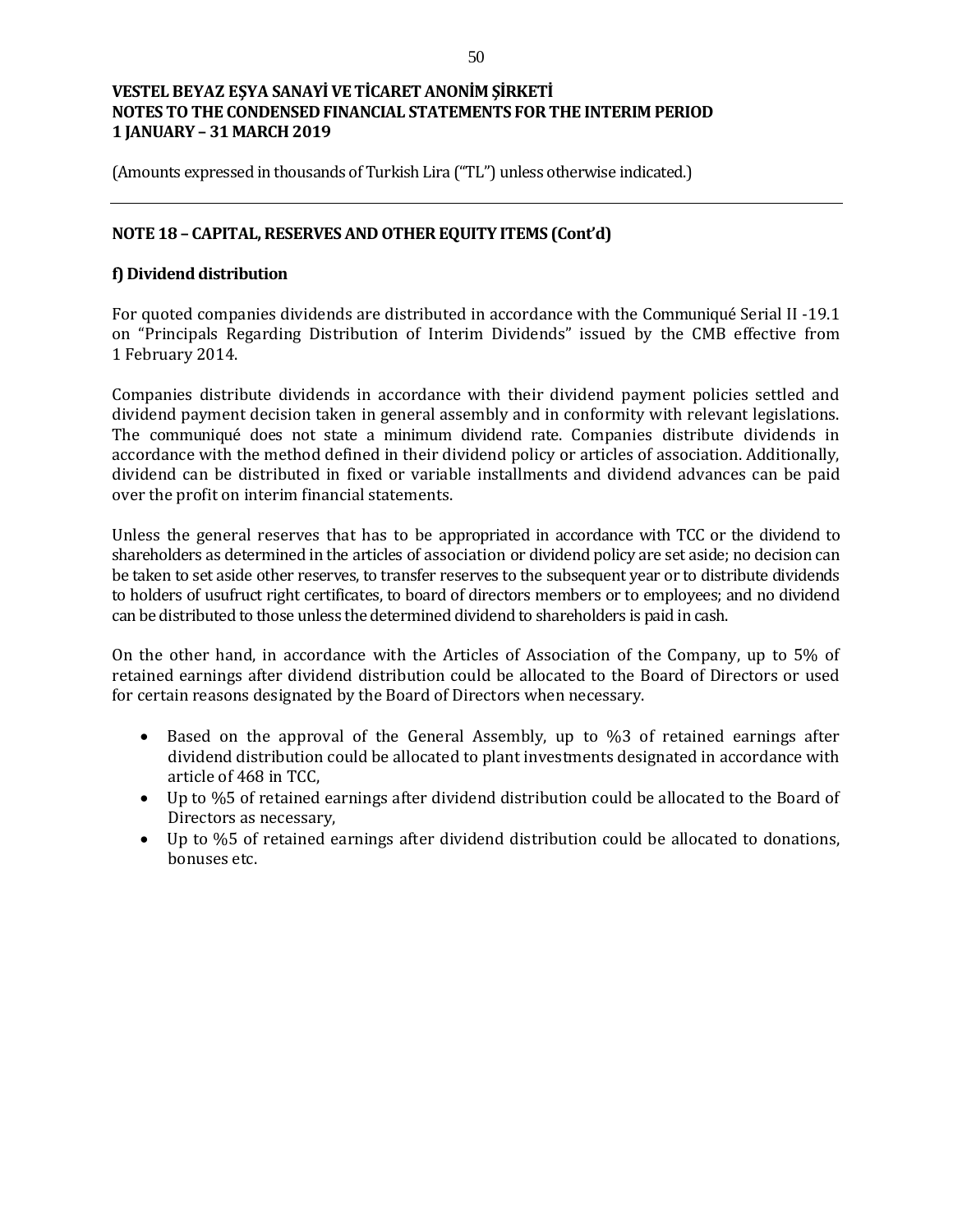(Amounts expressed in thousands of Turkish Lira ("TL") unless otherwise indicated.)

# **NOTE 19 – SALES**

|                       | 1 January -<br>31 March<br>2019 | 1 January -<br>31 March<br>2018 |
|-----------------------|---------------------------------|---------------------------------|
| Domestic sales        | 181.658                         | 306.057                         |
| Overseas sales        | 1.204.903                       | 747.312                         |
| <b>Gross sales</b>    | 1.386.561                       | 1.053.369                       |
| Less: Sales discounts | (1.451)                         | (341)                           |
| <b>Net sales</b>      | 1.385.110                       | 1.053.028                       |
| Cost of sales         | (1.237.672)                     | (907.036)                       |
| Gross profit          | 147.438                         | 145.992                         |

#### **NOTE 20 – EXPENSES BY NATURE**

|                                                            | 1 January -<br>31 March | 1 January -<br>31 March |
|------------------------------------------------------------|-------------------------|-------------------------|
|                                                            | 2019                    | 2018                    |
| Raw materials, supplies and finished goods                 | 1.111.972               | 835.611                 |
| Changes in finished goods, work in process and trade goods | (54.254)                | (51.557)                |
| Personnel expenses                                         | 104.673                 | 76.727                  |
| Depreciation and amortization                              | 60.318                  | 35.670                  |
| <b>Other</b>                                               | 61.067                  | 46.015                  |
|                                                            | 1.283.776               | 942.466                 |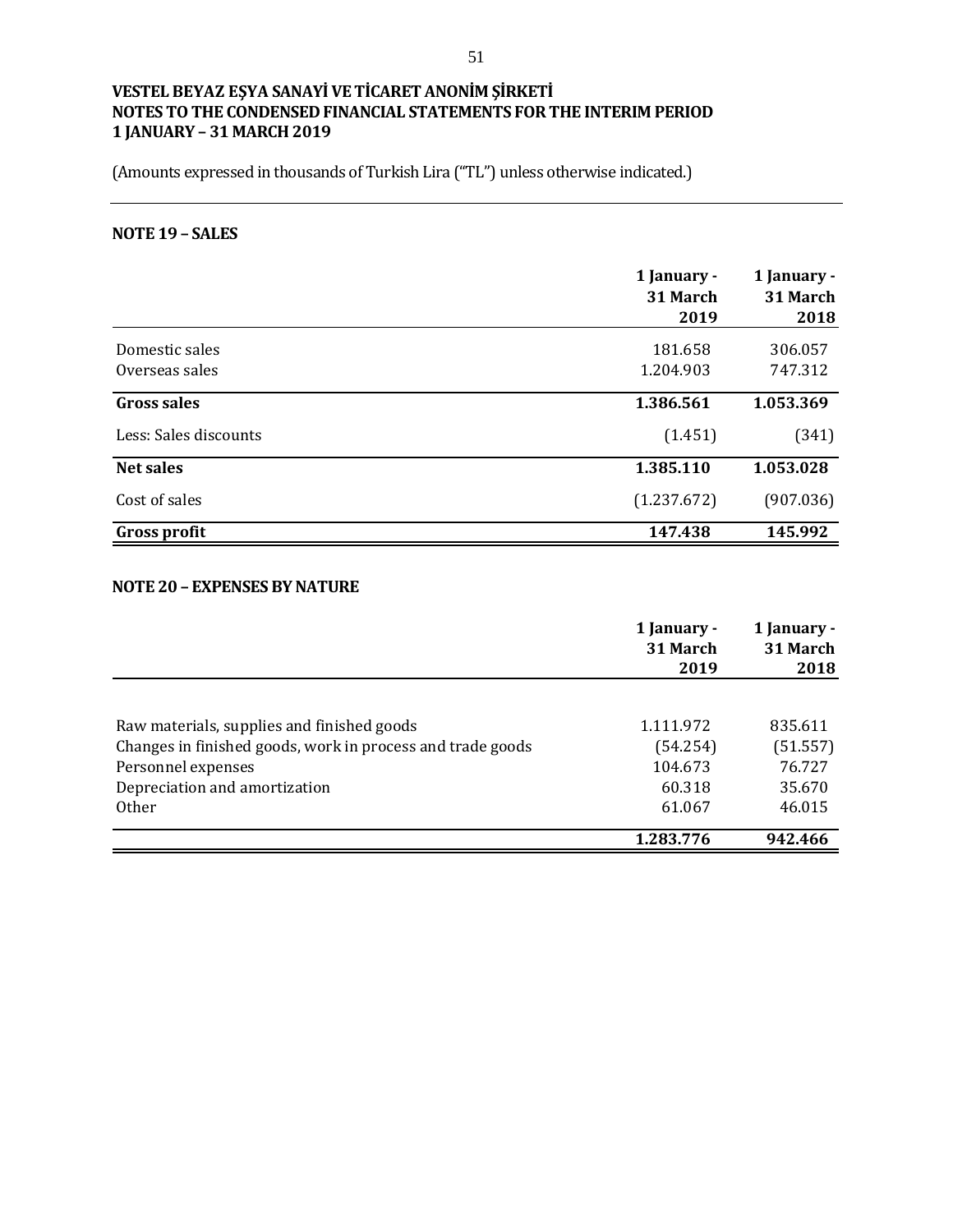(Amounts expressed in thousands of Turkish Lira ("TL") unless otherwise indicated.)

## **NOTE 21 – GENERAL ADMINISTRATIVE EXPENSES, MARKETING EXPENSES, RESEARCH AND DEVELOPMENT EXPENSES**

## **a) General administrative expenses:**

|                                       | 1 January -<br>31 March<br>2019 | 1 January -<br>31 March<br>2018 |
|---------------------------------------|---------------------------------|---------------------------------|
| Personnel expenses                    | 2.715                           | 2.046                           |
| Consultancy and IT expenses           | 5.596                           | 4.309                           |
| Rent and office expenses              | 1.571                           | 1.292                           |
| Travelling expense                    | 448                             | 286                             |
| <b>Energy expenses</b>                | 180                             | 201                             |
| Depreciation and amortization         | 418                             | 307                             |
| <b>External benefits and services</b> | 37                              | 28                              |
| Other                                 | 3.106                           | 3.544                           |
|                                       | 14.071                          | 12.013                          |
| b) Marketing expenses:                |                                 |                                 |
| Personnel expenses                    | 4.436                           | 3.387                           |
| <b>Transportation expenses</b>        | 11.476                          | 7.927                           |
| Tax and duties                        | 2.455                           | 1.485                           |
| Insurance expenses                    | 498                             | 361                             |
| Depreciation and amortization         | 152                             | 115                             |
| <b>Other</b>                          | 1.898                           | 1.324                           |
|                                       | 20.915                          | 14.599                          |
| c) Research and development expenses: |                                 |                                 |
| Depreciation and amortization         | 7.375                           | 5.254                           |
| Personnel expenses                    | 1.982                           | 1.680                           |
| <b>Other</b>                          | 1.761                           | 1.884                           |
|                                       | 11.118                          | 8.818                           |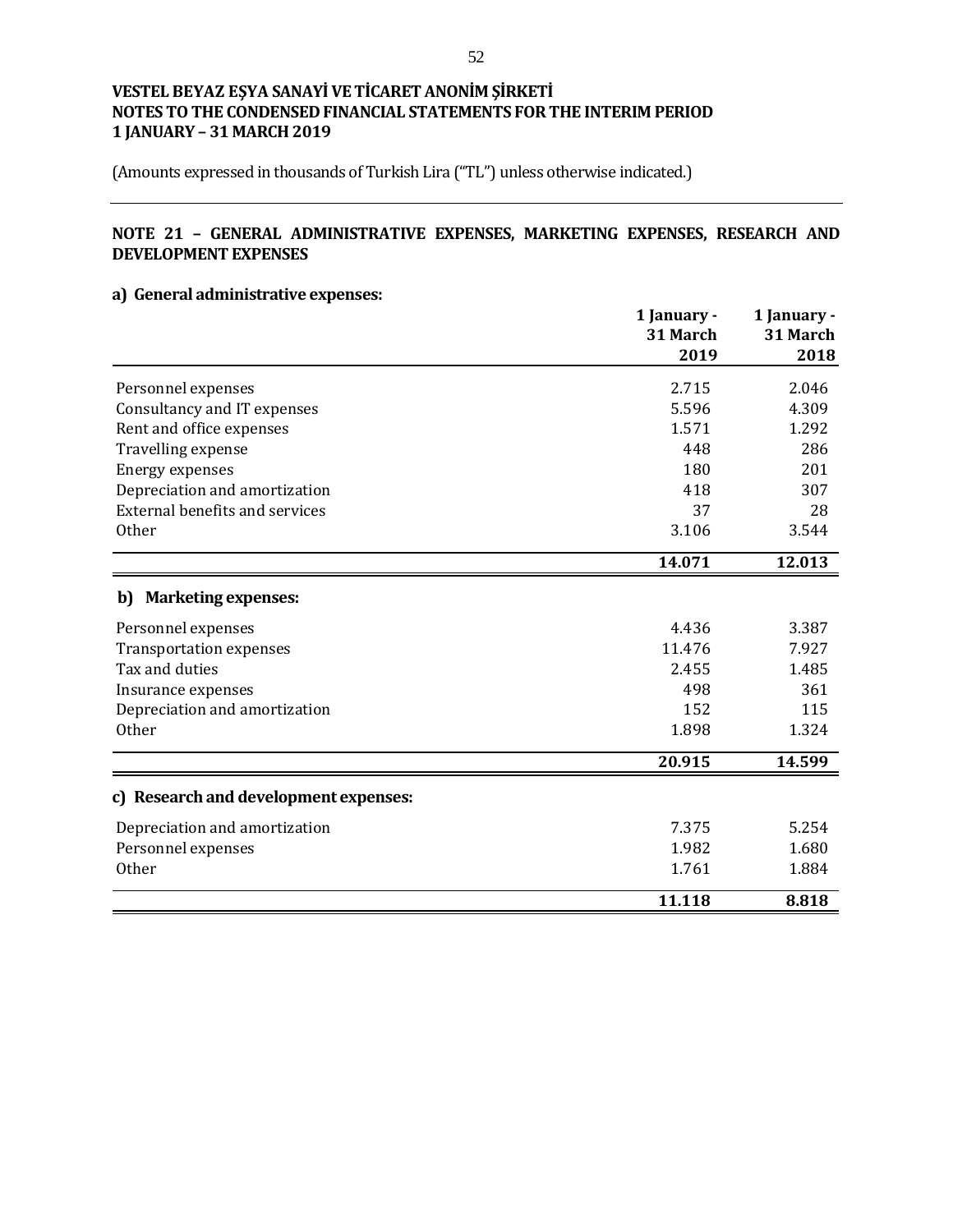(Amounts expressed in thousands of Turkish Lira ("TL") unless otherwise indicated.)

## **NOTE 22 –OTHER INCOME AND EXPENSE FROM OPERATING ACTIVITIES**

| a) Other operating income                                 | 1 January -<br>31 March | 1 January -<br>31 March |
|-----------------------------------------------------------|-------------------------|-------------------------|
|                                                           | 2019                    | 2018                    |
| Credit finance gains arising from trading activities      | 7.141                   | 477                     |
| Foreign exchange gains arising from trading activities    | 105.961                 | 58.984                  |
| Other income                                              | 1.633                   | 1.249                   |
|                                                           | 114.735                 | 60.710                  |
| b) Other operating expenses                               |                         |                         |
|                                                           | 1 January -             | 1 January -             |
|                                                           | 31 March                | 31 March                |
|                                                           | 2019                    | 2018                    |
| Debit finance charges arising from trading activities     | 9.934                   | 6.173                   |
| Foreign exchange expenses arising from trading activities | 137.626                 | 55.863                  |
| Other expenses                                            | 4.317                   | 1.738                   |
|                                                           | 151.877                 | 63.774                  |
| NOTE 23 - FINANCIAL INCOME AND FINANCIAL EXPENSE          |                         |                         |
|                                                           |                         |                         |
| a) Financial income:                                      |                         |                         |

|                                           | 1 January -<br>31 March<br>2019 | 1 January -<br>31 March<br>2018 |
|-------------------------------------------|---------------------------------|---------------------------------|
| Foreign exchange gains                    | 15.220                          | 1.717                           |
| Gains on derivative financial instruments | 44.345                          | 21.446                          |
| Interest income                           | 61.277                          | 24.016                          |
|                                           | 120.842                         | 47.179                          |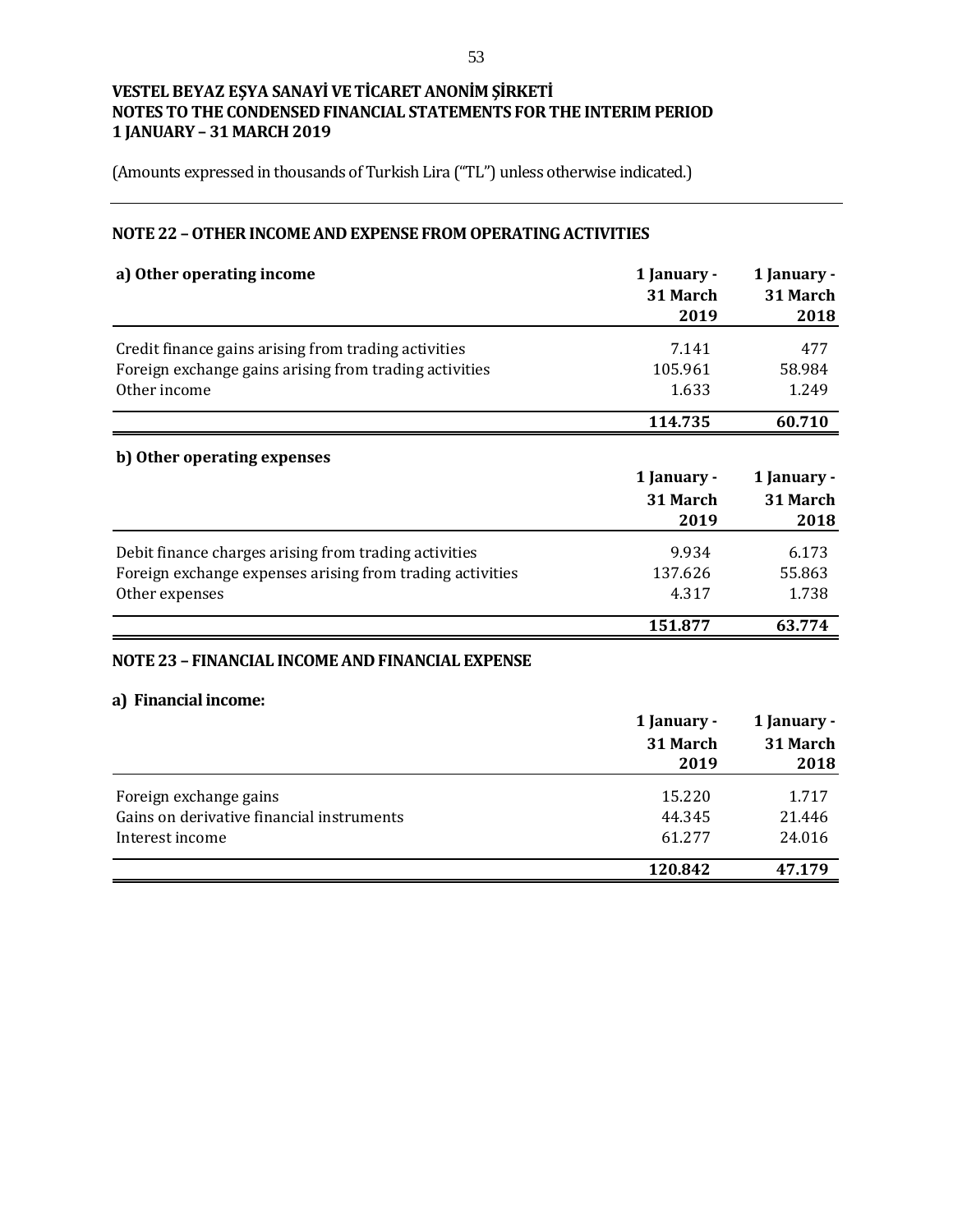(Amounts expressed in thousands of Turkish Lira ("TL") unless otherwise indicated.)

#### **NOTE 23 – FINANCIAL INCOME AND FINANCIAL EXPENSE (Cont'd)**

#### **b) Financial expense:**

|                                            | 1 January -<br>31 March | 1 January -<br>31 March |  |
|--------------------------------------------|-------------------------|-------------------------|--|
|                                            | 2019                    | 2018                    |  |
| Foreign exchange losses                    | 40.042                  | 45.310                  |  |
| Losses on derivative financial instruments | 42.337                  | 14.615                  |  |
| Interest expense                           | 17.586                  | 11.249                  |  |
| Other finance expenses                     | 18                      | 50                      |  |
|                                            | 99.983                  | 71.224                  |  |

## **NOTE 24 – TAXES ON INCOME (INCLUDING DEFERRED TAX ASSETS AND LIABILITIES)**

|                                      |          | 31 March 2019 31 December 2018 |
|--------------------------------------|----------|--------------------------------|
| Corporation and income taxes         | 6.054    | 5.512                          |
| Prepaid taxes                        | (5.819)  | (4.796)                        |
| Current income tax liabilities - net | 235      | 716                            |
| Deffered tax liabilities             | (74.660) | (73.036)                       |
| Deferred tax assets / (liabilities)  | (74.660) | (73.036)                       |

Corporate tax is applied on taxable corporate income, which is calculated from the statutory accounting profit by adding back non-deductible expenses and by deducting other exempt income. In addition to corporate taxes, companies should also calculate income withholding taxes on any dividends distributed at the rate of 15%, except for companies receiving dividends who are resident companies in Turkey. Undistributed dividends incorporated in share capital are not subject to income withholding taxes.

In Turkey, advance tax returns are filed on a quarterly basis at the rate of %20, until the 14th day of the following month and paid until the 17th day. Advance tax returns files within the year are offset against corporate income tax calculated over the annual taxable corporate income.

According to the Corporate Tax Law, 50% of the capital gains arising from the sale of tangible assets and investments in equity shares owned for at least two years are exempted from corporate tax on the condition that such gains are reflected in the equity.

Under the Turkish taxation system, tax losses can be carried forward to be offset against future taxable income for up to five years. Tax losses cannot be carried back.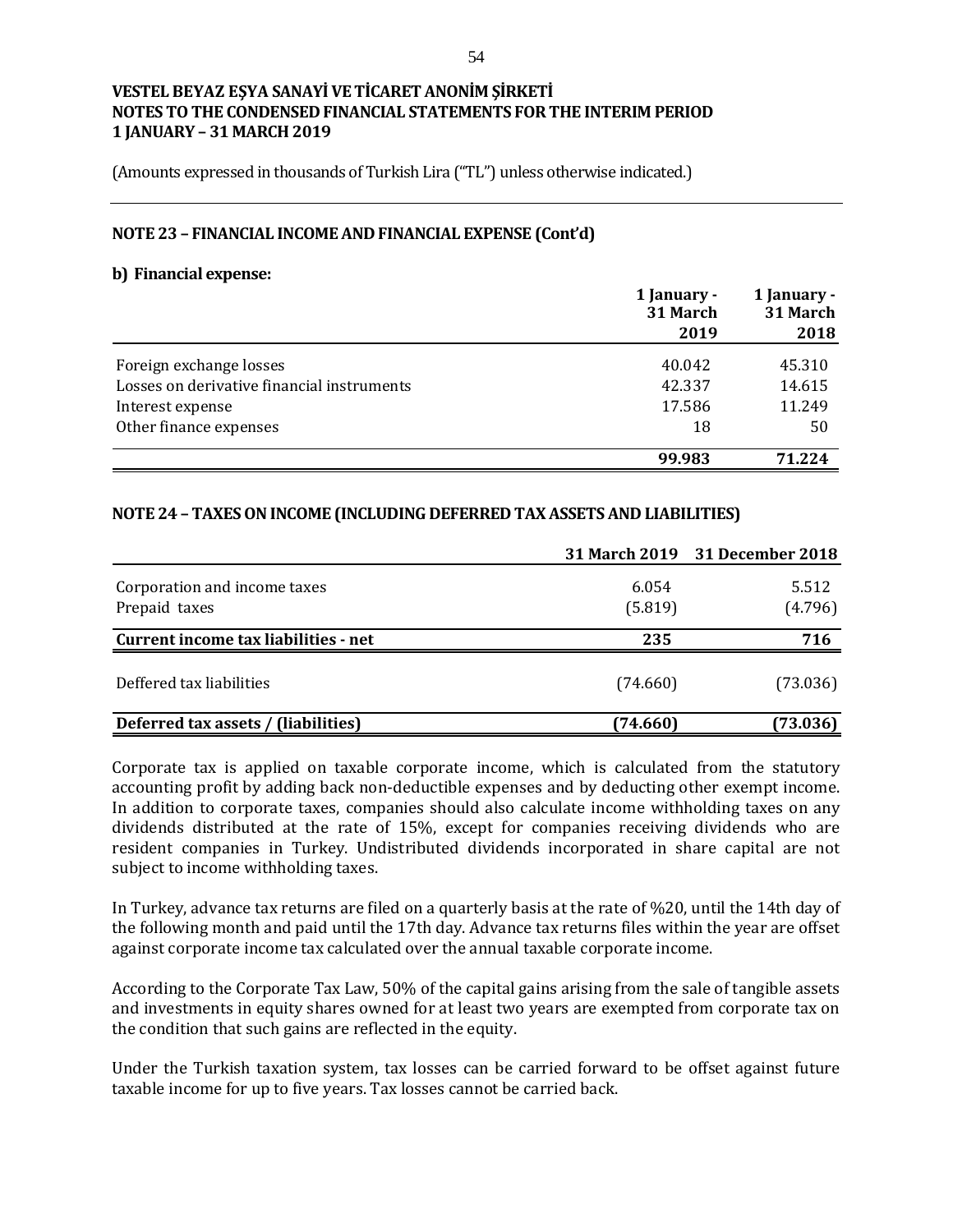(Amounts expressed in thousands of Turkish Lira ("TL") unless otherwise indicated.)

### **NOTE 24 – TAXES ON INCOME (INCLUDING DEFERRED TAX ASSETS AND LIABILITIES) (Cont'd)**

There is no procedure for a final and definitive agreement on tax assessments. Tax returns are filed between 1-25 April following the close of the accounting year to which they relate. Tax authorities may however examine such returns and the underlying accounting records and may revise assessment within five years.

In accordance with the regulation numbered 7061, published in Official Gazette on 5 December 2017, corporate tax rate for the years 2018, 2019 and 2020 has increased from 20% to 22%. Therefore, deferred tax assets and liabilities as of 31 March 2019 are calculated with 22% tax rate for the temporary differences which will be realized in 2018, 2019 and 2020, and with 20% tax for those which will be realized after 2021 and onwards.

As of 1 January – 31 March 2019 and 2018 tax expense in the statement of income is as follows:

|                                                                | 1 January -<br>31 March 2019 | 1 January -<br>31 March 2018 |
|----------------------------------------------------------------|------------------------------|------------------------------|
| Current period tax expense<br>Deferred tax benefit / (expense) | (541)<br>(1.111)             | (906)<br>1.850               |
| Total tax expense                                              | (1.652)                      | 944                          |

Due to modernization, plant extension and investments incentive documents in Manisa Organized Industrial Zone, the Company has reduced rate of corporate tax advantage.

#### **Deferred tax assets and liabilities**

The Company recognizes deferred tax assets and liabilities based upon temporary differences arising between their financial statements prepared in accordance with CMB Communiqué II, No. 14.1 and their statutory financial statements. These temporary differences usually result from the recognition of revenue and expenses in different reporting periods for CMB Financial Reporting Standards and tax purposes.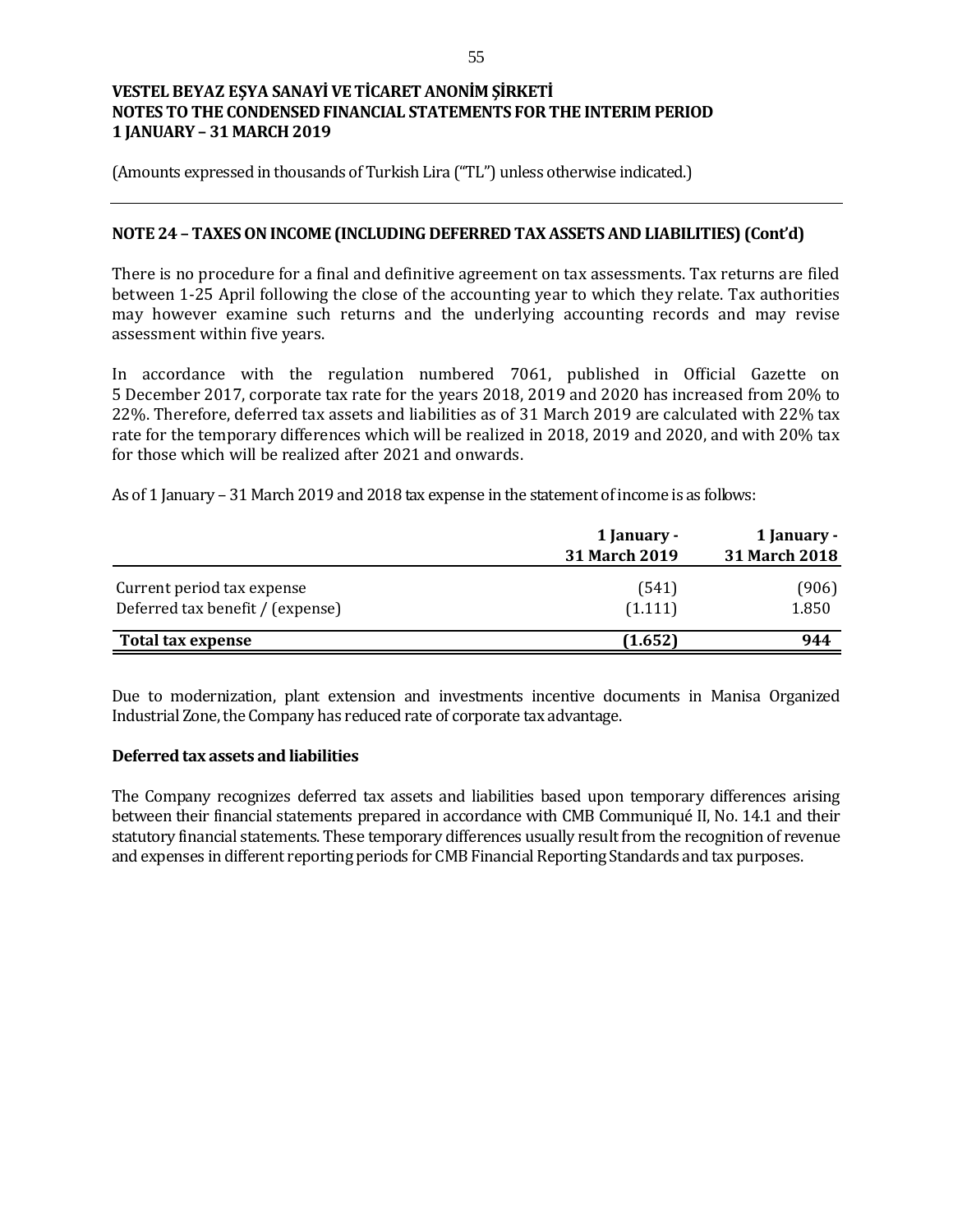(Amounts expressed in thousands of Turkish Lira ("TL") unless otherwise indicated.)

# **NOTE 24 – TAXES ON INCOME (INCLUDING DEFERRED TAX ASSETS AND LIABILITIES) (Cont'd)**

The breakdown of cumulative temporary differences and the resulting deferred tax assets and liabilities provided using principal tax rate as of the balance sheet dates is as follows:

|                                         |             | <b>Cumulative temporary</b> |        |                      |  |
|-----------------------------------------|-------------|-----------------------------|--------|----------------------|--|
|                                         | differences |                             |        | Deferred tax         |  |
|                                         | 31 March    | 31 December                 |        | 31 March 31 December |  |
|                                         | 2019        | 2018                        | 2019   | 2018                 |  |
| Deferred tax assets                     |             |                             |        |                      |  |
| <b>Employment termination benefits</b>  | (40.145)    | (38.713)                    | 8.029  | 7.743                |  |
| Maddi ve maddi olmayan duran            |             |                             |        |                      |  |
| varlıkların kayıtlı değerleri ile vergi |             |                             |        |                      |  |
| matrahları arasındaki net fark          | (5.215)     |                             | 1.043  |                      |  |
| Provision for impairment on             |             |                             |        |                      |  |
| inventories                             | (1.442)     | (2.194)                     | 317    | 483                  |  |
| Derivative financial instruments        | (2.527)     | (20.129)                    | 556    | 4.428                |  |
| <b>Other</b>                            | (19.277)    | (13.114)                    | 4.241  | 2.885                |  |
|                                         |             |                             | 14.186 | 15.539               |  |

|                                           | <b>Cumulative temporary</b> |             |              |                      |
|-------------------------------------------|-----------------------------|-------------|--------------|----------------------|
|                                           | differences                 |             | Deferred tax |                      |
|                                           | 31 March                    | 31 December |              | 31 March 31 December |
|                                           | 2019                        | 2018        | 2019         | 2018                 |
| Deferred tax liabilites                   |                             |             |              |                      |
| Useful life and valuation differences on  |                             |             |              |                      |
| property, plant and equipment and         |                             |             |              |                      |
| intangible assets                         |                             | 8.480       |              | (1.696)              |
| Revaluation of tangible fixed assets      | 500.578                     | 502.688     | (84.739)     | (85.161)             |
| Derivative financial instruments          | 11.590                      | 2.028       | (2.550)      | (446)                |
| <b>Other</b>                              | 7.785                       | 6.360       | (1.557)      | (1.272)              |
|                                           |                             |             | (88.846)     | (88.575)             |
| Deferred tax assets / (liabilities) - net |                             |             | (74.660)     | (73.036)             |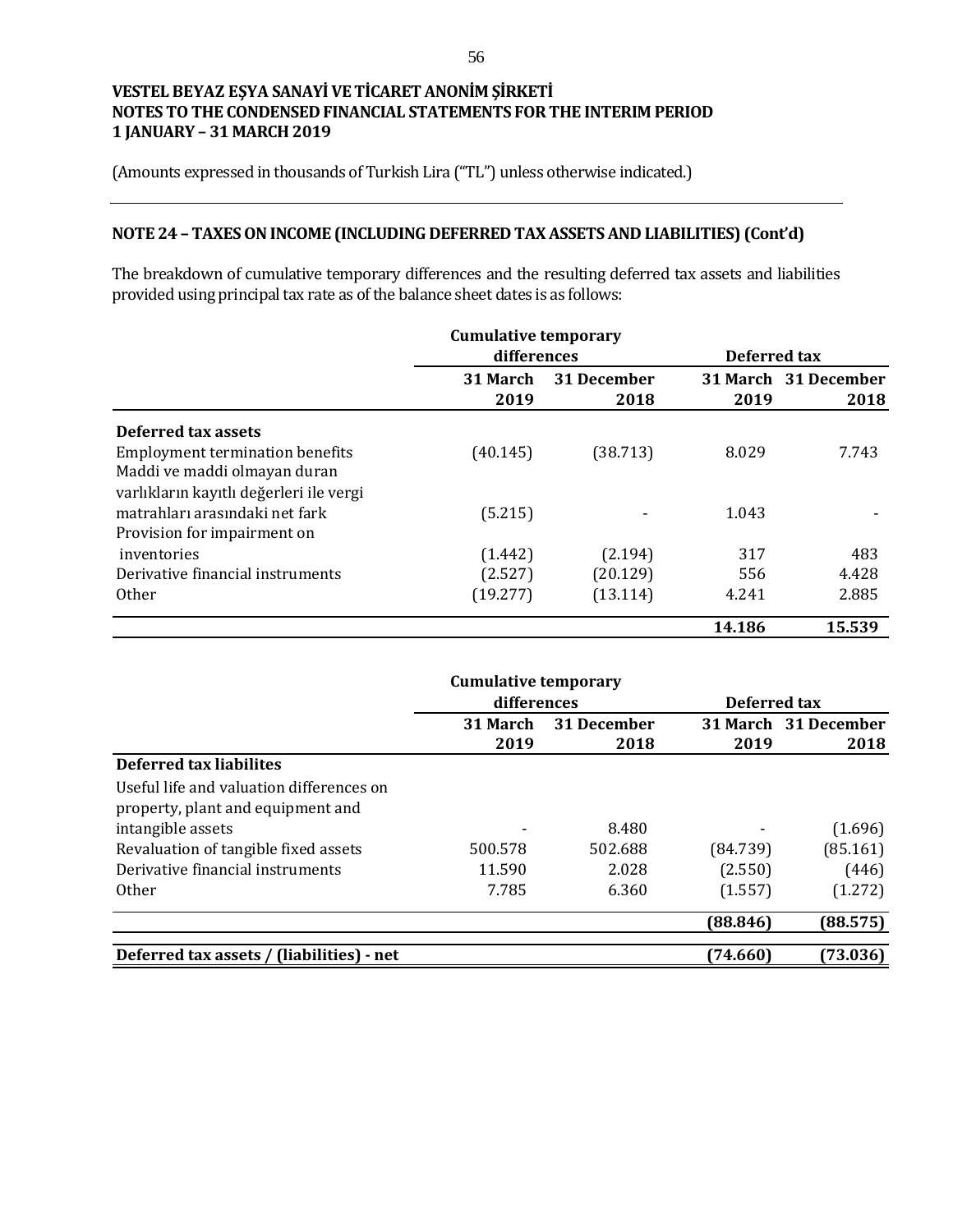(Amounts expressed in thousands of Turkish Lira ("TL") unless otherwise indicated.)

# **NOTE 24 – TAXES ON INCOME (INCLUDING DEFERRED TAX ASSETS AND LIABILITIES) (Cont'd)**

The movement of net deferred tax assets and liabilities is as follows:

|                                                                                                                | 1 January -<br>31 March 2019 | 1 January -<br>31 March 2018 |
|----------------------------------------------------------------------------------------------------------------|------------------------------|------------------------------|
| Opening balance, 1 January<br>Tax expense recognized in income statement<br>Recognized in shareholders' equity | (73.036)<br>(1.111)<br>(513) | 5.681<br>1.850<br>3.067      |
| Deferred tax liabilities<br>at the end of the period, net                                                      | (74.660)                     | 10.598                       |

## **NOTE 25– EARNINGS PER SHARE**

|                                                                                                                                 | 1 January -<br>31 March<br>2019 | 1 January -<br>31 March<br>2018 |
|---------------------------------------------------------------------------------------------------------------------------------|---------------------------------|---------------------------------|
| Net (loss) / income attributable to equity holders of the parent<br>Weighted number of ordinary shares with a TL 1 of par value | 83.399                          | 84.397                          |
| (thousand shares)                                                                                                               | 190.000                         | 190.000                         |
|                                                                                                                                 | 0.44                            | 0.44                            |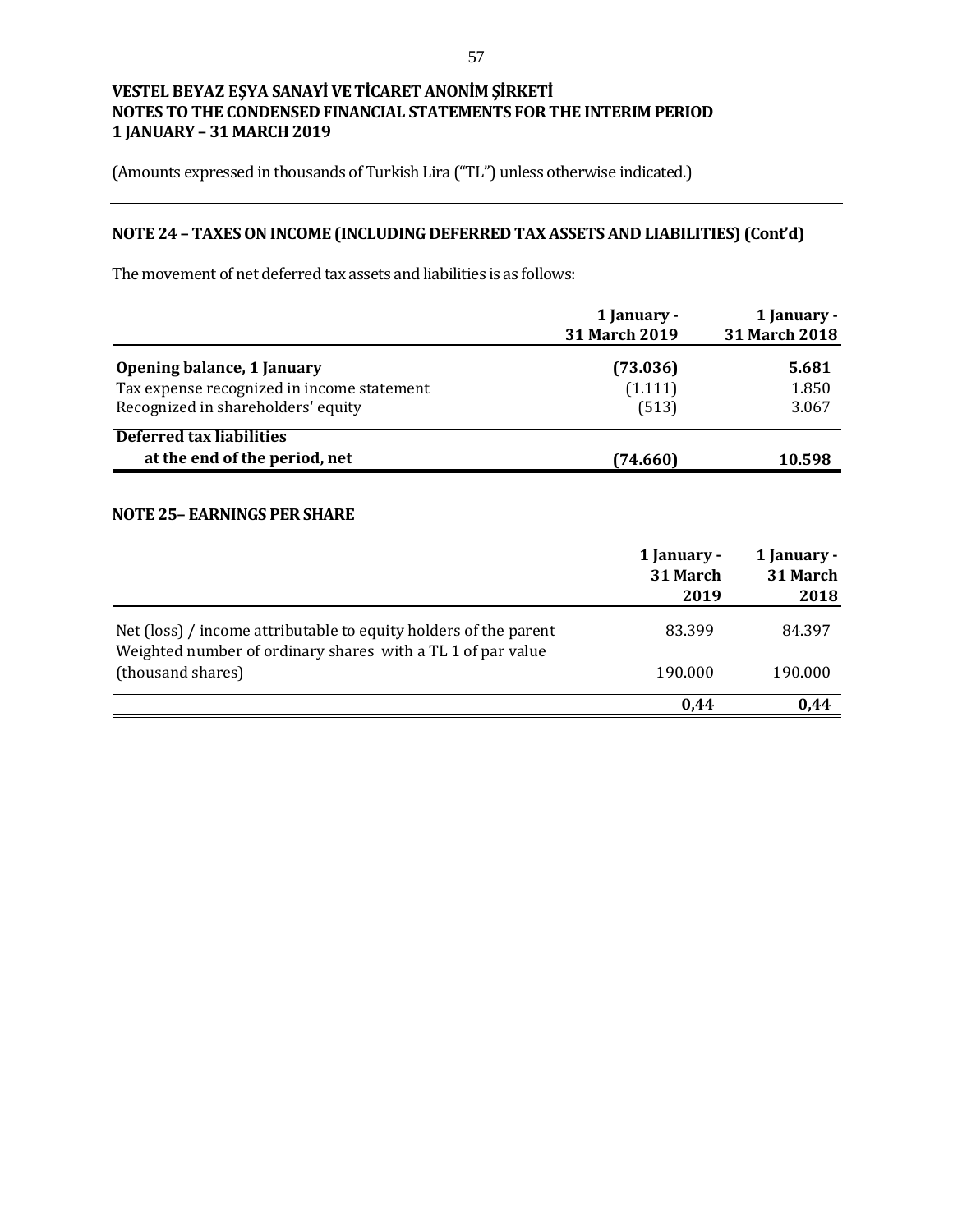(Amounts expressed in thousands of Turkish Lira ("TL") unless otherwise indicated.)

#### **NOTE 26 – DERIVATIVE INSTRUMENTS**

|                                                                  |                    | 31 March 2019                                  |                    | <b>31 December 2018</b>                        |  |
|------------------------------------------------------------------|--------------------|------------------------------------------------|--------------------|------------------------------------------------|--|
|                                                                  | Contract<br>amount | <b>Fair Value</b><br>Assets /<br>(Liabilities) | Contract<br>amount | <b>Fair Value</b><br>Assets /<br>(Liabilities) |  |
| Derivative financial assets:                                     |                    |                                                |                    |                                                |  |
| <b>Held for trading</b><br>Forward foreign currency transactions | 499.110            | 9.379                                          | 287.560            | 2.028                                          |  |
| <b>Cash flow hedge</b><br>Forward foreign currency transactions  | 268.531            | 2.211                                          |                    |                                                |  |
| Derivative financial liabilities:                                |                    |                                                |                    |                                                |  |
| <b>Held for trading</b><br>Forward foreign currency transactions | 189.084            | (2.527)                                        | 1.000.866          | (19.314)                                       |  |
| <b>Cash flow hedge</b><br>Forward foreign currency transactions  |                    |                                                | 144.675            | (815)                                          |  |
|                                                                  | 956.725            | 9.063                                          | 1.433.101          | (18.101)                                       |  |

#### **NOTE 27 – FINANCIAL INSTRUMENTS AND FINANCIAL RISK MANAGEMENT**

#### **Foreign currency risk:**

The Company is exposed to exchange rate risk due to its foreign currency denominated transactions. The main principle of foreign currency risk management is to maintain foreign exchange position at the level that minimizes the impact of foreign exchange fluctuations.

Derivative instruments are used in foreign currency risk management where necessary. In this respect the Company mainly prefers using foreign exchange forward contracts.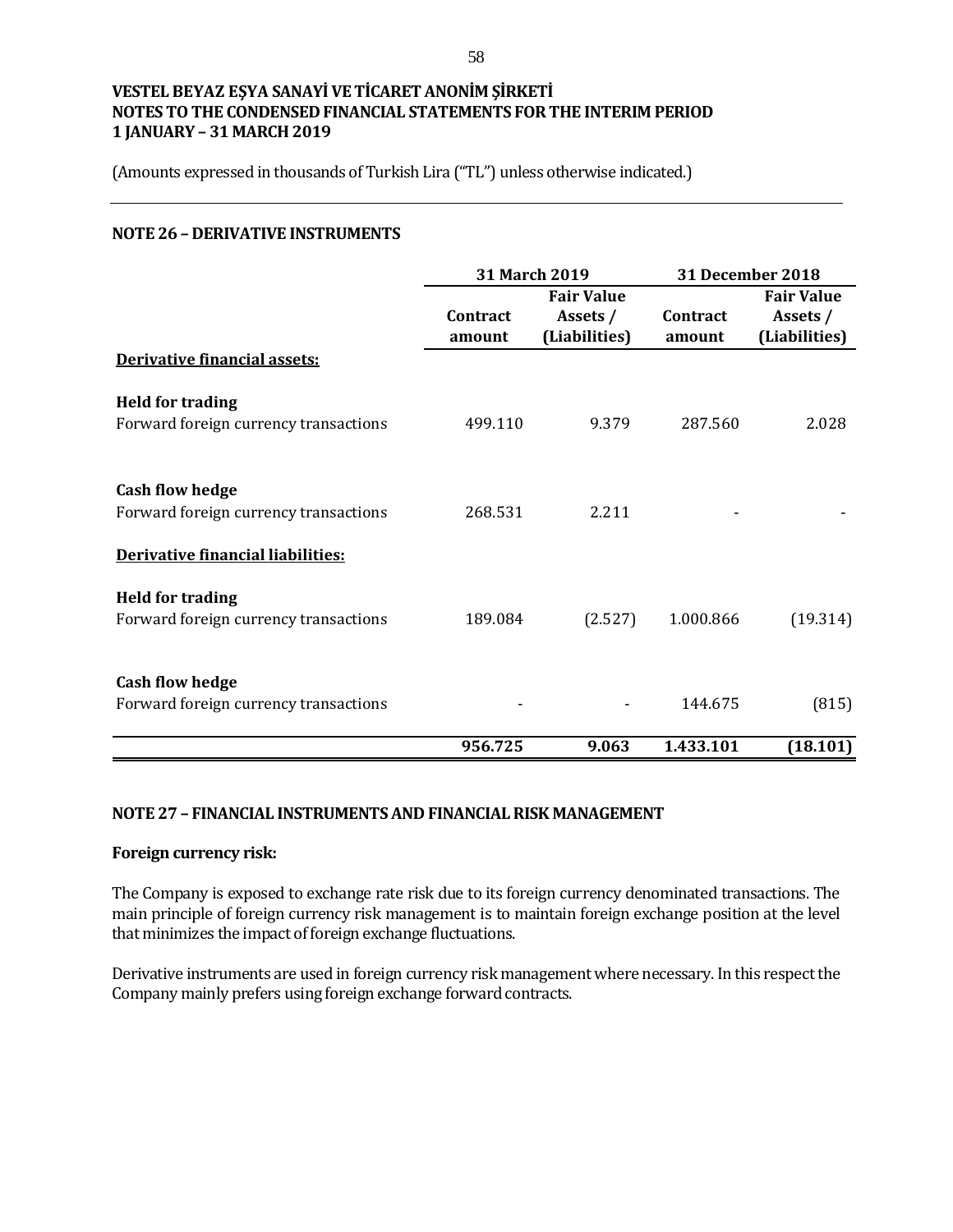| NOTE 27 - FINANCIAL INSTRUMENTS AND FINANCIAL RISK MANAGEMENT (Cont'd) |            |            |             |                      |
|------------------------------------------------------------------------|------------|------------|-------------|----------------------|
| Other (TL                                                              |            |            |             |                      |
| 31 March 2019                                                          | <b>USD</b> | <b>EUR</b> | Equivalent) | <b>TL Equivalent</b> |
| 1. Trade receivables                                                   | 10.520     | 145.139    |             | 976.315              |
| 2a. Monetary financial assets (including                               |            |            |             |                      |
| cash and cash equivalents)                                             | 127        | 13.371     | 84          | 85.287               |
| 2b. Non-monetary financial assets                                      |            |            |             |                      |
| 3. Other                                                               | 118        | 4.600      |             | 29.731               |
| 4. Current assets (1+2+3)                                              | 10.765     | 163.110    | 84          | 1.091.333            |
| 5. Trade receivables                                                   |            |            |             |                      |
| 6a. Monetary financial assets                                          |            |            |             |                      |
| 6b. Non-monetary financial assets                                      | 207        | 4.777      |             | 31.350               |
| 7. Other                                                               |            |            |             |                      |
| 8. Non-current assets (5+6+7)                                          | 207        | 4.777      |             | 31.350               |
| 9. Total assets $(4+8)$                                                | 10.972     | 167.887    | 84          | 1.122.683            |
| 10. Trade payables                                                     | 150.532    | 86.190     | 723         | 1.392.595            |
| 11. Financial liabilities                                              |            | 89.158     |             | 563.369              |
| 12a. Other monetary liabilities                                        | 5.510      | 14.309     |             | 121.428              |
| 12b. Other non-monetary liabilities                                    |            |            |             |                      |
| 13. Current liabilities (10+11+12)                                     | 156.042    | 189.657    | 723         | 2.077.392            |
| 14. Trade payables                                                     |            | 2.261      |             | 14.287               |
| 15. Financial liabilities                                              |            |            |             |                      |
| 16a. Other monetary liabilities                                        |            |            |             |                      |
| 16b. Other non-monetary liabilities                                    |            |            |             |                      |
| 17. Non-current liabilities (14+15+16)                                 |            | 2.261      |             | 14.287               |
| 18. Total liabilities (13+17)                                          | 156.042    | 191.918    | 723         | 2.091.679            |
| 19. Off-balance sheet derivative instruments/                          |            |            |             |                      |
| net asset (liability) position (19a+19b)                               | 122.023    | (41.678)   |             | 423.439              |
| 19a. Hedged total assets                                               | 132.327    | 24.707     |             | 900.908              |
| 19b. Hedged total liabilities                                          | (10.304)   | (66.385)   |             | (477.469)            |
| 20. Net foreign currency asset/ (liability)                            |            |            |             |                      |
| position (9-18+19)                                                     | (23.047)   | (65.709)   | (639)       | (545.557)            |
| 21. Net foreign currency monetary asset/                               |            |            |             |                      |
| (liability) position                                                   |            |            |             |                      |
| $(=1+2a+5+6a-10-11-12a-14-15-16a)$                                     | (145.395)  | (33.408)   | (639)       | (1.030.077)          |
| 22. Fair value of financial instruments used                           |            |            |             |                      |
| in foreign currency hedging                                            |            |            |             | 9.063                |
| 23. Export                                                             | 12.711     | 186.835    |             | 1.204.903            |
| 24. Import                                                             | 64.379     | 42.119     | 152         | 599.790              |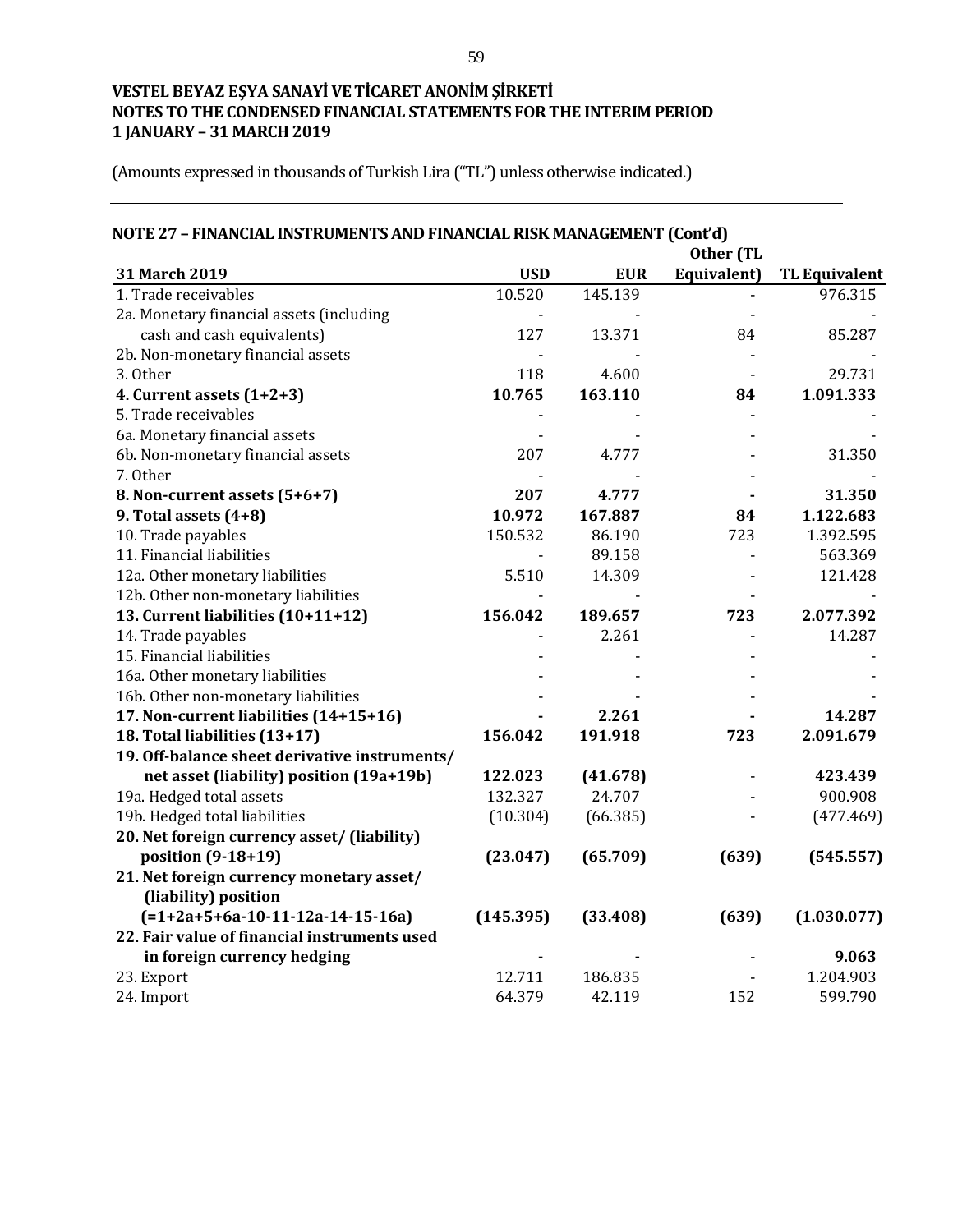| NOTE 27 - FINANCIAL INSTRUMENTS AND FINANCIAL RISK MANAGEMENT (Cont'd) |            |            |             |                      |  |  |
|------------------------------------------------------------------------|------------|------------|-------------|----------------------|--|--|
|                                                                        | Other (TL  |            |             |                      |  |  |
| 31 December 2018                                                       | <b>USD</b> | <b>EUR</b> | Equivalent) | <b>TL Equivalent</b> |  |  |
| 1. Trade receivables                                                   | 13.135     | 195.171    |             | 1.245.593            |  |  |
| 2a. Monetary financial assets (including                               |            |            |             |                      |  |  |
| cash and cash equivalents)                                             | 183        | 12.657     | 80          | 77.339               |  |  |
| 2b. Non-monetary financial assets                                      |            |            |             |                      |  |  |
| 3. Other                                                               |            |            |             |                      |  |  |
| 4. Current assets (1+2+3)                                              | 13.318     | 207.828    | 80          | 1.322.932            |  |  |
| 5. Trade receivables                                                   |            |            |             |                      |  |  |
| 6a. Monetary financial assets                                          |            |            |             |                      |  |  |
| 6b. Non-monetary financial assets                                      | 160        | 2.783      |             | 17.618               |  |  |
| 7. Other                                                               |            |            |             |                      |  |  |
| 8. Non-current assets (5+6+7)                                          | 160        | 2.783      |             | 17.618               |  |  |
| 9. Total assets (4+8)                                                  | 13.478     | 210.611    | 80          | 1.340.550            |  |  |
| 10. Trade payables                                                     | 185.034    | 83.146     | 519         | 1.475.168            |  |  |
| 11. Financial liabilities                                              |            | 88.309     |             | 532.325              |  |  |
| 12a. Other monetary liabilities                                        |            | 21.636     |             | 130.422              |  |  |
| 12b. Other non-monetary liabilities                                    |            |            |             |                      |  |  |
| 13. Current liabilities (10+11+12)                                     | 185.034    | 193.091    | 519         | 2.137.915            |  |  |
| 14. Trade payables                                                     |            | 2.261      |             | 13.629               |  |  |
| 15. Financial liabilities                                              |            |            |             |                      |  |  |
| 16a. Other monetary liabilities                                        |            |            |             |                      |  |  |
| 16b. Other non-monetary liabilities                                    |            |            |             |                      |  |  |
| 17. Non-current liabilities (14+15+16)                                 |            | 2.261      |             | 13.629               |  |  |
| 18. Total liabilities (13+17)                                          | 185.034    | 195.352    | 519         | 2.151.544            |  |  |
| 19. Off-balance sheet derivative instruments/                          |            |            |             |                      |  |  |
| net asset (liability) position (19a+19b)                               | 134.958    | (67.841)   |             | 301.055              |  |  |
| 19a. Hedged total assets                                               | 158.639    | 41.714     |             | 1.086.036            |  |  |
| 19b. Hedged total liabilities                                          | (23.681)   | (109.555)  |             | (784.981)            |  |  |
| 20. Net foreign currency asset/ (liability)                            |            |            |             |                      |  |  |
| position (9-18+19)                                                     | (36.598)   | (52.582)   | (439)       | (509.939)            |  |  |
| 21. Net foreign currency monetary asset/                               |            |            |             |                      |  |  |
| (liability) position                                                   |            |            |             |                      |  |  |
| $(=1+2a+5+6a-10-11-12a-14-15-16a)$                                     | (171.716)  | 12.476     | (439)       | (828.612)            |  |  |
| 22. Fair value of financial instruments used                           |            |            |             |                      |  |  |
| in foreign currency hedging                                            |            |            |             | (18.101)             |  |  |
| 23. Export                                                             | 74.243     | 711.036    |             | 4.477.939            |  |  |
| 24. Import                                                             | 305.596    | 197.115    | 1.878       | 2.545.901            |  |  |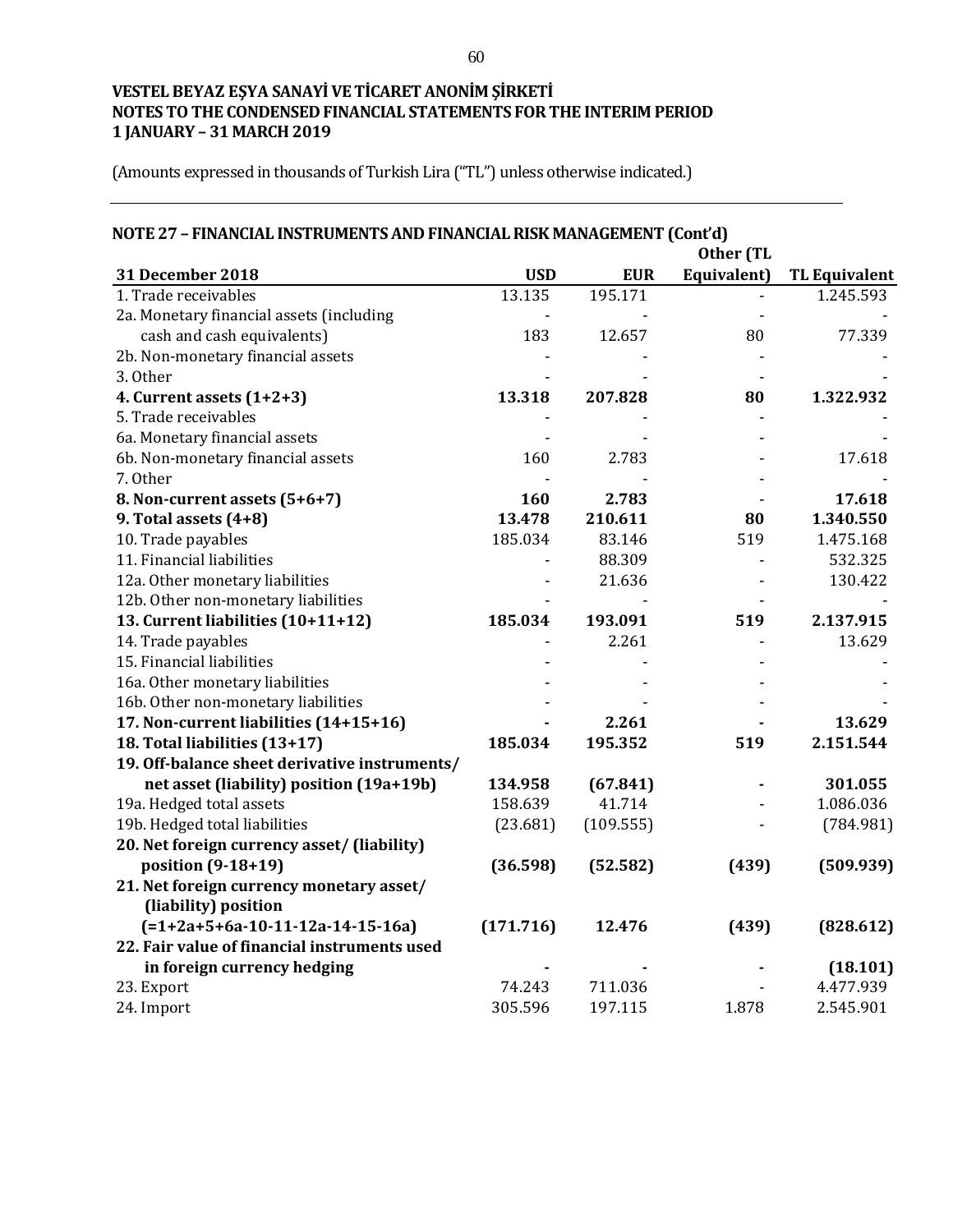(Amounts expressed in thousands of Turkish Lira ("TL") unless otherwise indicated.)

## **NOTE 27 – FINANCIAL INSTRUMENTS AND FINANCIAL RISK MANAGEMENT (Cont'd)**

As of 31 March 2019 and 31 December 2018, sensitivity analysis of foreign exchange rate tables is presented below, secured portions include impact of derivative instruments.

|                                              | Gain / Loss                         |                                     | <b>Equity</b>                       |                                     |
|----------------------------------------------|-------------------------------------|-------------------------------------|-------------------------------------|-------------------------------------|
| 31 March 2019                                | Foreign<br>exchange<br>appreciation | Foreign<br>exchange<br>depreciation | Foreign<br>exchange<br>appreciation | Foreign<br>exchange<br>depreciation |
|                                              |                                     |                                     |                                     |                                     |
| +/-10% fluctuation of USD rate:              |                                     |                                     |                                     |                                     |
| USD net asset / liability                    | (81.834)                            | 81.834                              | (81.834)                            | 81.834                              |
| Secured portion from USD risk (-)            | 41.790                              | (41.790)                            | 68.547                              | (68.547)                            |
| <b>USD</b> net effect                        | (40.044)                            | 40.044                              | (13.287)                            | 13.287                              |
| +/-10% fluctuation of EUR rate:              |                                     |                                     |                                     |                                     |
| EUR net asset / liability                    | (21.109)                            | 21.109                              | (21.109)                            | 21.109                              |
| Secured portion from EUR risk (-)            | (41)                                | 41                                  | (26.577)                            | 26.577                              |
| <b>EUR</b> net effect                        | (21.150)                            | 21.150                              | (47.686)                            | 47.686                              |
| +/-10% fluctuation of other currency rates:  |                                     |                                     |                                     |                                     |
| Other currencies net asset / liability       | (64)                                | 64                                  | (64)                                | 64                                  |
| Secured portion from other currency risk (-) |                                     |                                     |                                     |                                     |
| Other currency net effect                    | (64)                                | 64                                  | (64)                                | 64                                  |